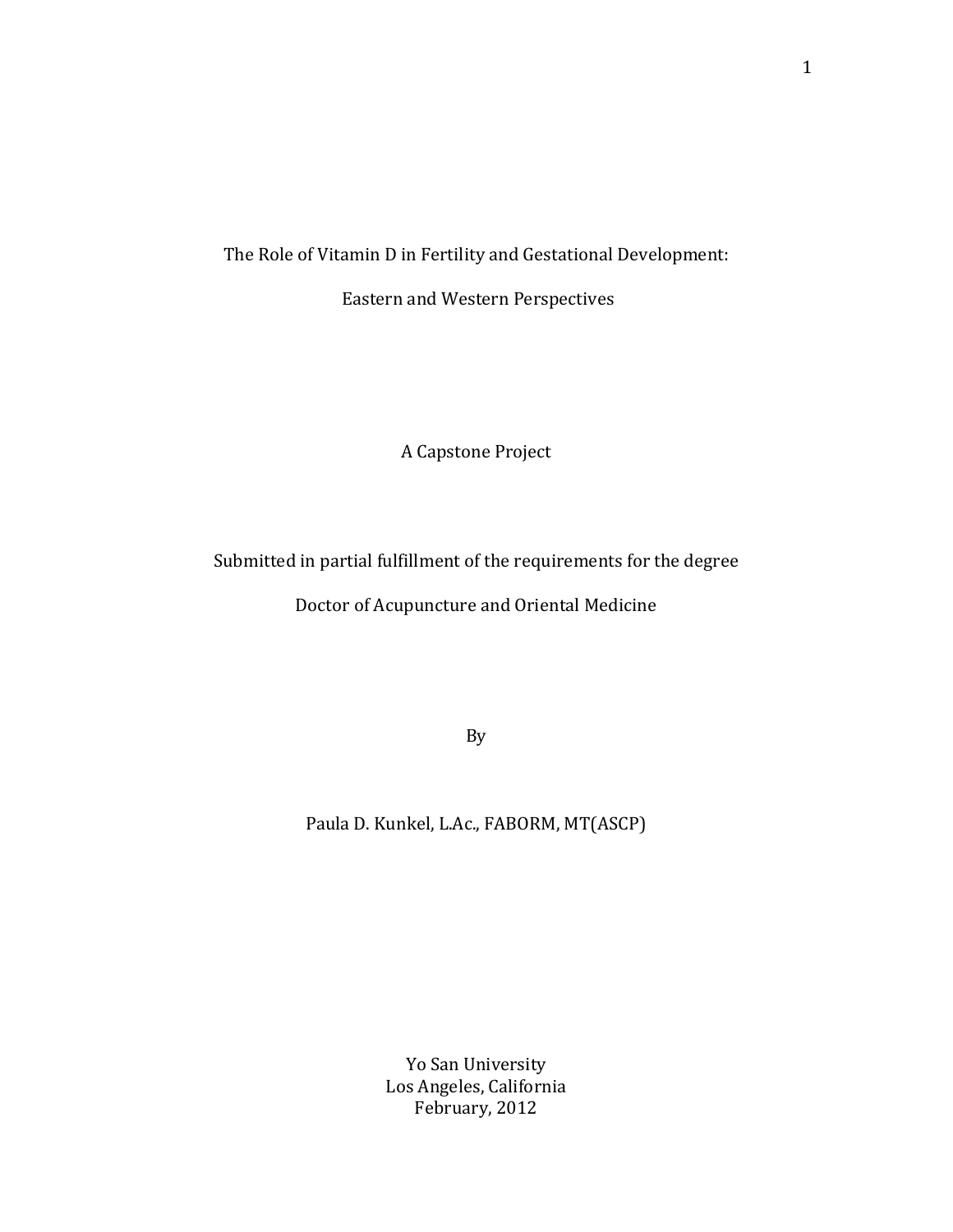**Approval Signatures Page** 

This Capstone Project has been reviewed and approved by:

12/31/2012  $\bigvee^{\bigvee}_M$ 

Lawrence J. Ryan, Ph.D., Capstone Project Advisor

Date

Daoshing Ni, Ph.D., L.Ac., Specialty Chair

 $20/2$  $6/$ 

12/3/12012

Date

 $\sqrt{2}$ 

Carola Gehrke, Ph.D., DAOM Program Director

Date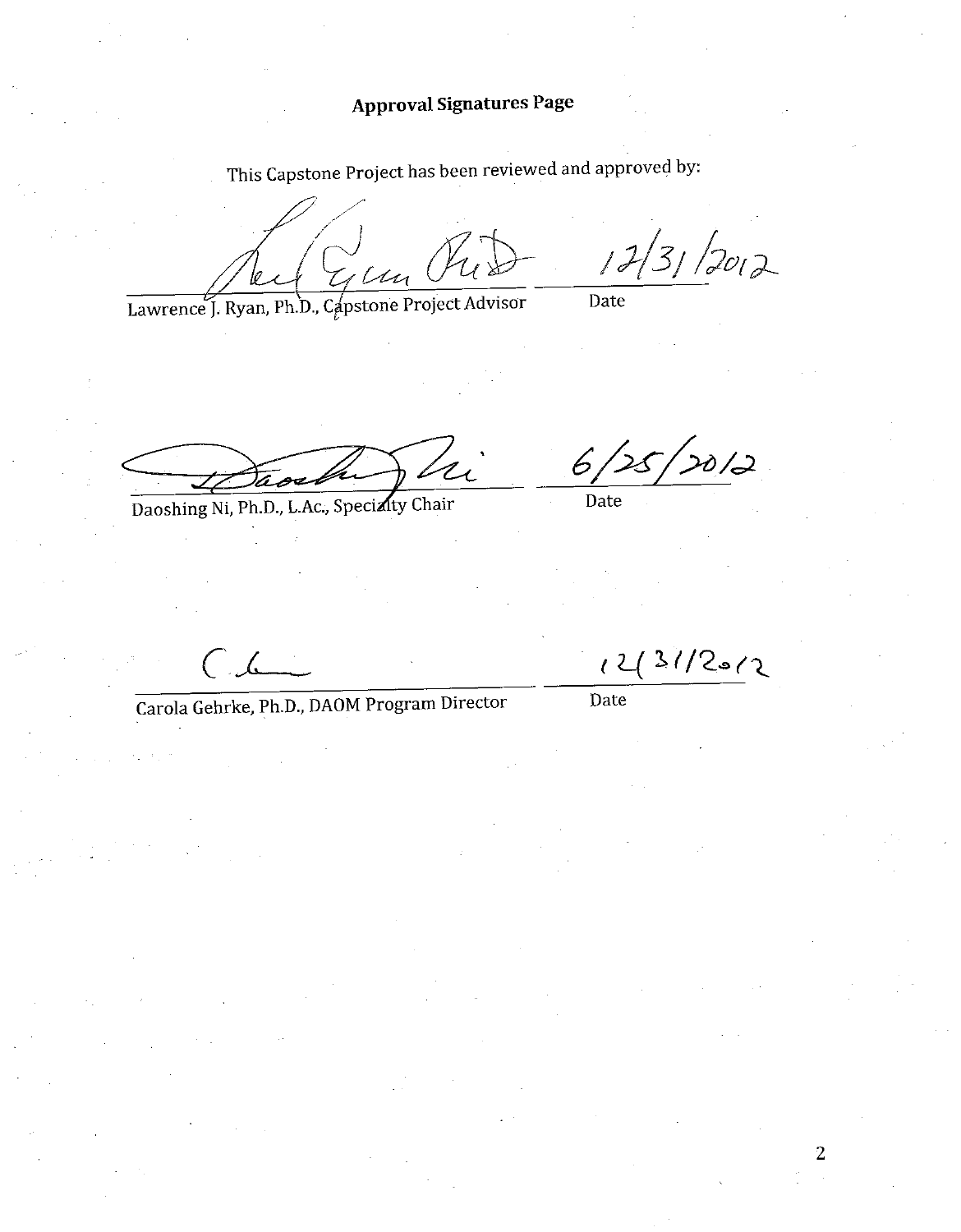## Abstract

A great deal of research and theorization has been generated regarding factors influencing human fertility and gestational development. Complementary medicine, including the acupuncture and herbal treatment methods of Traditional Chinese Medicine, is often sought out and concurrently used with allopathic medicine by individuals seeking reproductive assistance. The impact of serum vitamin D levels on physiological functioning is one factor that has been and continues to be investigated for its impact on the reproductive system as well as for overall health. The current study utilized grounded theory method to review existing literature for the purpose of generating a clearer understanding of vitamin D's influence in fertility and gestational development from both Western and Eastern medical perspectives. Qualitative data were compiled and analyzed to discover common themes as well as differences in medical and philosophical perspectives.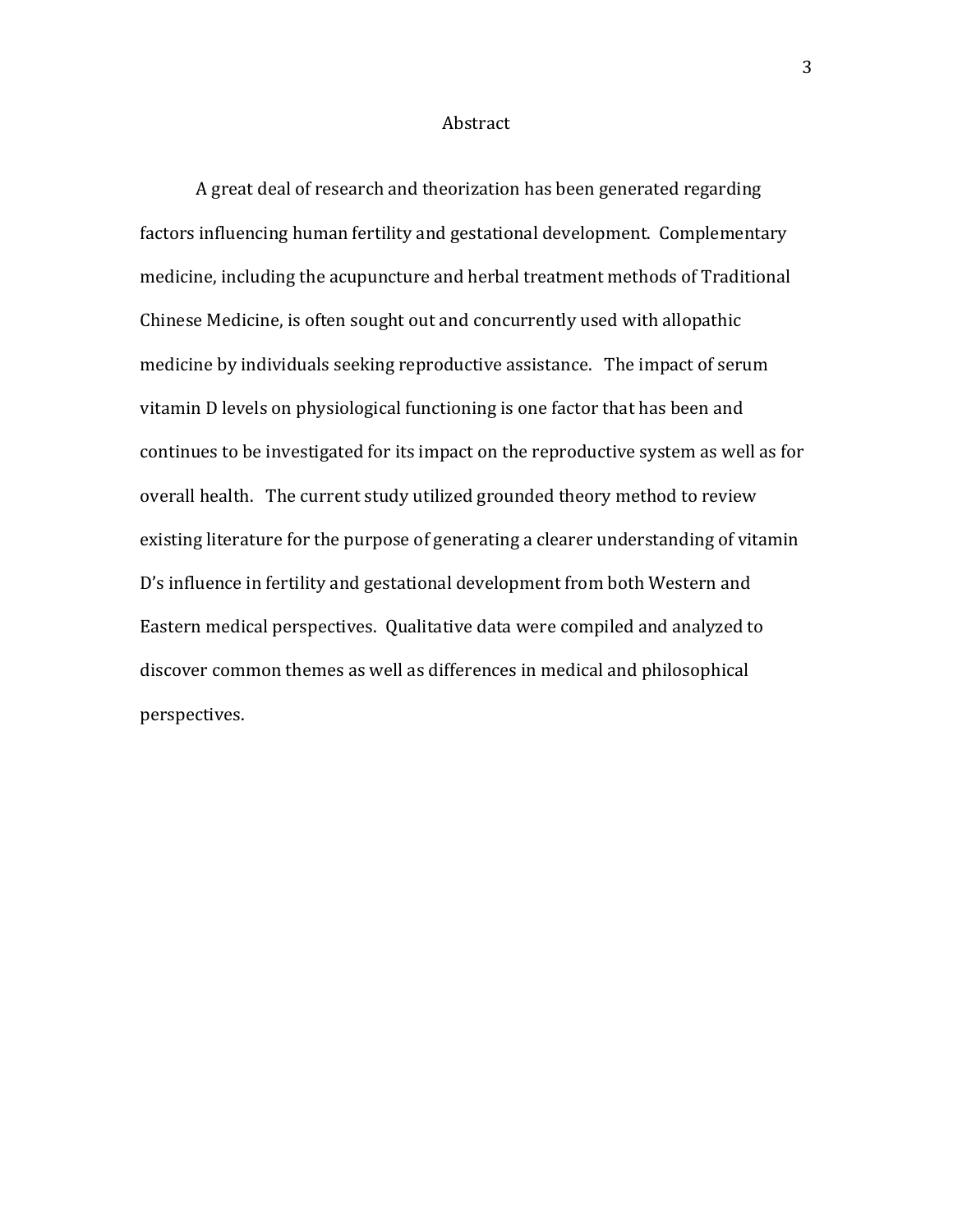# Acknowledgements

I wish to express my heartfelt gratitude for all whom have been instrumental and invaluable for the inspiration and support necessary to complete this project including the following in no particular order:

- Larry Ryan, Ph.D., my main advisor, for unwavering encouragement, invaluable insights and tremendous patience.
- Carola Gehrke, Ph.D, for her grounded presence and strength.
- Deneke Burford, L.Ac. for exceptional support and light.
- Members of Cohort 1 for their friendship, passion, tenacity and commitment.
- Board of Directors and founders of Yo San University for their vision and hard work enabling the birth and evolution of Program to occur.
- Ray Rubio, L.Ac., FABORM for his passion and expertise in the field.
- Brandon Horn, Ph.D, L.Ac., for igniting my fire of curiosity for this subject.
- Dr. Paul Magarelli, MD and his clinic staff for their knowledge, generosity of spirit and inspiration.
- Diane Cridennda, L.Ac., FABORM, for her generosity of time and insight.
- Dr. Yueying Li for sharing her depth of knowledge, patience and wisdom.
- Curtis Redd, for support, challenges, patience, and love, above and beyond.
- Dessa Schroeder and Howard Wong of Professional Insurance Services for a scholarship supporting this pursuit of knowledge and excellence
- My professors, friends, family, and serendipitous strangers who both knowingly and unknowingly came with me on this amazing journey.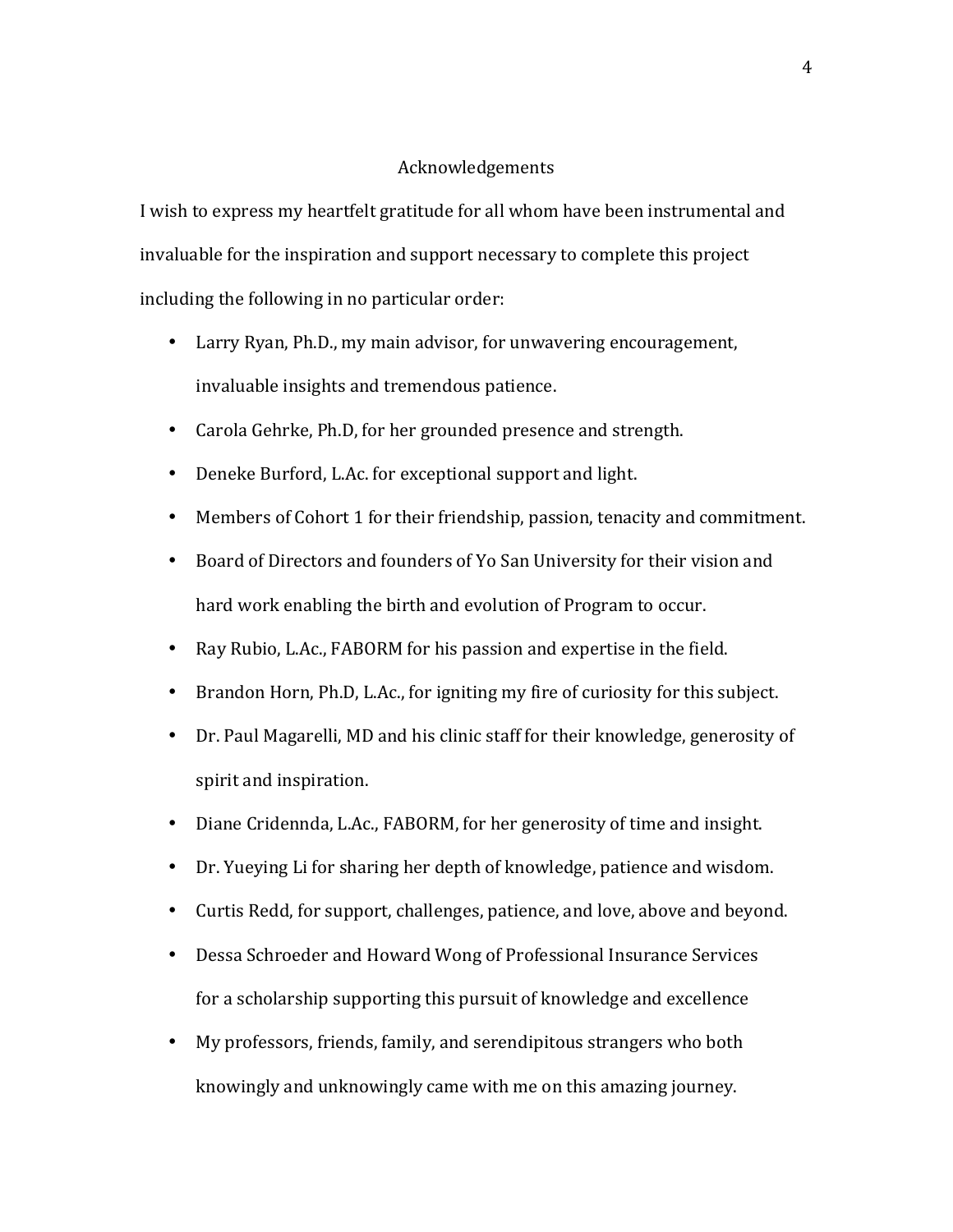# Table of Contents

| Research Objective                                      | 14  |
|---------------------------------------------------------|-----|
| <b>Glossary of Terms</b>                                | 15  |
|                                                         |     |
| Overview                                                | 17  |
| <b>Historical Perspective</b>                           | 17  |
| <b>Physiological Processes</b>                          | 18  |
| Latitude and Vitamin D                                  | 20  |
| Diet and Vitamin D                                      | 22  |
| Vitamin D and Reproduction-Western Medical Perspectives | 23  |
| <b>Animal Studies</b>                                   | 25  |
| Human Studies-Fertility                                 | 30  |
| Human Studies-Gestational Development/Pregnancy         | 32  |
| Vitamin D and Reproduction-Eastern Medical Perspectives | 37  |
| <b>Dietary Considerations</b>                           | 39  |
| Lifestyle Factors                                       | 40  |
| Literature Review Integration                           | 40  |
|                                                         | .41 |
| <b>Statement of Methodology</b>                         | 41  |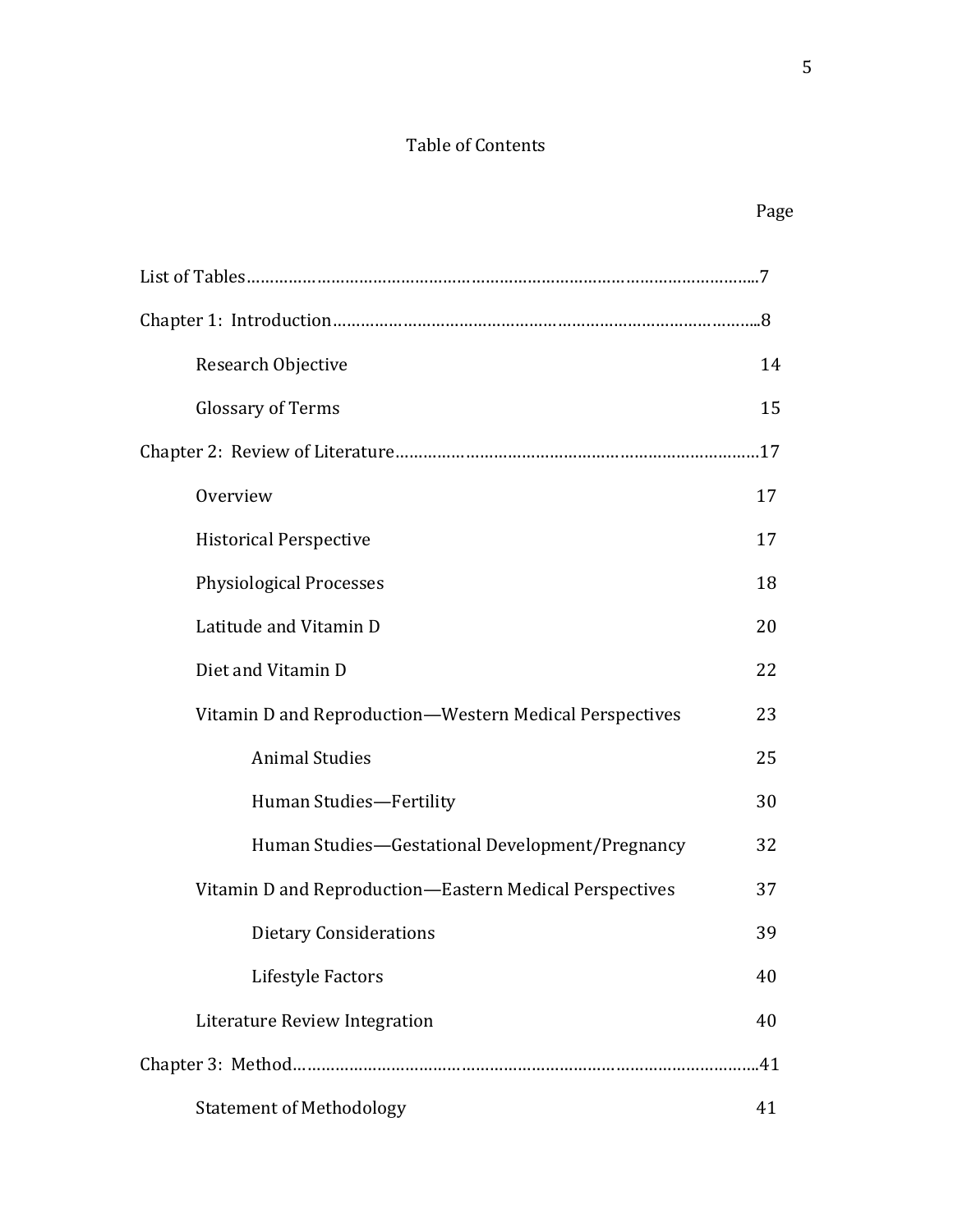| Instruments                                                  | 41  |
|--------------------------------------------------------------|-----|
| Procedures                                                   | 42  |
|                                                              | .44 |
| Data Analysis/Overview                                       | 44  |
| Vitamin D and Fertility-Western Perspective                  | 49  |
| Vitamin D and Gestational Development-Western Perspective 49 |     |
| Vitamin D and Fertility-Eastern Perspective                  | 50  |
| Vitamin D and Gestational Development—Eastern Perspective 50 |     |
|                                                              | 51  |
| <b>Summary of Findings</b>                                   | 51  |
| <b>Implications for Theory</b>                               | 51  |
| <b>Implications for Practice</b>                             | 54  |
| <b>Limitations of Current Study</b>                          | 54  |
| <b>Recommendations for Future Research</b>                   | 55  |
| Conclusions                                                  | 58  |
|                                                              |     |
| Appendices                                                   |     |
|                                                              |     |
| Appendix B: Axial Coding for Open Coding Categories  74      |     |
| Appendix C: Selective Coding Based on Axial                  |     |
|                                                              |     |
|                                                              |     |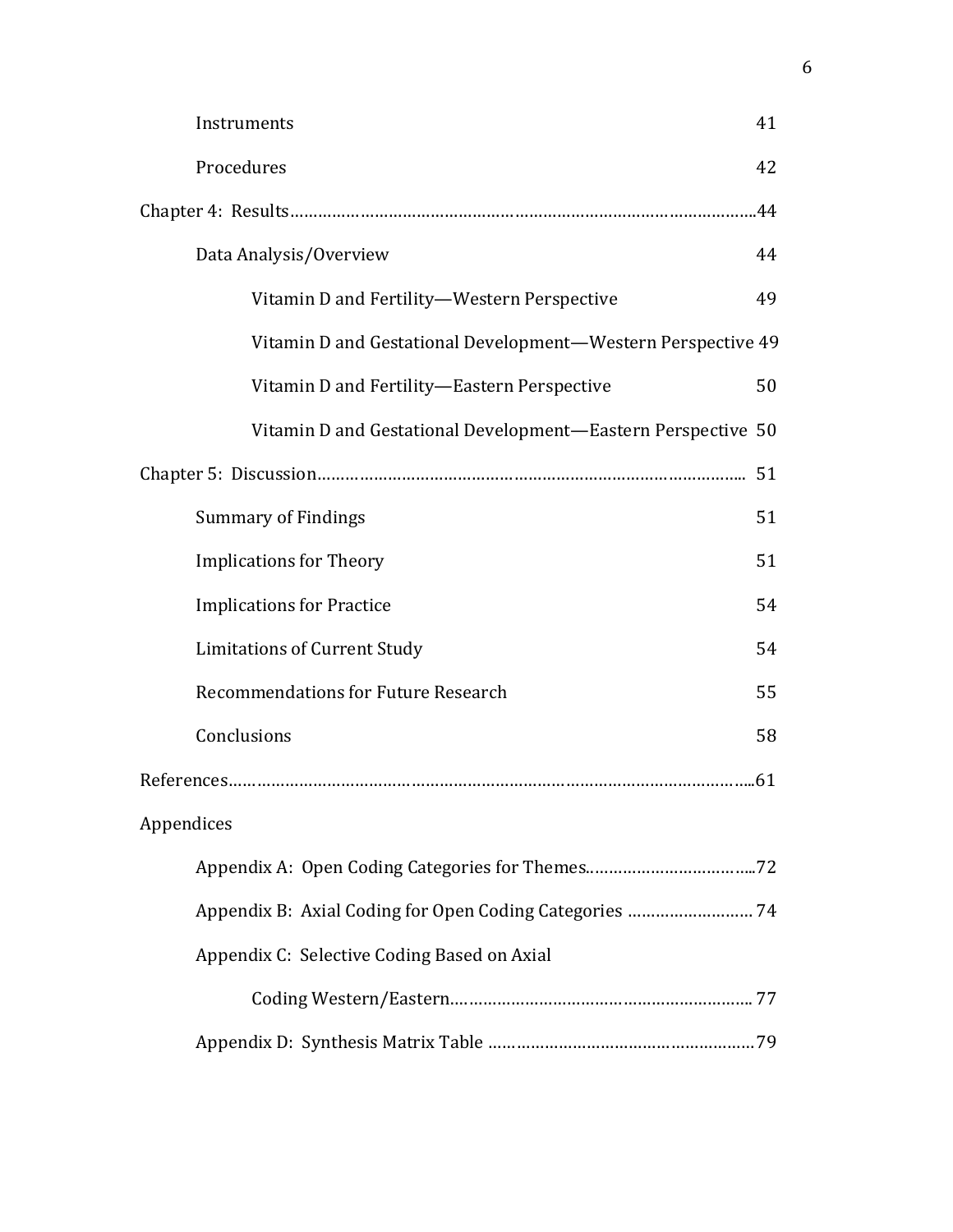# List of Tables

|                                                                    | Page |
|--------------------------------------------------------------------|------|
| Table 1: Serum 25(OH)D Levels and Corresponding Morbidities        | 12   |
| Table 2: Maternal/Fetal Health Issues Associated with Insufficient | 34   |
| Vitamin D Levels                                                   |      |
| Table 3: Grounded Theory Data Collection Flow Chart                | 41   |
| Table 4: Articles Addressing Independent and Dependant Variables   | 45   |
| Table 5: Signs and Symptoms of Vitamin D Insufficiency             | 46   |
| Table 6: Vitamin D Insufficiency in Eastern and Western Medicine   | 47   |
| Table 7: Open Coding Results of Vitamin D Insufficiency—Influences | 48   |
| On Fertility and Gestational Development                           |      |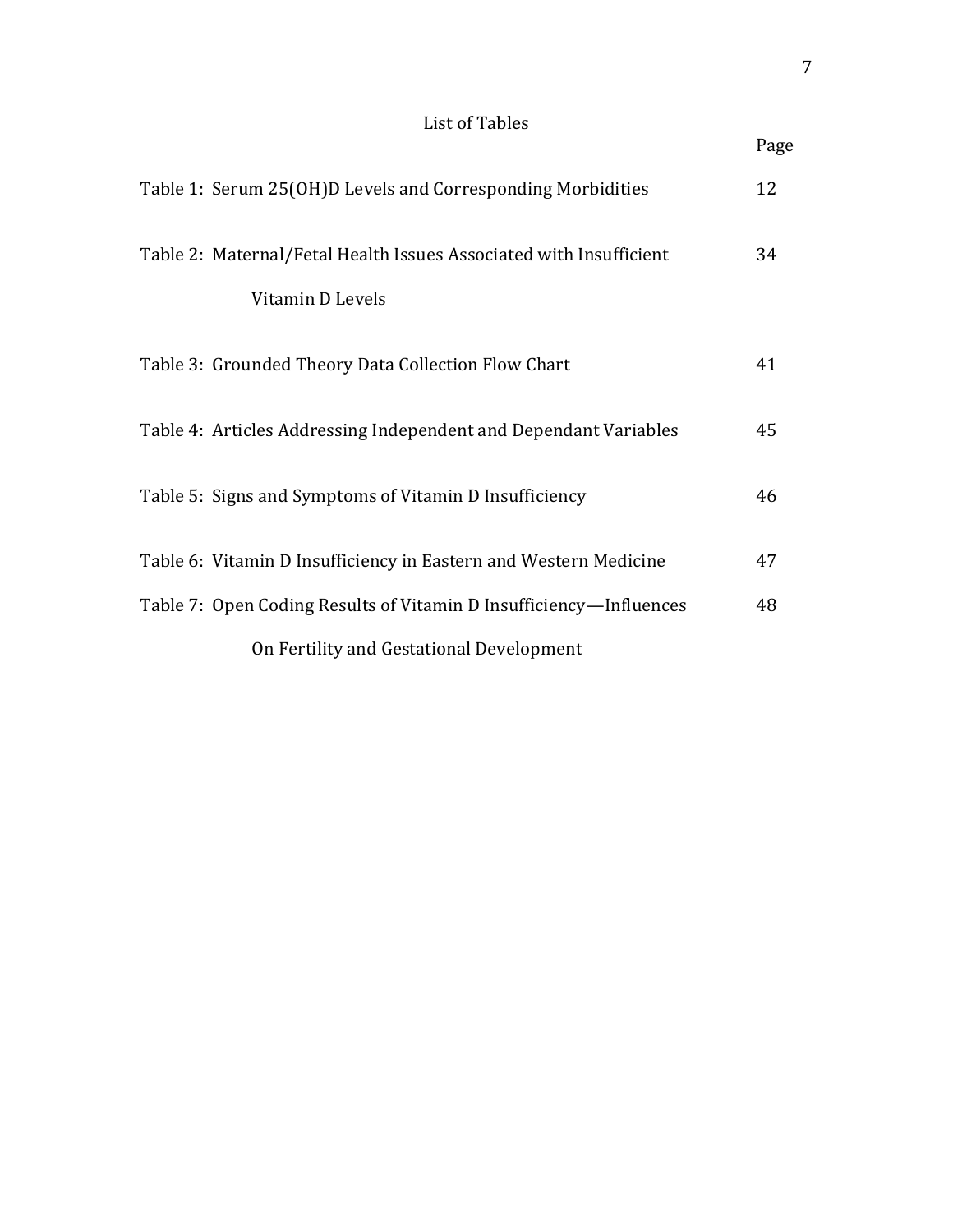## **Chapter One: Introduction**

Vitamin D is in vogue. A significant proportion of the world's population is affected by hypovitaminosis D, that is, with insufficient serum levels for optimum health (Holick, 2011; Lips, 2007; Mithal, Wahl, Bonjour, Burckhardt, Dawson-Hughes, Eisman, El-Hajj Fuleihan, Josse, Lips, & Morales-Torres, 2009). The issue is expected by some to be a widespread health issue for the next century (Grayson, and Hewison, 2011). A plethora of scientific scrutiny has attempted to unravel the complex influences this substance exerts on human morbidity. Recent scientific thought has reclassified vitamin D as a prohormone (with several active metabolites which behave as hormones) elucidating a broader understanding of its function and influence within human physiological processes. (Berkow, 1992). Yet despite recent findings and widespread evidence of population deficiencies, the recommended daily allowances (RDA) for dietary and supplemental intake have remained unchanged for decades (Zitterman, 2003). One must question then, the impact of a known insufficient serum level on quality of life.

Suspected links exist between insufficient serum vitamin D levels and the development (or the lack of prevention) of several disease processes. (Grant, & Boucher, 2011; Zaidi, 2010; Zitterman, 2003). Sufficient levels may thereby be supposed to optimize various aspects of homeostasis. Optimal physiological functioning is desired to facilitate reproduction of the species and vitamin D levels may therefore affect several factors that influence fertility and live birth rates. Replete levels are challenging to maintain in modern times due a wide variety of factors: latitude, age, ethnicity, cultural practices, dietary shifts and low vitamin D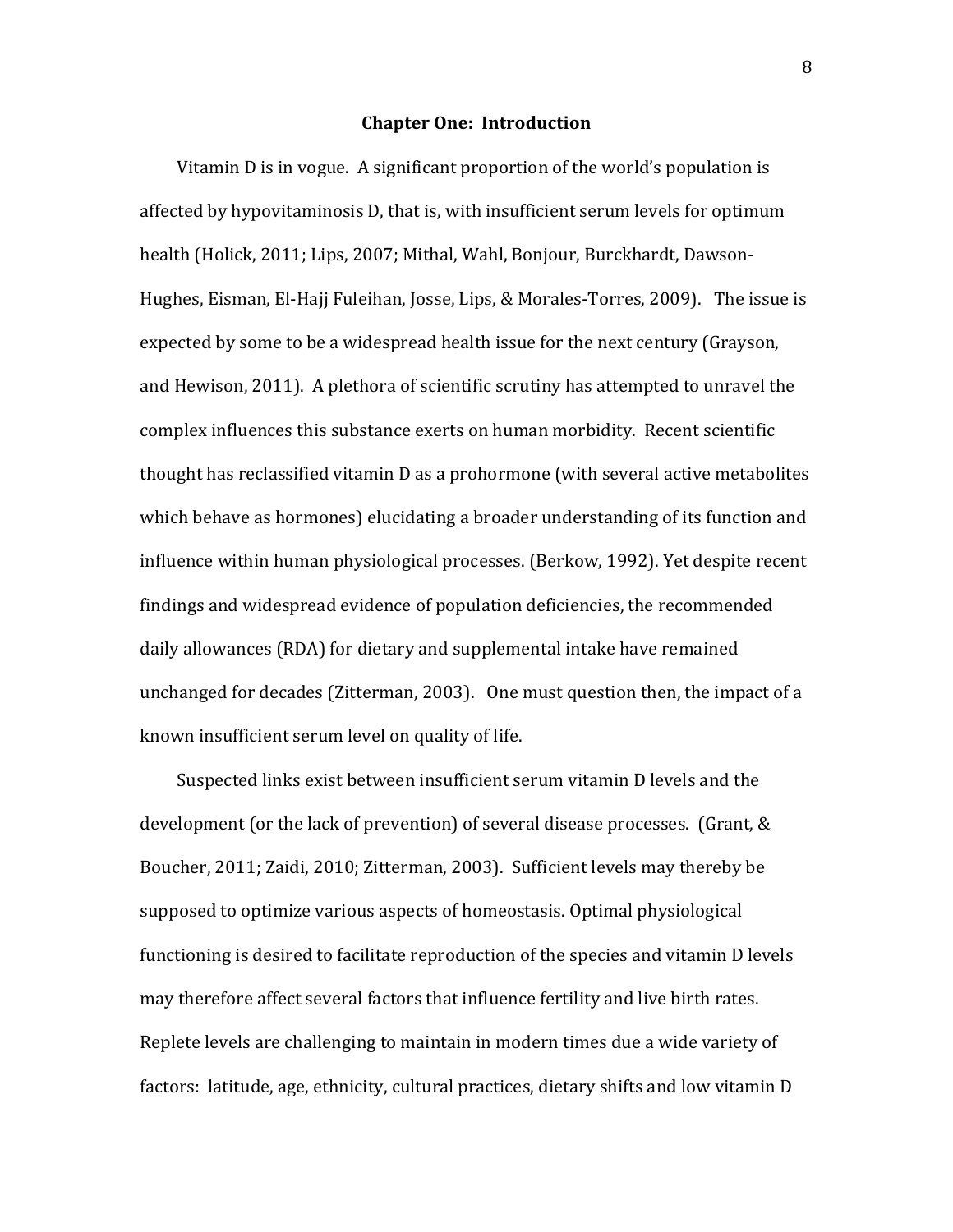food content, urbanization and pollution, global weather pattern shifts, sunscreen use, chronic disease states, and gender (Mithal, et al., 2009; Lapp, 2009; Zitterman, 2003; Rajakumar, Greenspan, Thomas, & Holick, 2007; Bosomworth, 2011). The discovery of vitamin D receptors (VDR) in a wide variety of human tissues as well as the various health associations of their particular polymorphisms with human pathology is fostering deeper understanding of vitamin D's complex effects on optimal homeostatic functioning, disease states and the challenges these receptor variants may present in maintaining replete levels (Paneierakis, Gouielmos, Mamoulakis, Maraki, Papavasiliou, & Galanakis, 2009; Roff, & Wilson, 2008, Clendenen, Arslan, Koenig, Enquist, Wirgin, Agren, Lukanova, Sjodin, Zeleniuch-Jacquotte, Shore, Hallmans, Toniolo, & Lundin, 2008; Amato, Pacini, Aterini, Punzi, Gulisano, & Ruggerio, 2008).

Traditional societies may have advocated practices that ultimately resulted in repletion levels, even if the active substance we now know as vitamin D was not identified. Indigenous medical systems such as Traditional Chinese Medicine (TCM) may have essentially treated any insufficient levels by identifying symptom patterns associated with insufficient vitamin D levels by virtue of their understanding of the human body and its functioning in relationship to the environment, rather than the biochemical processes occurring per se. In eastern medical thought, the relationship between a person's body, mind, spirit, lifestyle and the environment is crucial to observe in order to rectify any emerging pathological imbalances. Identification and corrections of imbalances within this relationship would theoretically also optimize reproductive capacity and functioning. Eastern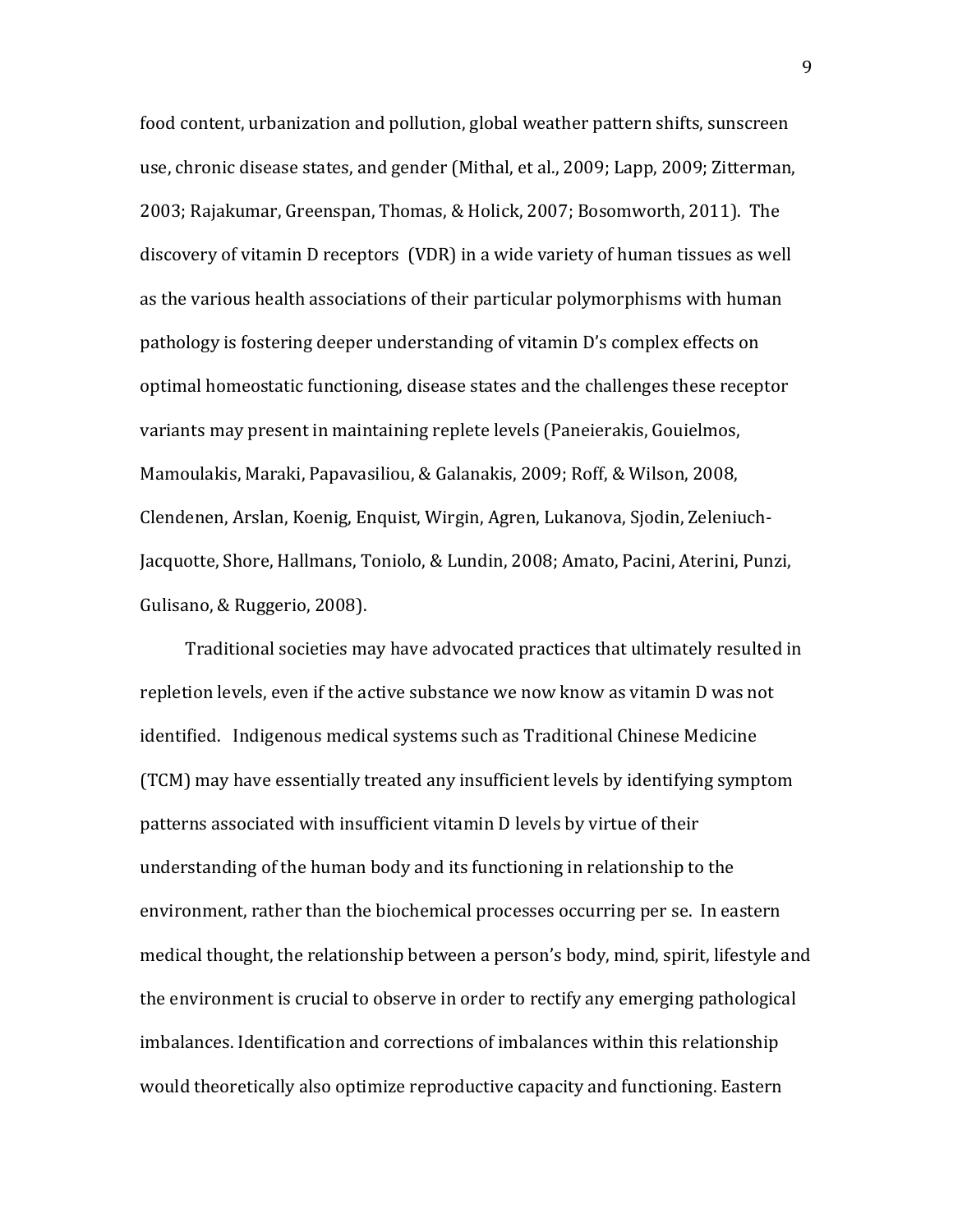medicine consequently historically has provided very different diagnostic and treatment protocols than western medicine approaches for the same or similar pathological issues. This investigation hopes to further elucidate the connection in TCM practices to western ones by addressing vitamin D level effects in the area of reproduction and gestational development.

In the language and philosophy of TCM, developed from detailed observations of interactions between human beings and nature, how can light metabolism diagnostically viewed? China, the birthplace of TCM, is located between  $18^015'N$ and 53030' N latitude—a very large range (www.worldatlas.com). Considerable variation in sunlight patterns occur in a country of this size. Solar ray strength has been shown to be affected by several factors including the path length the rays must pass through the ozone layer of the atmosphere, the amount of pollution or ozone in the atmosphere, the location of the sun's zenith in relation to a particular geographic location (influencing the angle of intensity of the solar rays reaching the earth), latitude, season, and time of day (Holick, 1995). In the winter months, the zenith angle of the sun increases and the amount of solar radiation reaching the earth diminishes to varying degrees based on the above factors. Less solar radiation in the UV B range (290-315nm) is thus available in the fall and winter months for the photolysis of 7-dehydrocholesterol to precholecalciferol in human skin. Precholecalciferol is a relatively unstable compound which converts to cholecalciferol (vitamin  $D_3$ ), and is then acted on in the liver and kidney to yield calcitrol and  $24,25(OH)<sub>2</sub>D$ , the active forms of vitamin D. (Zitterman, 2003; Holick, 2007). By virtue of its latitude, the potential for a negative health impact exists in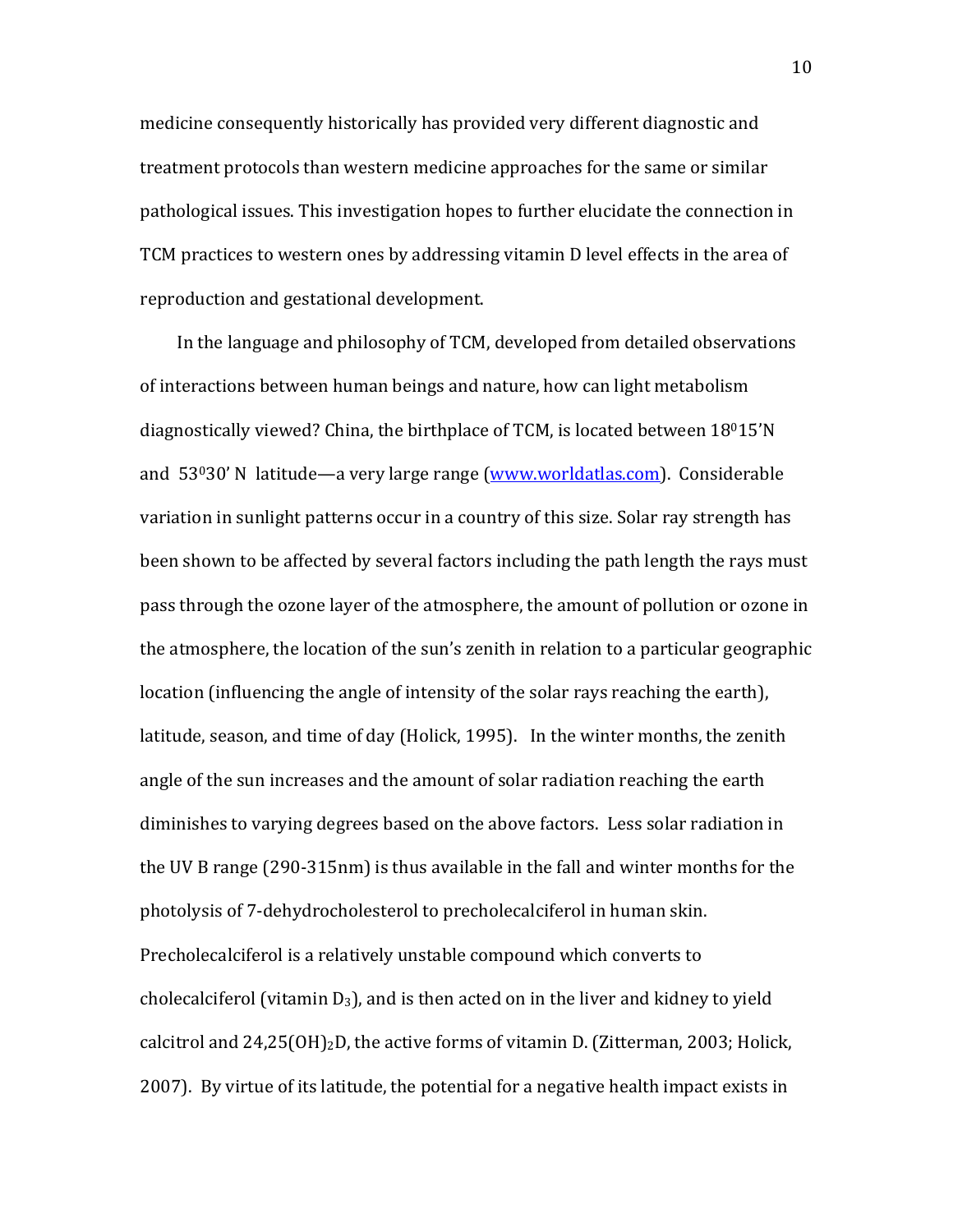China that may have been addressed in TCM treatment protocols and diagnostic disease pattern discrimination.

The history of vitamin D in the western world is well documented at least as far back as the  $19<sup>th</sup>$  century. In the early  $19<sup>th</sup>$  century and into the early part of the 20<sup>th</sup> century, children afflicted with rickets were commonplace in Europe and North America. Rickets is caused by severe vitamin D deficiency resulting in bone softening, weakness, and bending of the long bones in the legs under the body's weight. Western medical practice found oral vitamin D administration and exposure to UV (ultraviolet) light to be curative of the condition. The modern daily intake levels of vitamin D supplementation are based on the amounts needed for prevention of rickets or osteomalacia and assume adequate skin exposure to sunlight occurs (Holick, 1995). In general, dietary supplementation becomes necessary for one of two reasons—to maximize cellular function if the dietary intake is low, or to achieve a desired physiological effect by correcting cellular function as a result of an ongoing disease process (Zeisel, 2000). The recommended dietary allowance (RDA) of vitamin D was calculated as all RDA's are, from a bell shaped curve of the needs of the population in its totality. For vitamin D, the current RDA is 400 IU per day. This strategy does not allow for differences in lifestyle, dietary habits, geography, skin pigmentation or race, normal aging, gender, genetics, or pathology present within individuals (Zeisel, 2000). Nor does it consider optimum serum circulating levels of activated vitamin D. Hepatic hydroxylation of vitamin D precursor ingested or activated via sunlight produce 25-hydroxyvitamin D  $(25[OH]D)$  as a major metabolite that can be easily measured in the serum. Levels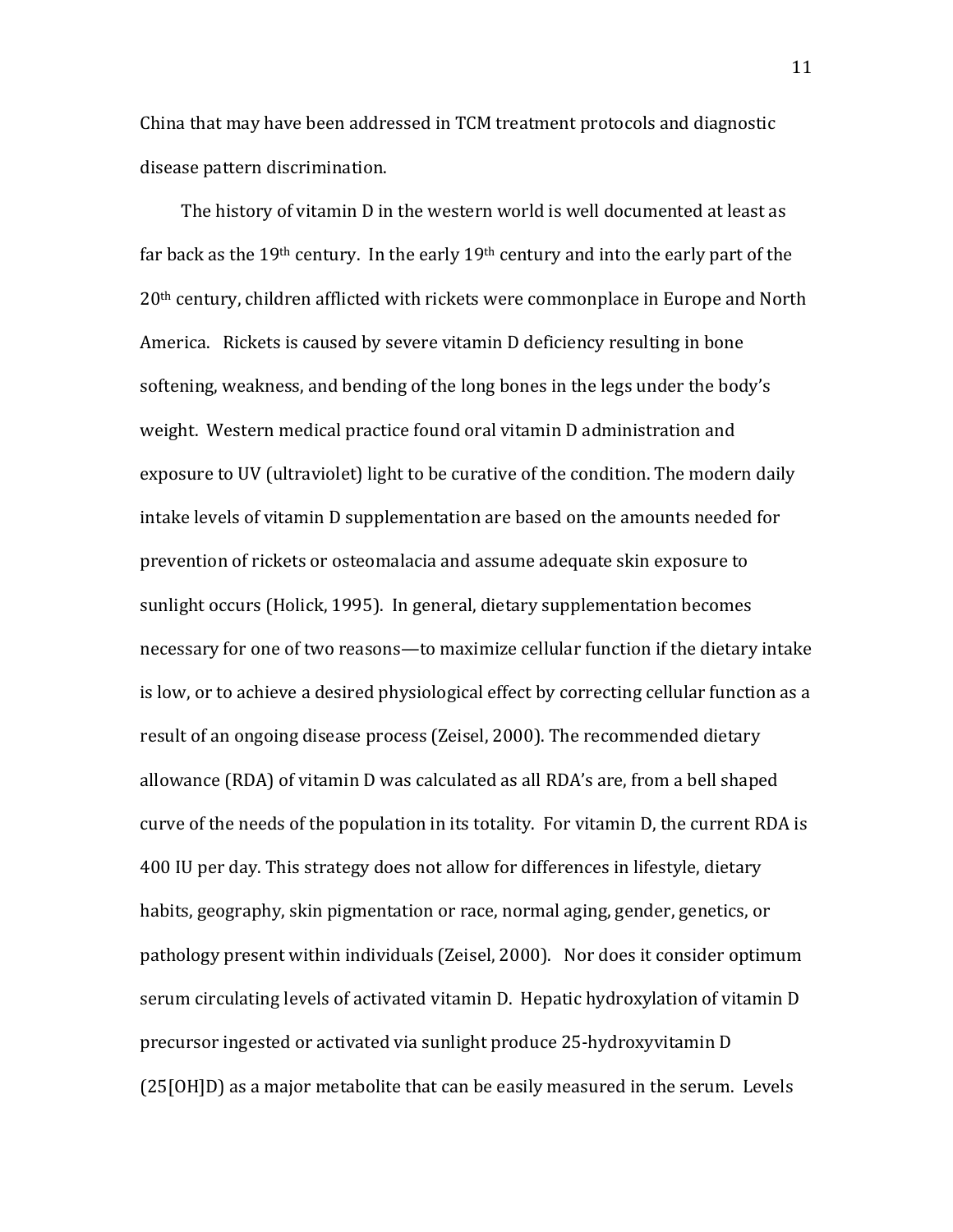highly correlate with the amounts of circulating active vitamin D, making this a good marker to look at to assess vitamin D status in an individual. Serum ranges have no consensus on what constitutes an adequate level for disease prevention, but the following are often used for guidance:

| Serum 25[OH]D levels                   | Associated issues                                     |  |
|----------------------------------------|-------------------------------------------------------|--|
| Deficiency (less than 25nmol/L)        | short latency diseases like rickets,<br>osteomalacia  |  |
| Insufficiency $(25-75 \text{ nmol/L})$ | long latency diseases like<br>osteoporosis, fractures |  |
| Optimal (75-110 nmol/L or more)        | health<br>(Bosomworth, 2011)                          |  |

Table 1: Serum 25(OH)D Levels and Corresponding Morbidities

Latitude alone has a major influence on the amount of activated vitamin D formed via this route. A study in Boston, Massachusetts, latitude  $42^{\circ}$  N, found solar photoactivation of the 7-dehydrocholesterol is possible from March to November, leaving at least three months of inadequate solar exposure yearly strictly due to geographical location of residence. In Bergen, Norway, latitude  $60^{\circ}$  N, the range narrows to April to October, and due to the change in the suns zenith angle, a full 100% decrease in the peak amounts of solar activated previtamin D is produced (Webb, Kline, & Holick, 1988). The furthest north state in the United States is Alaska, spanning from latitude  $71^{\circ}$  N at its northern most point-- where the sun sets for a full month in the winter, and whose return is highly celebrated in January—to Amatignak Island in the Aleutian chain at  $51<sup>0</sup>16'$  N (www.worldatlas.com). This latitude range just barely overlaps with the northernmost latitude of China, and encompasses a vast range of geography nearly equivalent to that of China's latitude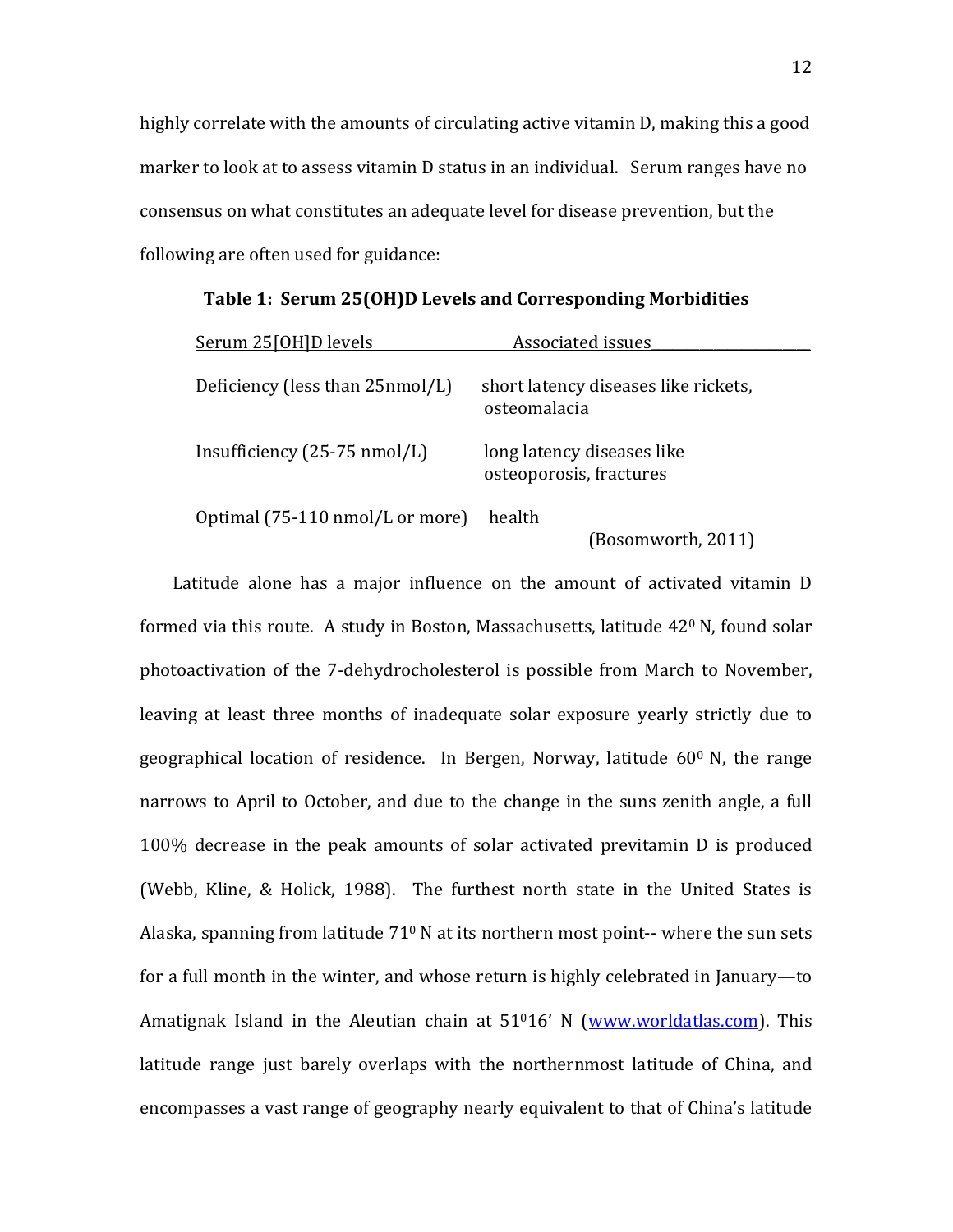range, merely further north. Individual populations living above latitude  $35^{\circ}$  are at risk of insufficiency in serum vitamin D levels due to lack of adequate UVB rays during the winter months—October/November to March (Holick, 2011; Zaidi, 2010). Vitamin D levels required via supplementation or diet would understandable be different in a location such as Barrow, Alaska, as compared to Los Angeles, California with individuals having a range of dietary requirements based on area of residence, lifestyle and physiological factors.

Today, vitamin D's impact on optimal human health is beginning to be understood to encompass much more than calcium metabolism—VDRs (vitamin D receptors) have been found in many tissues and cell types including intestinal, muscle, pancreas, immune system, liver, skin, pituitary, placenta and ovarian cells (Zitterman, 2003). The existence of multiple receptor sites implies the importance of this substance in optimum physiological functioning on several levels at once. Exactly what role those receptors play in physiological functioning is yet to be clearly understood in many instances. As can be seen from the above list of cell types, effects potentially affect numerous organ systems. Of particular interest for this study is VDR presence within the reproductive system. Any substance that affects more than one physiological system, and particularly the reproductive system, likely has had a major evolutionary impact. Most living beings, whether plant, animal or single celled organism, have the ability to utilize the wavelengths of sunlight to regulate calcium metabolism and the production of calcium based structure. They also all have the ability to reproduce. In the field of human reproduction, the impact of hormonal balance is known to influence fertility and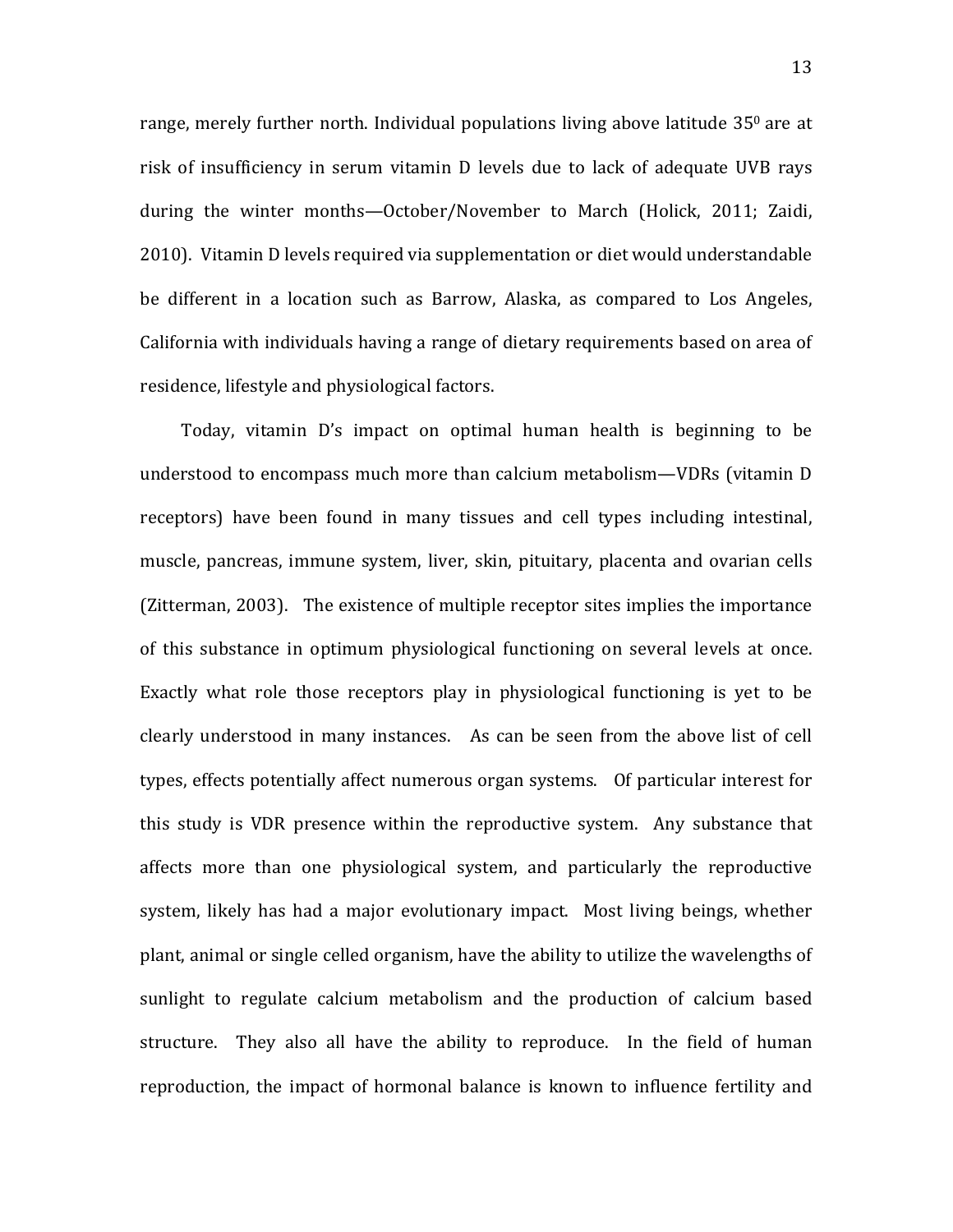gestational development. Emerging research indicates the prohormone effects of vitamin D potentially play a role in reproduction at multiple levels. Research into the effects of Traditional Chinese Medical treatments has likewise begun to show positive influences for many issues causing infertility. As an acupuncturist, a student of reproductive medicine and a resident of a far northern climate, my curiosity regarding the overlap of these fields is the catalyst for the initial inquiry this project provides into this question. Clients in diverse age groups, including those of reproductive age, are nearly all deficient in vitamin D levels in this locale when serum is tested (personal observation). What role does the presence of VDRs in reproductive tissues indicate with regards human reproductive functioning and fertility? Did Eastern medical theory and practice encompass this possible effect by virtue of its holistic relational approach to human life interacting with nature?

## **Research Objective**

This research study was undertaken to discern the answer to the question "What is the role of vitamin D deficiency on human fertility and gestational development from both Western and Eastern medicine perspectives?". The next chapter provides the literature review that establishes the foundation for this study.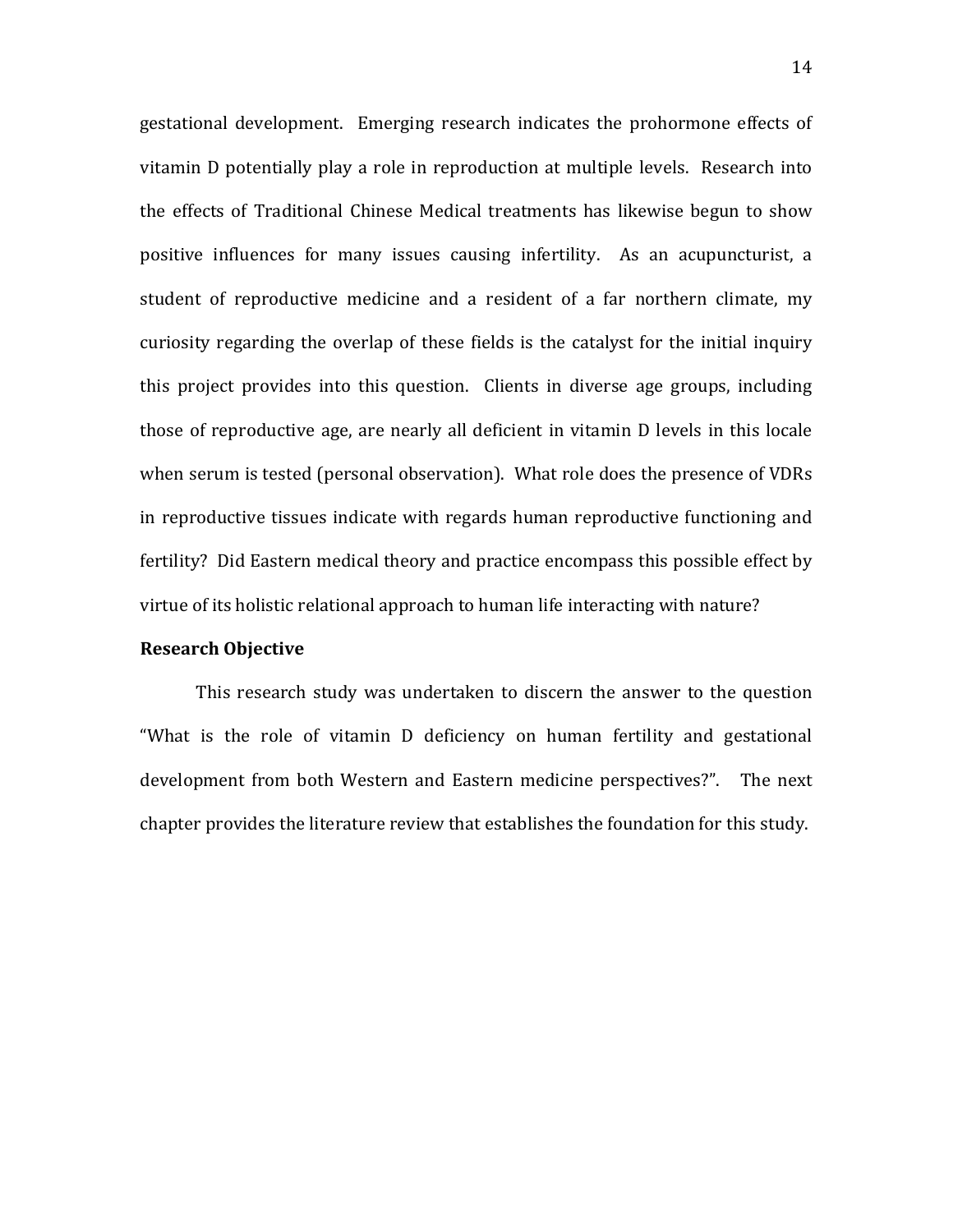# **Glossary of Terms**

# Abbreviations:

- $1,25$ -OH-D  $1,25$ -dihydroxyvitamin D<sub>3</sub>
- 7-DHC 7-dehydrocholesterol
- 25-OH-D 25-hydroxy vitamin D
- AR Androgen
- ASRM American Society of Reproductive Medicine
- BMI Body mass index
- BV Bacterial vaginosis
- EPDS Edinburgh Postnatal Depression Scale
- IVF In vitro fertilization
- NK Natural killer cells
- PBMC Peripheral blood mononuclear cells
- RDA Recommended daily allowance
- RPL Recurrent pregnancy loss
- SNP Single nucleotide polymorphism
- TCM Traditional Chinese Medicine
- TNF-alpha Tumor necrosis factor alpha
- UV Ultraviolet
- VDD Vitamin D deficiency
- VDR Vitamin D receptor
- With/out With or without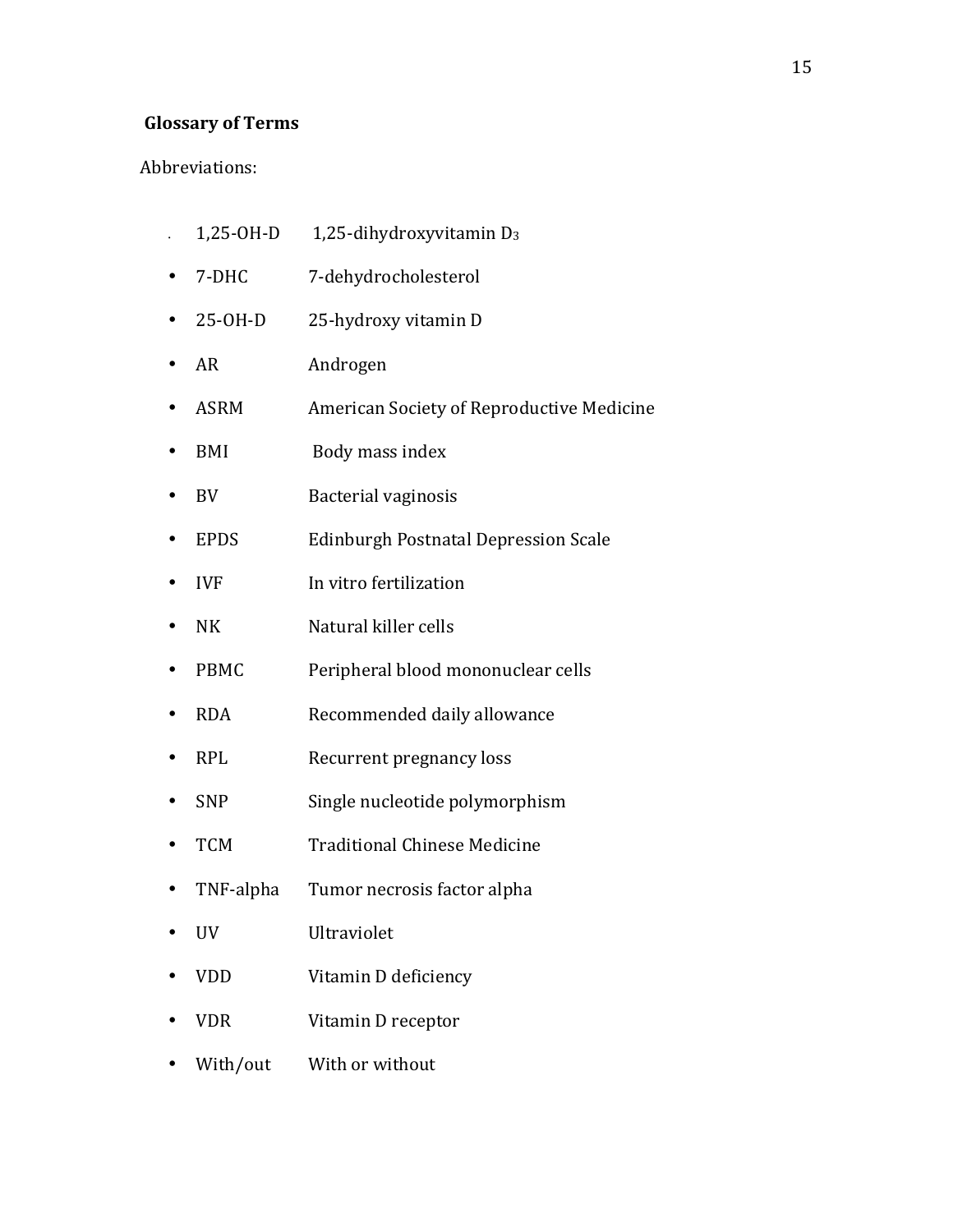Definitions:

- Hormone—chemical substance produced in one area of the body that controls and regulates activity of certain cells or organs in another area of the body.
- Leptin—a hormone secreted by adipose tissue, positively associated with increased cancer risk.
- Polymorphisms—the presence of two or more distinct phenotypes in a population due to the expression of different alleles of a given gene; the existence of an organism in several forms or color variations.
- Prohormone—a physiologically inactive hormone precursor; an intraglandular precursor of a hormone.
- Replete—abundantly supplied; complete.
- Vitamin-fat or water soluble organic substances essential in minute amounts for normal growth and activity of the body; obtained naturally from plant and animal foods.

(www.dictionary.reference.com, www.merriam-webster.com)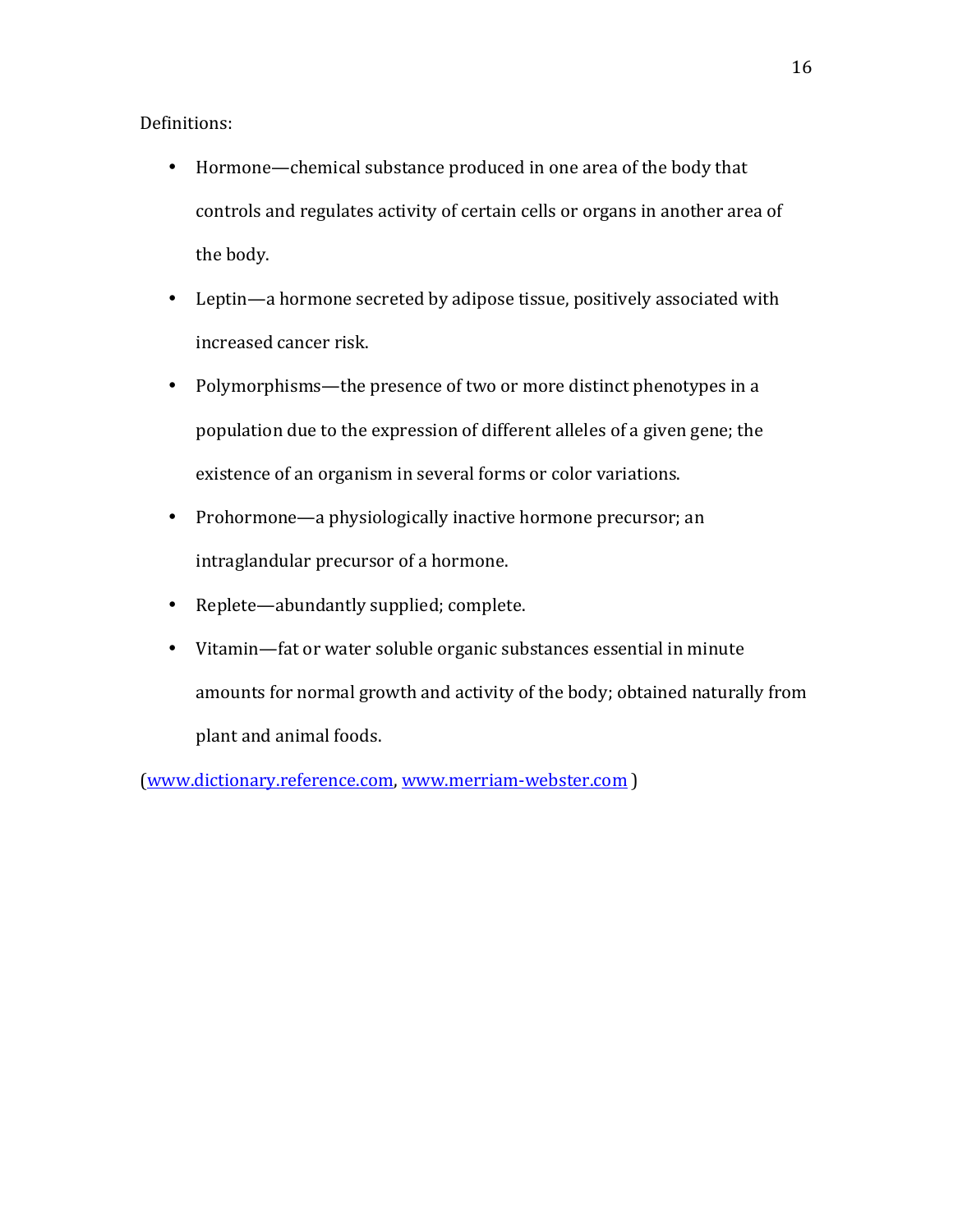## **Chapter Two: Review of Literature**

# **Overview**

This chapter provides a summary of the literature pertinent to the objectives of this study's inquiry. Chapter two first lays the groundwork for following sections by providing a historical perspective of vitamin D, its physiology, and influential factors in its *in vivo* production such as latitude and diet. The bulk of the chapter is dedicated to the review of studies that pertain to both Western and Eastern medical perspectives of the role of vitamin D in reproduction. Both human and animal studies are included. The chapter culminates with a literature review integration section that sums up current knowledge and establishes the need and direction for the current study, laying the groundwork for future study possibilities.

## **Historical Perspective**

The existence of phytoplankton dates to more than 750 million years from present history. The coccolithophor *Emeliani huxleii* is an example of a modern species existing largely unchanged from its prehistoric counterparts. Like its ancestors and many other modern plants, this phytoplankton makes ergosterol, a substance that is converted to vitamin  $D_2$  when exposed to sunlight. As evolution proceeded, the vertebrates emerged and were able to successfully live on dry land. Vitamin D played a major role in the ability of these animals to produce a calcified skeleton once outside of the calcium rich ocean environment and thus maintain structure and locomotion capabilities outside of the liquid environment (Holick, 1995). The ability to produce vitamin D (in animals vitamin  $D_3$ ) was retained in the skin (Holick, 2007). Vitamin D has been utilized by living organisms since the

17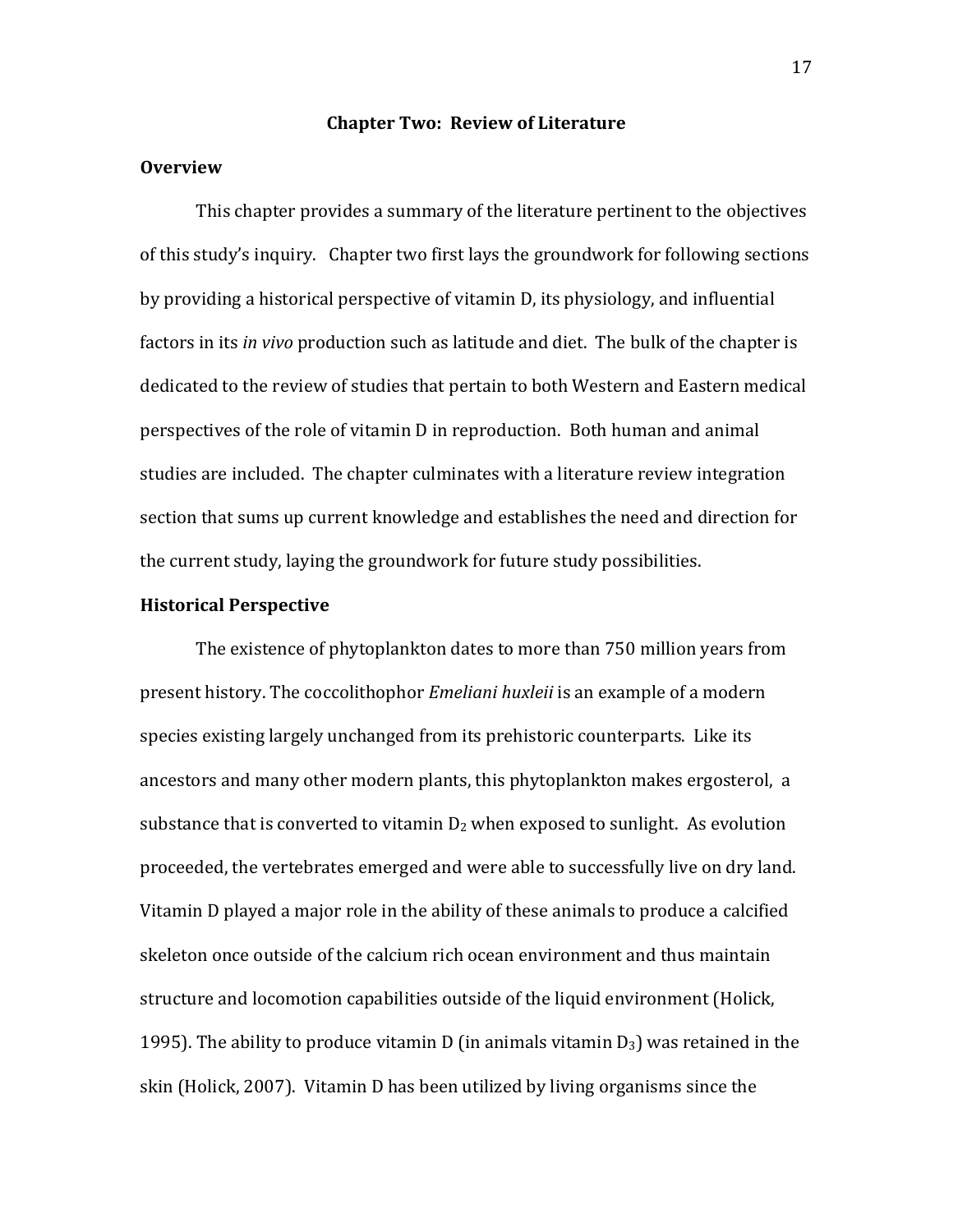beginning of the evolutionary process on planet earth to transform the energy of the sun into physical structure. Prehistoric humans initially had all of their skin exposed to sunlight; overtime more clothing was used, enabling habitation at more northern climates and due to shifting cultural and moral codes of conduct until approximately 5% of skin is routinely exposed today (Vieth, 1999). In modern human beings, the vital nature of vitamin D to health became glaringly apparent in the 19<sup>th</sup> thru 20<sup>th</sup> centuries in Europe and North America. This was the time period of the industrial revolution—housing construction of slum tenements very closely together blocked out sunlight in the streets below and accelerated coal burning blocked out daylight from the thick pollution layer in the air. Skin exposure to UV light in the B spectrum (290-315 nm) as well as oral vitamin D intake was shown to not only cure rickets, but prevent it as well (Holick, 1995; Zitterman, 2003). Vitamin D fortification of foods such as milk, cereals and was instituted as well as recommendations for sunlight exposure that effectively turned the tide of the rickets epidemic (Eliot, 1926; Palm, 1890; Rajakumar, 2003; Rajakumar, Greenspan, Thomas. & Holick, 2007). Fortification was originally established to correct for environmental deficiency (sunlight) rather than dietary intake deficiency (Vieth, 1999). This was the widely held view of the importance of vitamin D and its metabolites for many years—the regulation of calcium metabolism alone.

# **Physiological Processes**

The current recommended dietary allowance (RDA) for vitamin D dietary intake for adults in the United States is 200 IU per day. This value is based on recommendations from the National Research Council in 1989 (National Research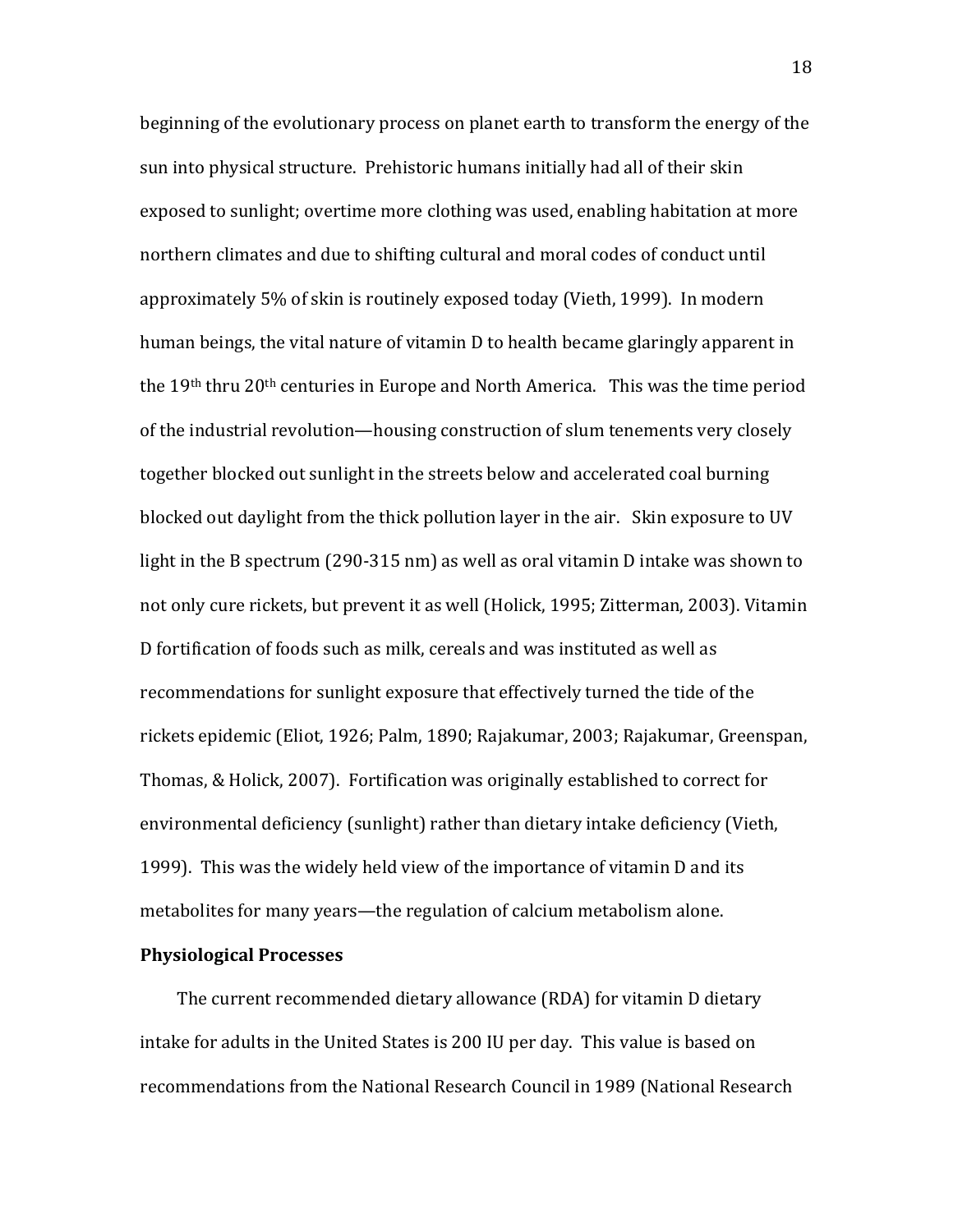Council, 1989; Holick 1995). Many researchers consider this level controversial; of these most consider this amount to be far too low. The RDA of a substance is generally determined based on the needs of the entire population, rather than taking into account such individual factors as lifestyle, environment, normal aging differences, developmental, racial or genetic issues. A particular RDA is not necessarily reflective of the needs of a particular individual in a particular location at a particular time (Zeisel, 2000). In the case of vitamin D, latitude, cultural practices, and dietary habits play a tremendous role in the amount of circulating vitamin D in any one individual. Vitamin D deficiency is generally defined as a serum 25-hydroxyvitamin D level under 25nmol/L (10ng/mL); vitamin D insufficiency ranges from under  $40-80$ nmol/L; and desirable circulating levels have been variable among sources but ranging from 50-100nmol/L (Martini & Wood, 2006). Supplementation raises the serum level only 1 ng/mL per 100 IU ingested (Holick, 2008).

In obese individuals, chronic deficiency levels are common due to the efficiency with which vitamin D is stored in fat, decreasing bioavailability (Sellar, 2005). Obese individuals can only raise their serum levels of vitamin D at approximately half the rate of their normal counterparts, whether from sunlight exposure or dietary supplementation. The increased adipose tissue associated with an increased BMI leads to increased leptin secretion, which attenuates the gene expression of two important hydroxylases in activating vitamin D forms (Maetani, Maskarinec, Franke, & Cooney, 2009). One proposed theory is a displacement of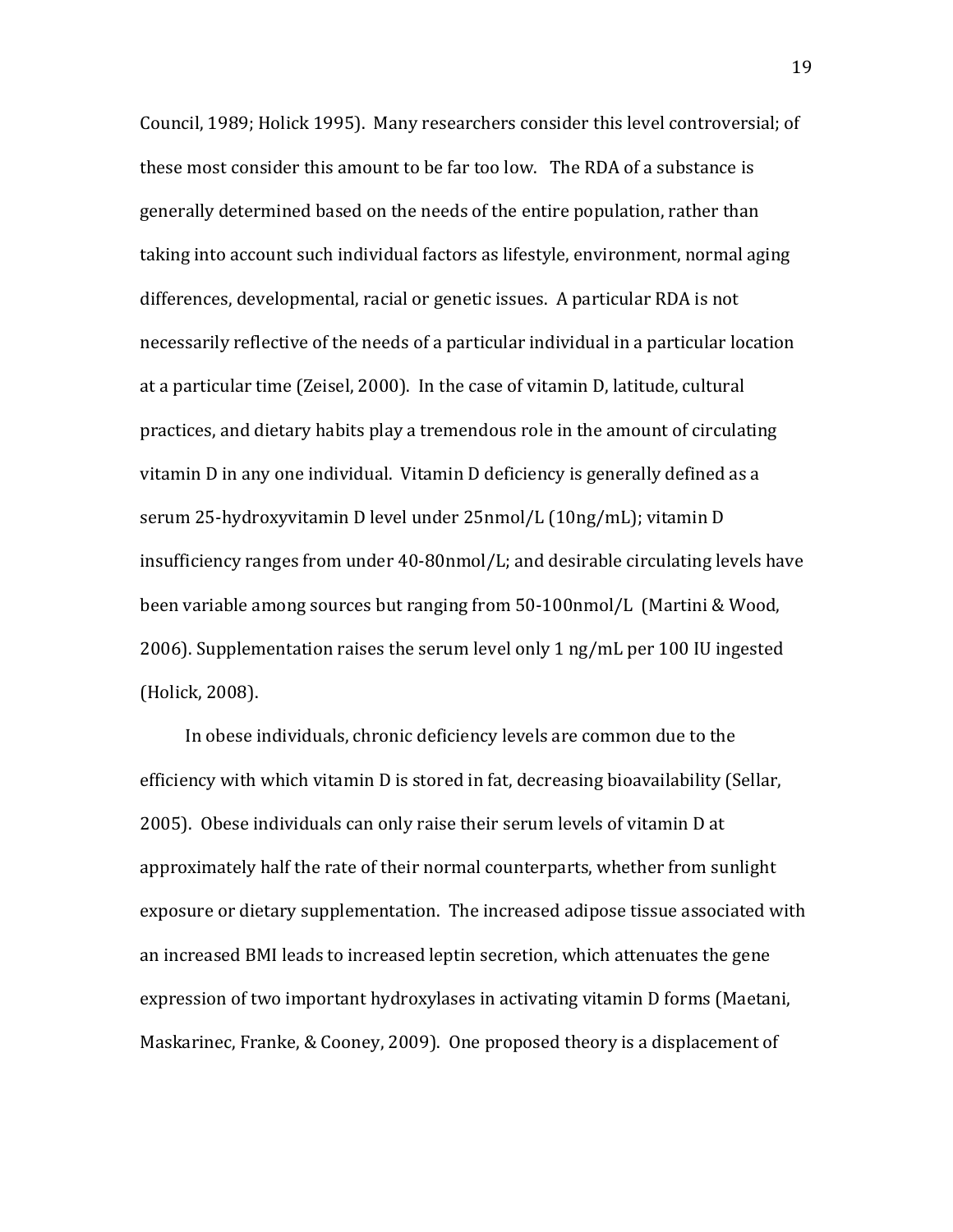25(OH)D by leptin, causing obese individuals to be less efficient at raising serum vitamin D levels (Maetani et al., 2009).

In the United States, overall levels of 25(OH)D were found to be lower in the 2000-2004 National Health and Nutrition Examination Survey (NHANES) compared to the levels found in the same survey for 1988-94. In the 1988-1994 survey, 18,158 people were tested by radioimmunoassay; in the 2000-2004 survey, 20,289 people were tested. Overall mean serum levels were lower in the 2000-2004 group for age-standardized  $25(OH)D$  levels by  $5-20nmol/L$  in people older than 12 years old. In one subgroup of adults, non-Hispanic whites, BMI, milk intake and sun protection appeared to have an influence consistent with the trend seen in serum levels (Looker, Pfieffer, Lacher, Schleicher, Picciano, & Yetley, 2008).

#### **Latitude and Vitamin D**

Latitude has a major influence on the amount of vitamin D activation in the skin as it influences the strength of the sun's rays during the various seasons. The further north in latitude a person lives, the less intense the amount of sunlight is received in the fall, winter and spring months with respect to the relatively constant sunlight exposure of those individuals residing at the equator. In the winter season, vitamin D activation is compromised in latitudes above  $35^{\circ}$  (Holick, 2011). The pathway of the sun's light is increasingly more tangential the further north one goes. This causes an increase in the absorption of the UV-B wavelength of light required for vitamin D activation as the light passes thru the ozone layer of the atmosphere (Rajakumar et al., 2007). An in depth study of the effects of latitude, season and time of day were conducted in the 1980's in Boston, Massachusetts (latitude 42<sup>0</sup> N),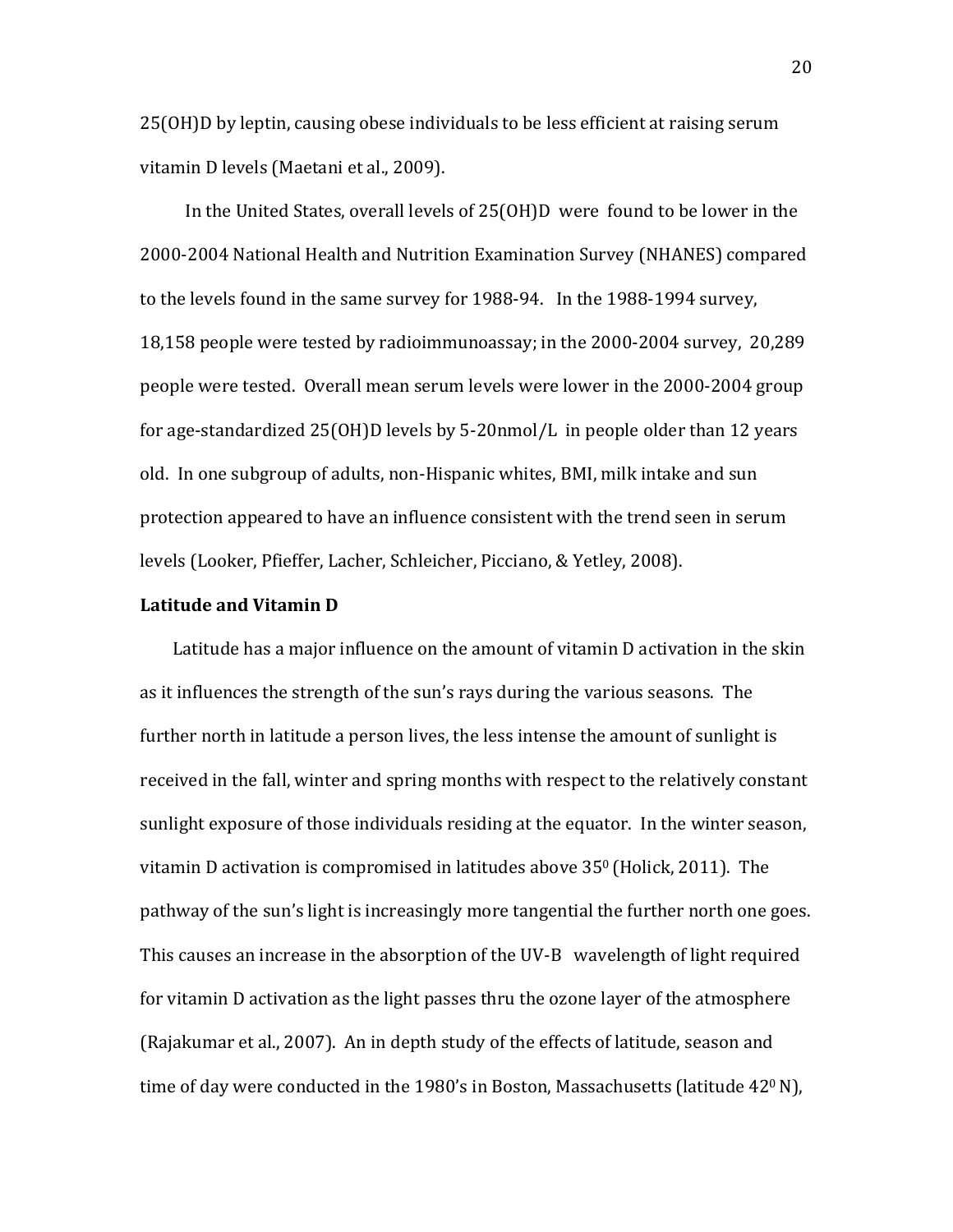and Edmonton, Canada (latitude  $52^{\circ}$  N), in comparison to Los Angeles, California (latitude  $340$  N), and San Juan, Puerto Rico (latitude  $180$  N). In June and July, the peak of summer months, cutaneous activation of 7-dehydrocholesterol to precholecalciferol was at its peak of production in Edmonton and Boston. By August, however, production showed a gradual decline until October. In Boston less than 4 % of 7-dehydrocholesterol production occurred between the hours of 1130 and 1430 Eastern Standard Time (EST) and by November, there was essentially no production detected at any time of day. This continued till March when a gradual increase in detection began till the summer months. Similarly, in Edmonton 7dehydrocholesterol production decreased after the summer months. However, being further north than Boston, no detectable levels of activated vitamin D were found beginning mid October and continuing through April, after which a gradual increase began. The two locations these results were compared to, Los Angeles and San Juan, both showed precholecalciferol production year round (Webb et al, 1988). The half life for 25(OH)D in blood circulation is one to two months, so by the middle of winter the probability of insufficient circulating serum levels is high in northern latitudes (Vieth, 1999). Oral vitamin D supplementation remains in the blood stream for hours rather than days as sunlight activated vitamin D does. Bound to chylomicrons and lipoproteins in the blood stream, orally supplemented vitamin D is efficiently removed by the liver and stored in adipose tissue after a few hours (Vieth, 1999).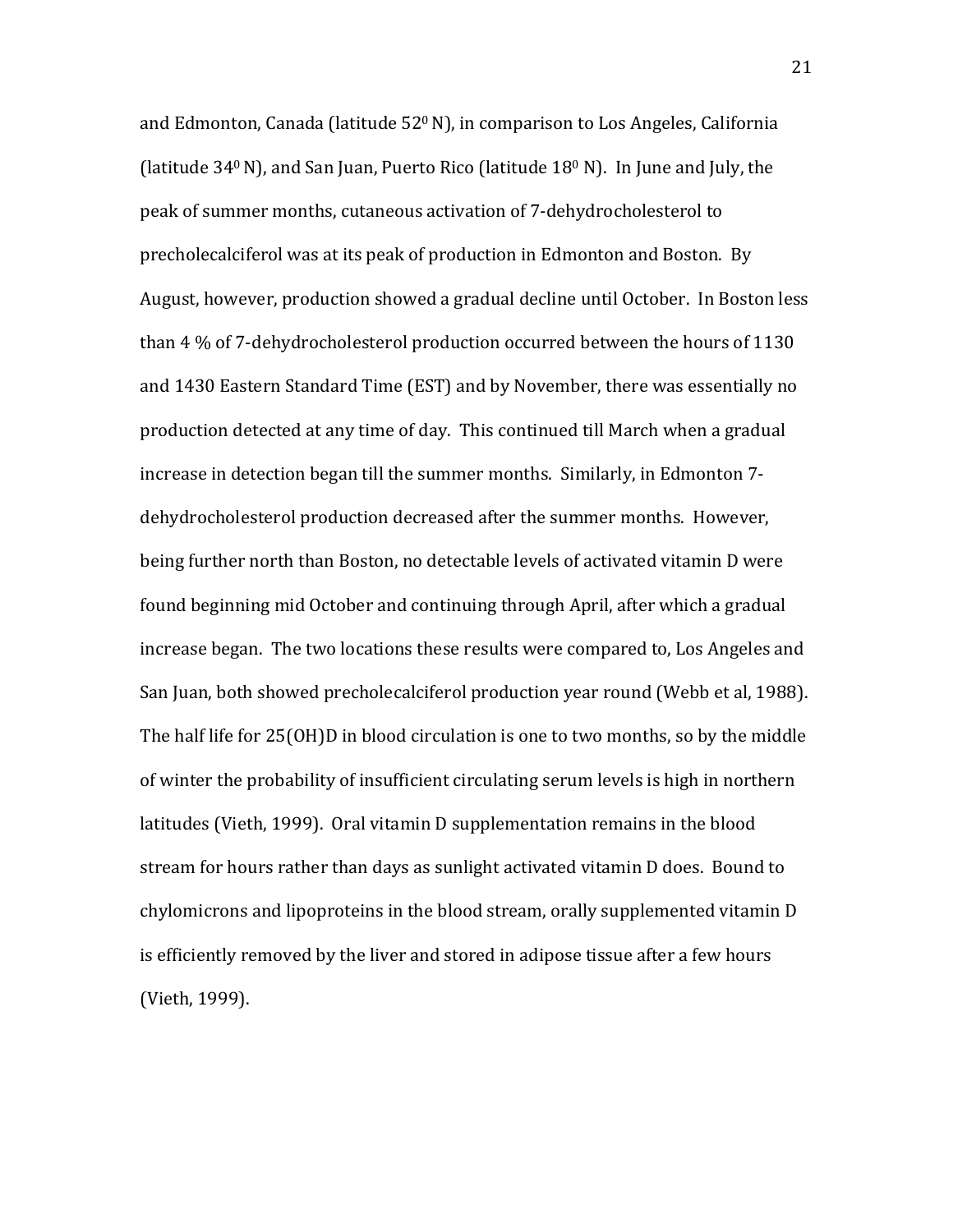# **Diet and Vitamin D**

Dietary habits contribute to the deficient vitamin D levels found in many populations for a variety of reasons. Vitamin D is fat soluble and its absorption is maximized when taken as food or with it. Natural dietary sources for vitamin D are limited and not routinely eaten in many modern cultures. Foods include cod liver oil, oily fish such as salmon, sardines and mackerel, beef and cooked eggs. Fortified sources of vitamin D include milk, some orange juice, cereal, and margarine (Martinti et al., 2006). In modern times concerns about obesity and cardiovascular health with regard to cholesterol levels and dietary fat intake have caused many individuals to severely limit their intake of fatty foods. Cod liver oil is no longer routinely utilized as a supplement thus effectively decreasing a potentially large dietary vitamin D contribution from days gone by. Farmed salmon, the form most individuals have access to in their diet, contains between 10-25% the levels of vitamin D as its wild counterparts (Holick, 2008). Populations living in Arctic areas where sunlight exposure is minimal have been shown to be replete for vitamin D when they consume a traditional diet rather than processed foods. Traditional diets are highly based on animal foods. In the Arctic consumption of land and sea mammals (caribou, salmon, whale, birds, wild bird eggs, etc) is the majority of foodstuffs consumed on a daily basis (Kuhnlein & Receveur, 2007). As far back as the 1950's medical personnel in the Arctic observed no vitamin D deficiencies despite the long dark winters and lack of UV light exposure in populations that ate a largely native diet and whose children were breastfed (Schaefer, 1959).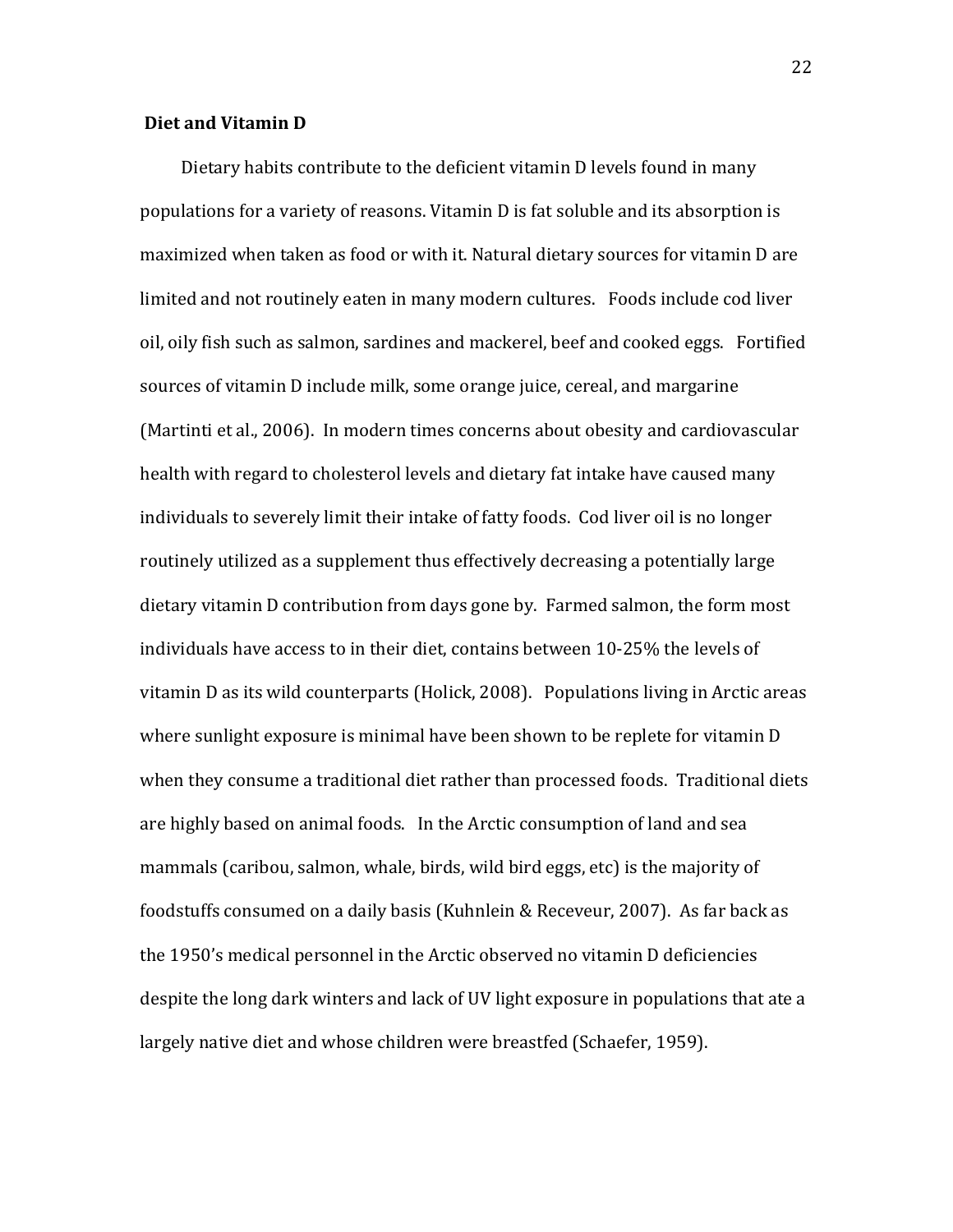#### **Vitamin(D(and(Reproduction—Western(Perspective—General(Considerations**

Nesby-O'Dell et al., examined vitamin D levels in African American and White women of reproductive age in the United States who participated in the third National Health and Nutrition Examination Survey (NHANES III). This survey was conducted in 1988-1994 (spring and fall) and the women examined provided an extensive interview, medical exam and blood samples. Hypovitaminosis D was defined as serum levels of  $\lt 37.5$  nmol/L of 25[OH]D; a lower level would have required a larger sample size to establish any significance in the results per the authors. Excluded from the sample to be analyzed were women whose data were incomplete: no serum 25[OH]D level was available, food diary information was missing, vitamin D supplements were taken, oral contraceptives used, smoking status or body mass index (BMI) was not reported. The final sample size was 1546 African American women and 1426 white women. Age, seasonality of data collected, rural versus urban residence, and income level data were also analyzed. Among African American women 42.4% were below 37.5 nmol/L; among white women 4.2 % were below this threshold. For both races, levels were lower in the spring months and higher in the fall. For African American women significant independent associations were found between examined variables and vitamin D hypovitaminosis results. The variables examined were milk and cereal consumption, vitamin D supplementation, season, residence location, BMI and current use of oral contraceptives. For white women significant associations were found with season, BMI, and consumption vitamin D supplements. The authors note that upwards of 50% of the African American women in the United States could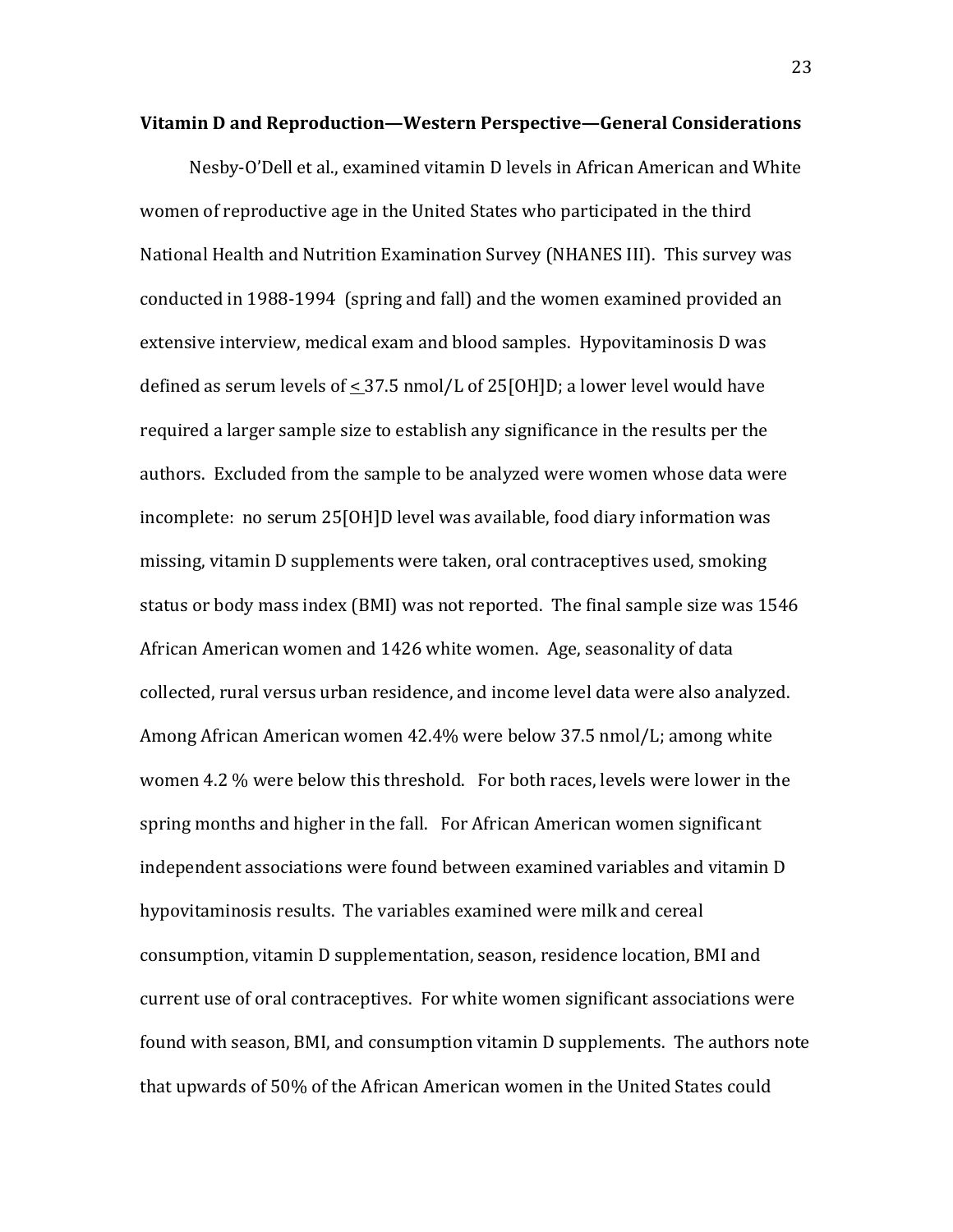enter pregnancy in a state of vitamin D deficiency (Nesby-O'Dell, Scanlon, Cogswell, Gillespie, Hollis, Loker, Allen, Dougherty, Gunter, & Bowman, 2002).

Another study utilizing NHANES data from 2001-2006 looked at vitamin D levels in women 13-44 years old (i.e. of childbearing age) and found women in their first trimester had  $25[OH]D$  levels similar to their nonpregnant counterparts despite the fact that more of them were taking vitamin supplementation (61% versus 32%). Third trimester pregnant women had higher levels than first trimester women, perhaps due to a longer time period for supplementation to occur. Most supplements utilized by participants in these study years delivered 400 IU per day of vitamin D. This study was unable to control for seasonality due to the methods of data collection utilized in this time period. Again, the largest association was made between race and 25[OH]D levels—non-Hispanic white women had much higher 25[OH]D levels than minorities in both pregnant and nonpregnant groups. Overall, 41% of women had 25[OH]D levels < 50nmol/L and 75% had levels< 75nmol/L. Since maternal levels affect both mother and child, and vitamin D can cross the placenta, optimal circulating levels for pregnant women are important to ascertain and maintain. While exactly what that level should be remains a debate, a general consensus of serum 25[OH]D levels of  $> 50$ nmol/L are necessary for children and adults to prevent skeletal abnormalities and up to 75 nmol/L for the prevention of non-skeletal pathologies (Ginde, Sullivan, Mansbach, & Camargo, 2010). Similarly, a study conducted in south eastern United states in pregnant women less than 14 week gestation found 97 % of Blacks, 81% of Hispanics and 67% of Caucasians in the study to be at deficient (<50  $\text{nmol/L}$ ) or insufficient (>50 and <80  $\text{nmol/L}$ )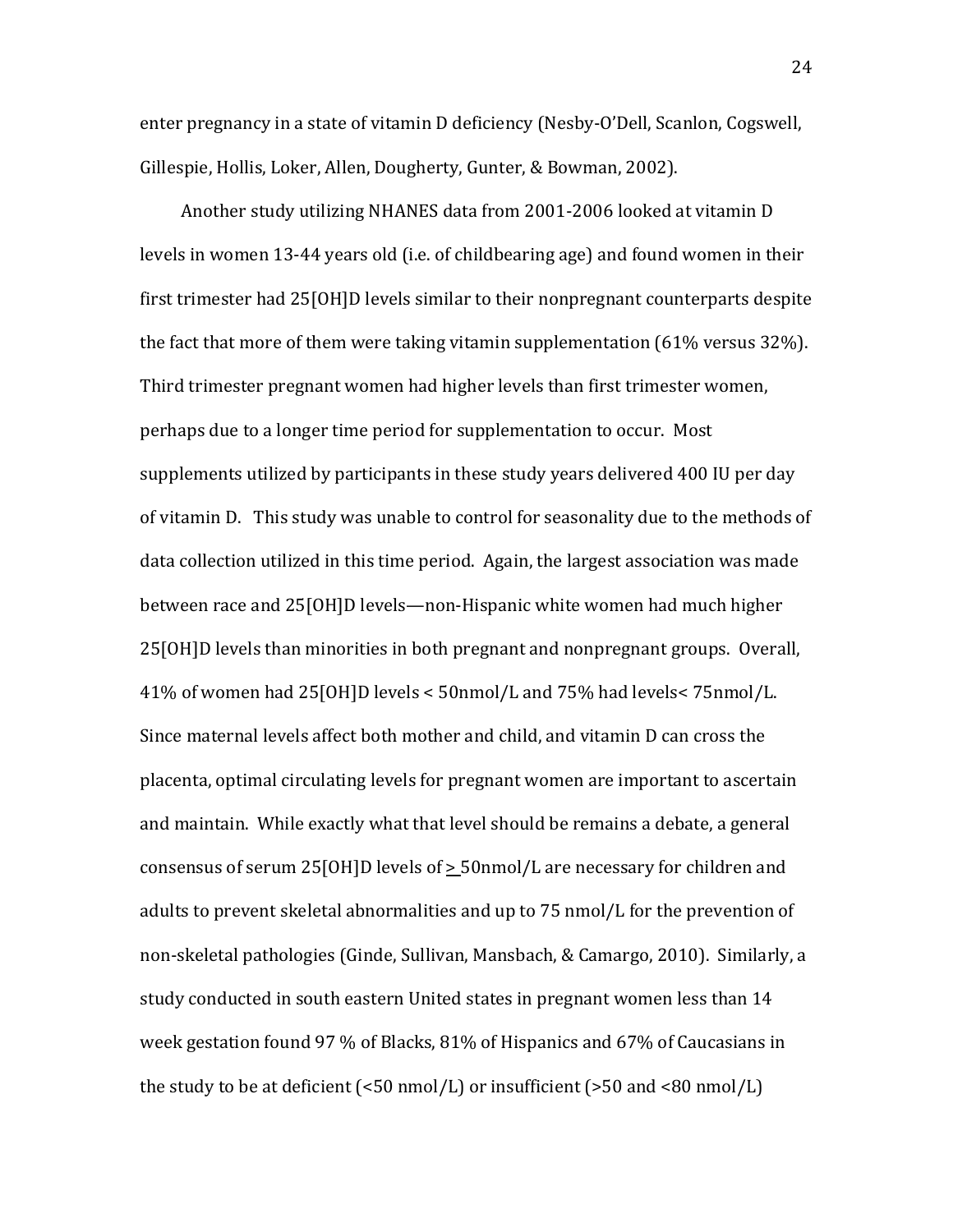serum levels of 25(OH)D. Race was found to be the most likely association with insufficient or deficient vitamin D levels, as well as first pregnancy status (Johnson, Wagner, Hulsey, McNeil, Ebeling, & Hollis, 2010). Pigmented skin has been shown to require 3-6 times as long to achieve production equilibrium for skin activation of vitamin D compared to fairer skinned counterparts (Vieth, 1999).

Vitamin D levels have also been implicated to influence the reproductive capacity in men as well. A recent study by Pilz et al. found increased testosterone levels in men supplemented with vitamin D as compared with placebo (Pilz, Frisch, Koertke, Kuhn, Dreier, Obermayer-Pietsch, Wehr, & Zitterman, 2011).

# **Animal Studies**

Animal studies have been utilized to foster understanding of the mechanisms involved in vitamin D's impact on fertility. Kwiecinski, Petrie, and Deluca (1989) investigated the effect of vitamin D deficiency on male rats by feeding two groups of rats either a replete or a deficient diet once they were weaned to adulthood. Both groups were then mated to age matched, vitamin D replete females. The male group with the insufficient vitamin D diet was able to reproduce with the replete females. However, the likelihood of the birth of a live, normal litter was 27% of that when the females were mated with vitamin D replete male rats. Normal females mated with normal males having live healthy litters were around 76% of pregnancies, but normal females mated with deficient males had a 40% chance of a healthy litter birth following confirmed pregnancy. Pregnancy issues with the deficient male pregnancies included abortion, stillbirth, maternal demise in childbirth and fetal resorption or false pregnancy. Further, the likelihood of successful mating as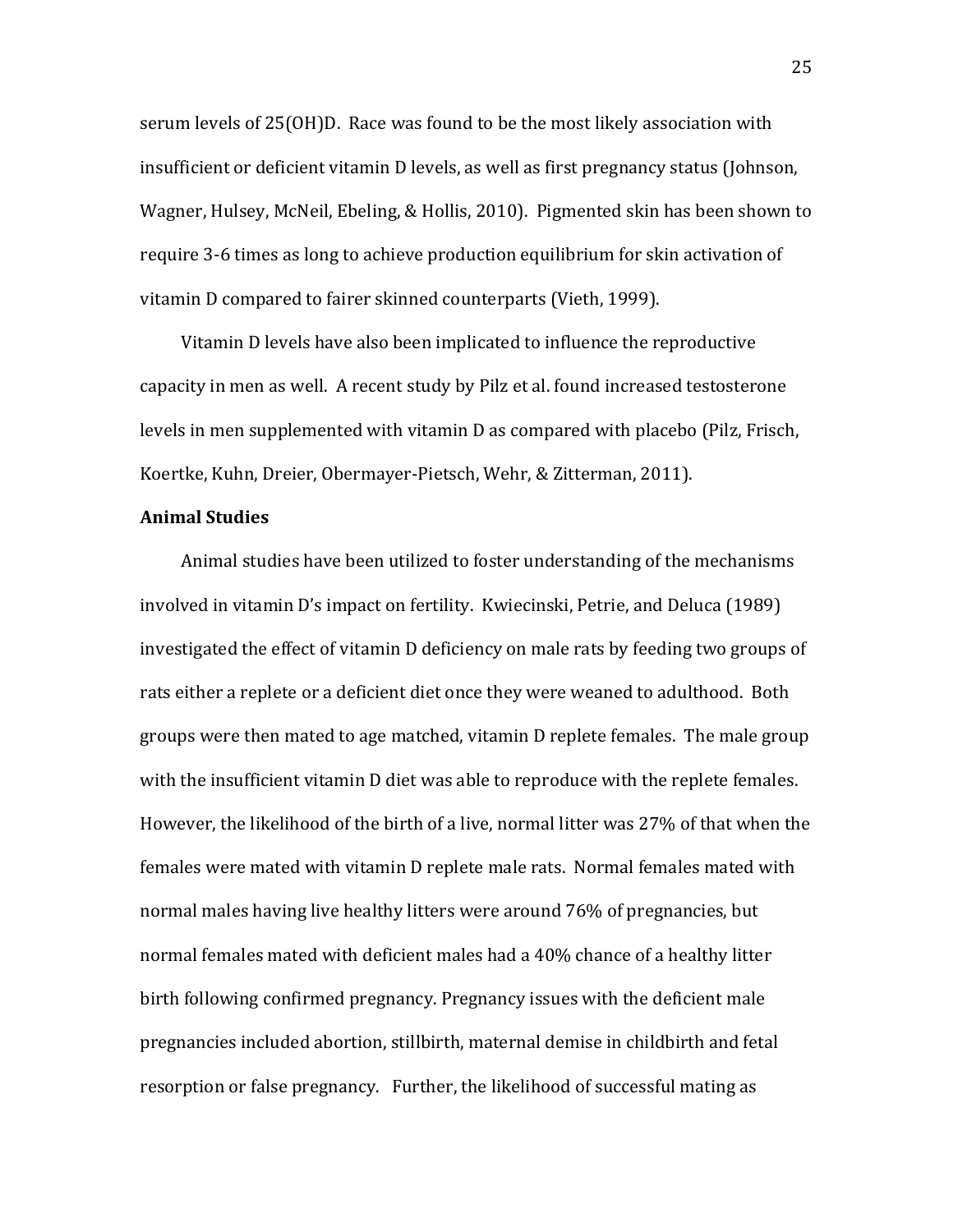shown by sperm in the vaginal smears taken in the female rats during estrus was 45% that of the replete males. This study did not differentiate whether this effect was due to hypocalcemia or vitamin D levels and thus further more detailed scrutiny is required. The authors speculated that spermatogenesis fails in rats with vitamin D deficiency (Kwiecinski, Petrie, & Deluca, 1989).

Halloran and Deluca performed a complementary experiment (1980). Female weanling rats were fed either a vitamin D replete or deficient diet till maturity, and then mated with vitamin D replete males. Once again reproduction was possible—but litter sizes were 30% smaller, and overall fertility was 75% reduced in the deficient females compared to replete females. Litter gestational development appeared normal but growth was retarded (Halloran & Deluca, 1980).

Male and female vitamin D receptor negative mice were investigated for reproductive abnormalities (Kinuta, Tanaka, Moriwake, Aya, Kato, & Seino, 2000). Vitamin D receptor null (i.e. having an inability to have vitamin D to bind to any cell in the body) male mice were examined and found to have abnormal testes histology, decreased sperm counts, decreased sperm motility, and significantly lowered aromatase activity in the testes and epididymis, 58% and 35% respectively to VDR normal mice. The female mice displayed uterine hypoplasia and abnormal folliculogenesis. Both males and females had hypergonadotropic hypogonadism confirmed with elevated LH and FSH levels. Estradiol supplementation corrected the histological abnormalities in the gonads of both sexes. Restoring calcium levels to normal partially corrected the hypogonadism and elevated the aromatase activity to 60% of the VDR normal mice. The authors concluded vitamin D was necessary for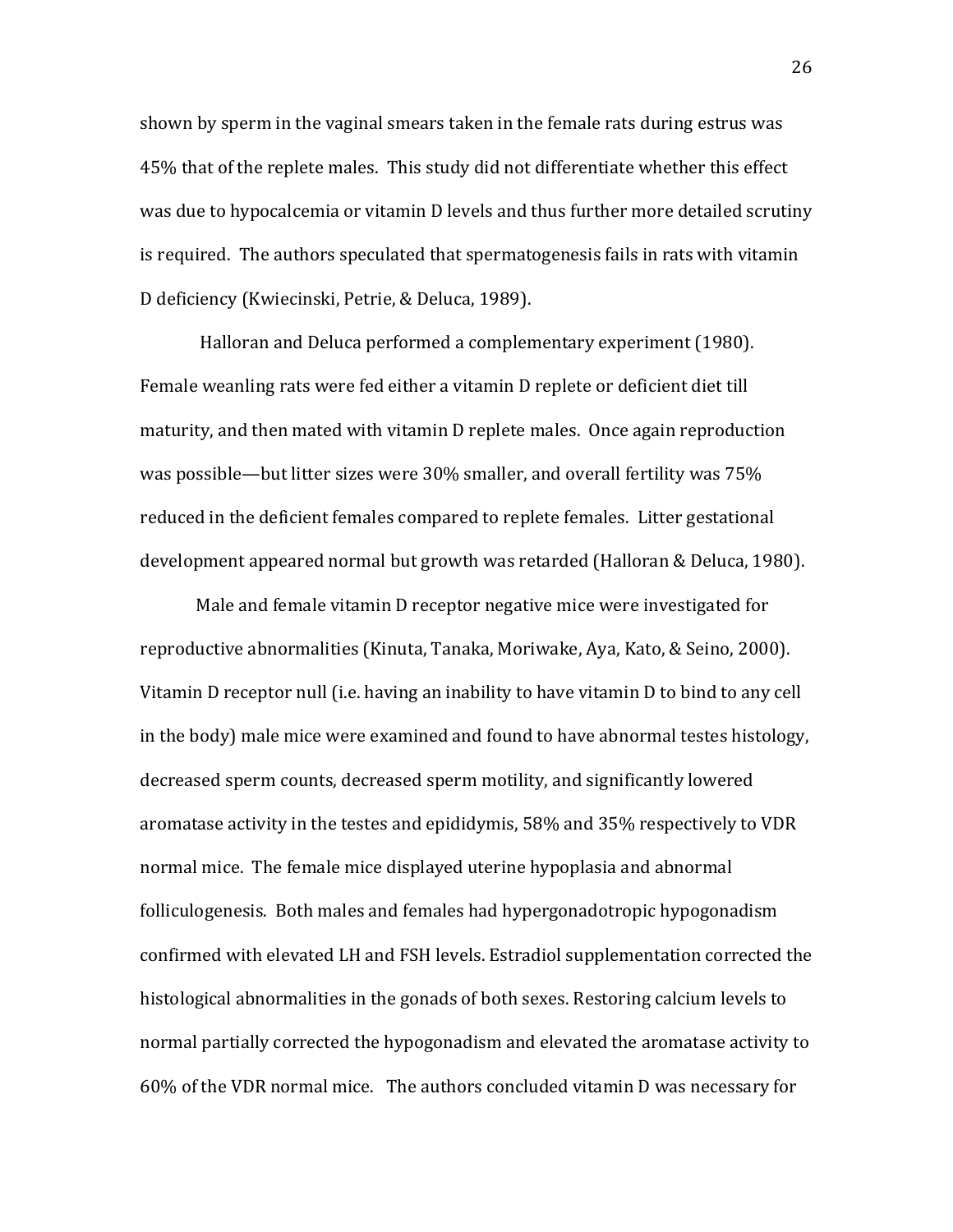optimal gonadal functioning in both sexes of mice (Kinuta, et al., 2000). Data from other researchers showed stimulation of aromatase gene expression in immature sertoli and testicular germ cells in rats when vitamin D analogues are administered (Zanatta, Bouraima-Lelong, Delalande, Silva, and Carreau, 2011).

Vitamin D receptors have been found in numerous body tissues. In a rat study, VDR proteins were found to be most abundant in the granulose cells of follicles undergoing atresia, theca cells of the corpus luteum and the theca cells of the primary and secondary follicles. Moderate VDR expression was found on the surface endothelium and weak expression found in the ovarian stroma and blood vessels. While this study focused on the possible links between VDR and androgen receptors in ovarian cancer and possible inhibitors or stimulators of tumor growth in these abnormal conditions, the identification of a large number of VDR in the ovary tissues indicates an important role in the optimal functioning of this organ, but does not elucidate whether this is due to calcium homeostasis effects of perhaps epigenetic gene regulation (Ahonen, Zhuang, Aine, Ylikomi, & Tuohimaa, 2000). This confirmed the results found by Yosizawa et al. in 1997 when female VDR null mice were found to have alopecia, uterine hypoplasia and impaired folliculogenesis, not present in merely vitamin d deficient mice (Yoshizawa, Handa, Uematsu, Takeda, Sekine, Yoshihara, Kawakami, Arioka, Sato, Uciyama, Masushige, Fukamizu, Matsumoto, & Kato, 1997). Gestational vitamin D deficiency was found to cause permanent brain changes in rats in a literature summary review (Levenson,  $&$ Figueroa, 2008). The human and rodent brain have been found to make 1alphahydroxylase which activates  $25(OH)D$ , and VDRs have been found in central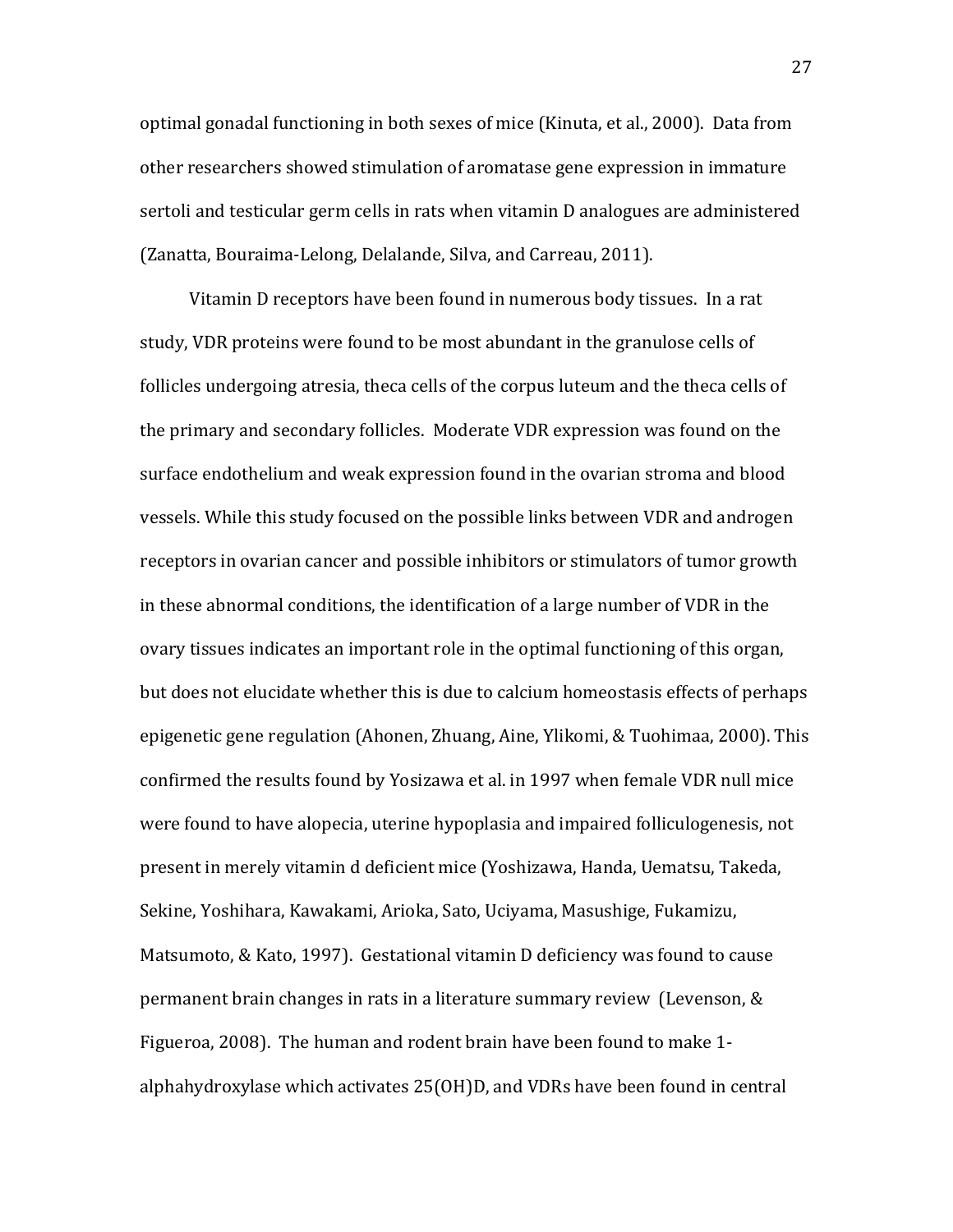nervous systems of both species. Gestational vitamin D effects appeared causally linked to permanent changes in gene expression in the brain. Further research was indicated to determine the degree to which these influences affect adult behavior and neurological diseases (Levenson et al., 2008). The effects of developmental deficiency of vitamin on rat the rat brain showed offspring from deficient females had exhibited increased lateral ventricle volumes, reduced differentiation, decreased expression of neurotrophic factors, and mildly distorted brain shapes. The authors concluded vitamin D could act as a neurosteroid, directly affecting brain development and may be an explanatory risk factor for the development of neuropsychiatric disorders (Eyles, Feron, Cui, Kesby, Harms, Ko, McGrath, & Burne, 2009).

In a mouse knock out model for the enzyme responsible for activating vitamin D, 1 alpha-hydroxylase, the expected issues with calcium metabolism were expressed, namely hypocalcemia, secondary hyperparathyroidism, etc. Female mice also exhibited uterine hypoplasia, decreased ovarian size, compromised folliculogenesis, anovulation and infertility not corrected by normalizing calcium levels. Male mice had diminished fertility that was correctable by calcium level normalization (Panda, Miao, Tremblay, Sirios, Farookhi, Hendy, & Goltzman, 2001; Uhland, Kwiecinski, & DeLuca, 1992).

Cardiac issues due to gestational vitamin D deficiencies in rats were investigated by a group of researchers in Australia. Adult female rats were randomly separated into two groups and fed a vitamin D replete or deficient diet for 6 weeks, then switched to a growth version of the same diets for two weeks before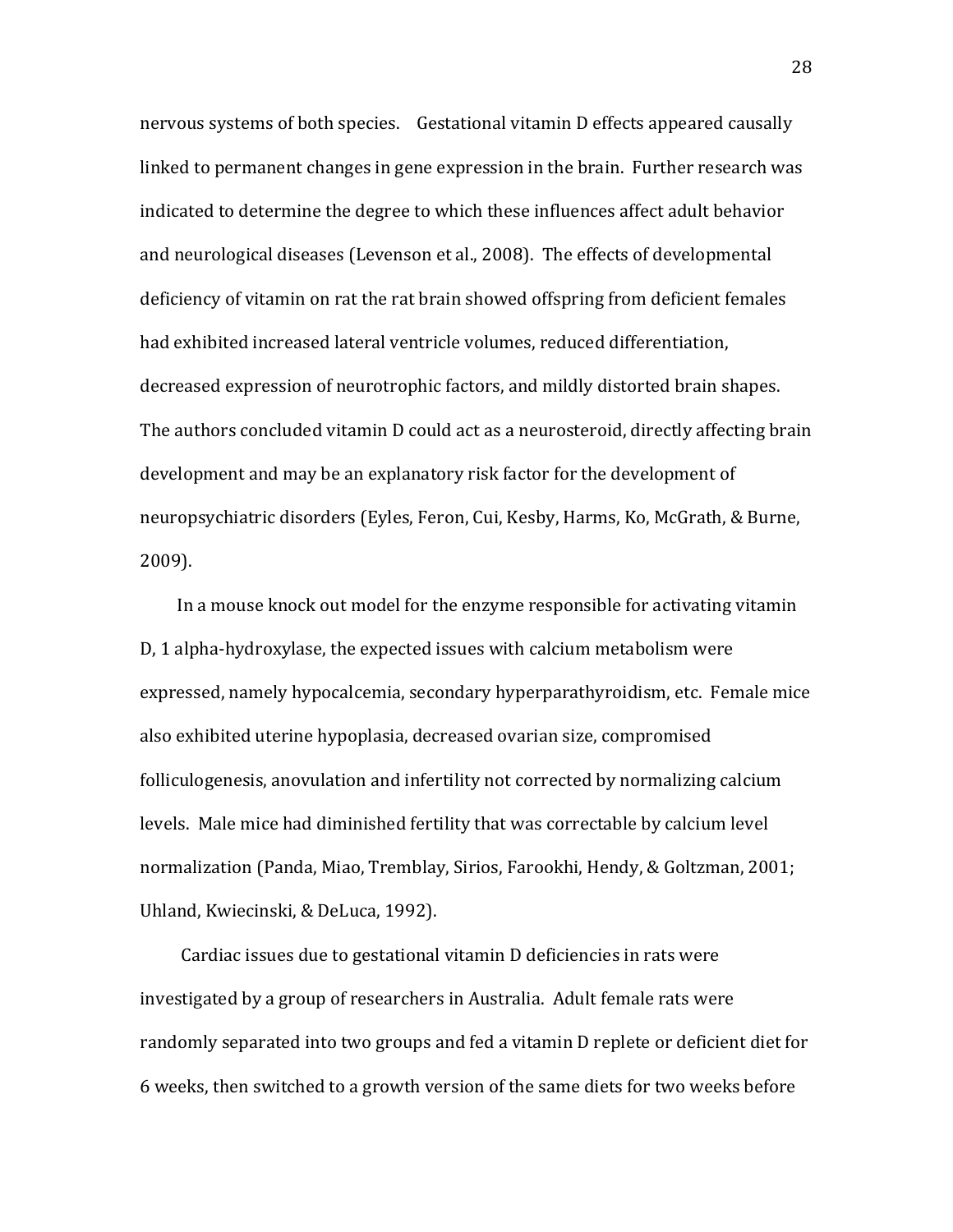breeding and pregnancy. On postnatal day 3, litters were reduced randomly to 8 offspring. The culled rats were decapitated and their hearts immersion fixed for later testing. The remaining offspring were killed by decapitation (for enzymatic cardiocyte isolation) or anesthetized and perfusion-fixed (for stereological cardiomyocyte number determination). Data analysis showed no impact of maternal vitamin D levels on body weight, heart size or cardiomyocyte number in the day 3 offspring (when cardiomyocytes are actively proliferating). By 4 weeks of age this proliferation has effectively ceased and the vitamin D gestationally deficient group of weanlings showed delayed cardiomyocyte maturation, left ventricle hypertrophy, and an increase in cardiomyocyte number and size indicating vitamin D's role in cellular differentiation likely altered normal development (Gezmish, Tare, Parkington, Morley, Porrello, Bubb, & Black, 2010).

A review of animal experimental studies, human descriptive studies, human observational analytic studies and human experimental studies by Lucas et al for Nutritional Reviews in 2008 summarized the role of insufficient vitamin D prenatally or perinatally in human or rat offspring. Studies included in the review showed possible impaired ovarian function and spermatogenesis, reduced induction of implantation immune tolerance, pre-eclampsia, shorter gestational intervals, lower birth rate, shorter knee-heel length, brain function alteration, associations with schizophrenia development, multiple sclerosis, type 1 diabetes, Crohn's Disease, and asthma (Lucas, Ponsonby, Pasco, & Morley, 2008). These possible effects were echoed in relationship to concern's about the vitamin D status of mothers during breastfeeding and the impact on the infant—impacting bone health,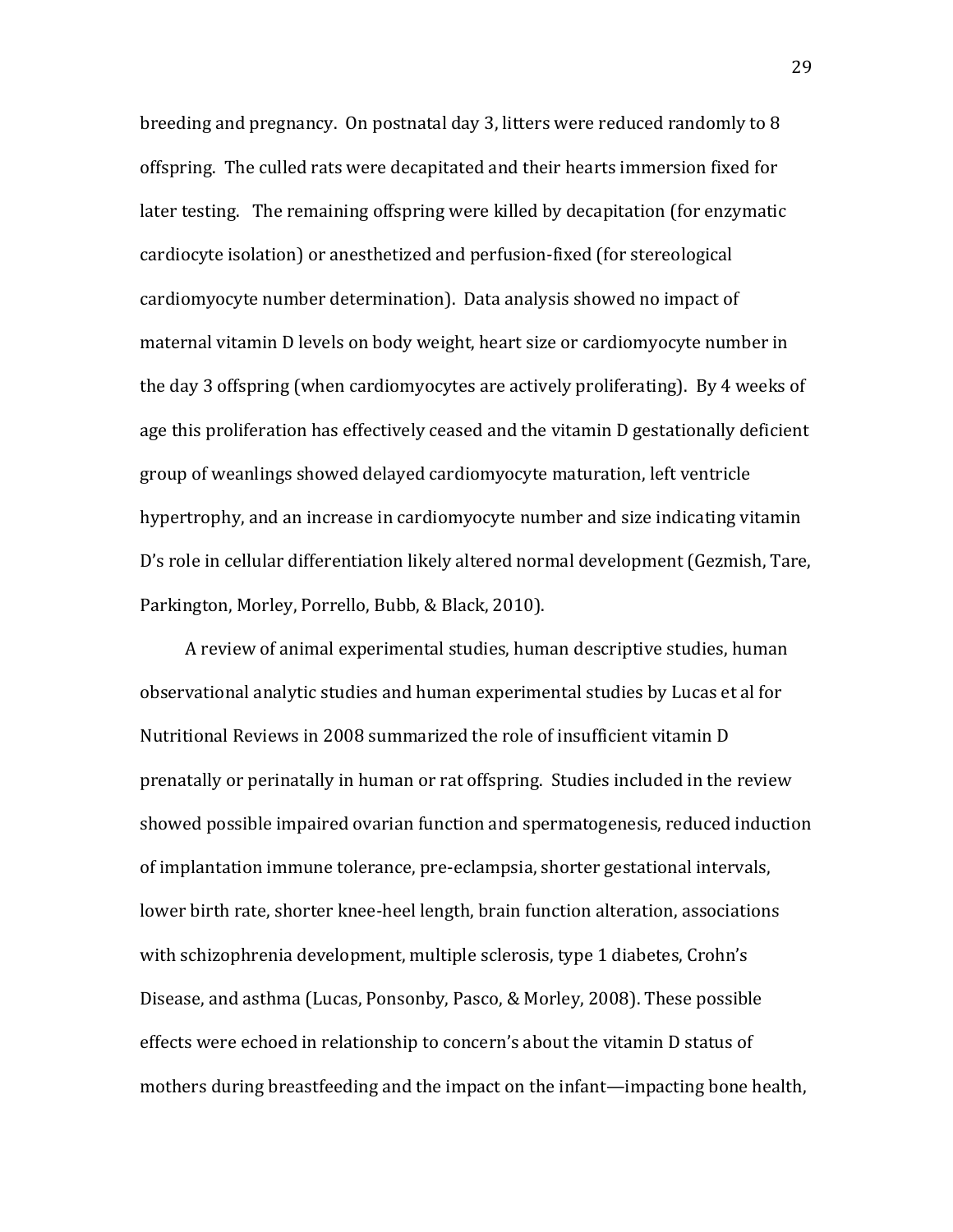cardiovascular health, immune function, and glucose metabolism (Will, Taylor,  $&$ Wagner, 2009).

## **Human Studies—Fertility Related**

**Classically vitamin D functions in an endocrine fashion, regulating calcium** homeostasis in the tissues via mechanisms in the kidney. Evans, Bulmer, Kilby, and Hewison in 2004 delved into some of the non-classical actions of the vitamin, involving the placenta-- an extra renal tissue capable of synthesizing active vitamin D. Levels of VDR and 1-alpha-hydroxylase are highest in first trimester decidua suggesting a role in the immune modulation required for successful implantation (Evans, Bulmer, Kilby, & Hewison, 2004). Ovarian cells in mice have been shown to contain VDR, as does the hypothalamus, and ovarian cells in vivo accumulate 1,25- $(OH)_2D_3$  (Jones, Strunell, and Deluca, 1998). VDR numbers increase during the estrus phase and decrease during the proestrus phase, implying a role in ovarian function (Jones et al., 1998). Macrophages as well are capable of activating to the 1,25-(OH)D form (Holick, 2008).

Somigliana et al. (2007) looked at vitamin D status in relationship to the presence or absence of endometriosis. 140 consecutive female patients undergoing surgery at the Department of Obstetrics and gynecology in the "Fondzione Ospedale" Maggiore Policinico Mangiagalli e Regina Elena" who were of reproductive age were selected and evaluated for endometriosis and  $25$ -hydroxyvitamin  $D_3$  levels. Since vitamin D is an immune system modulator and women with endometriosis often have immune system irregularities, the investigators hypothesized vitamin D might play a role in the implantation of endometrial cells in the peritoneal cavity.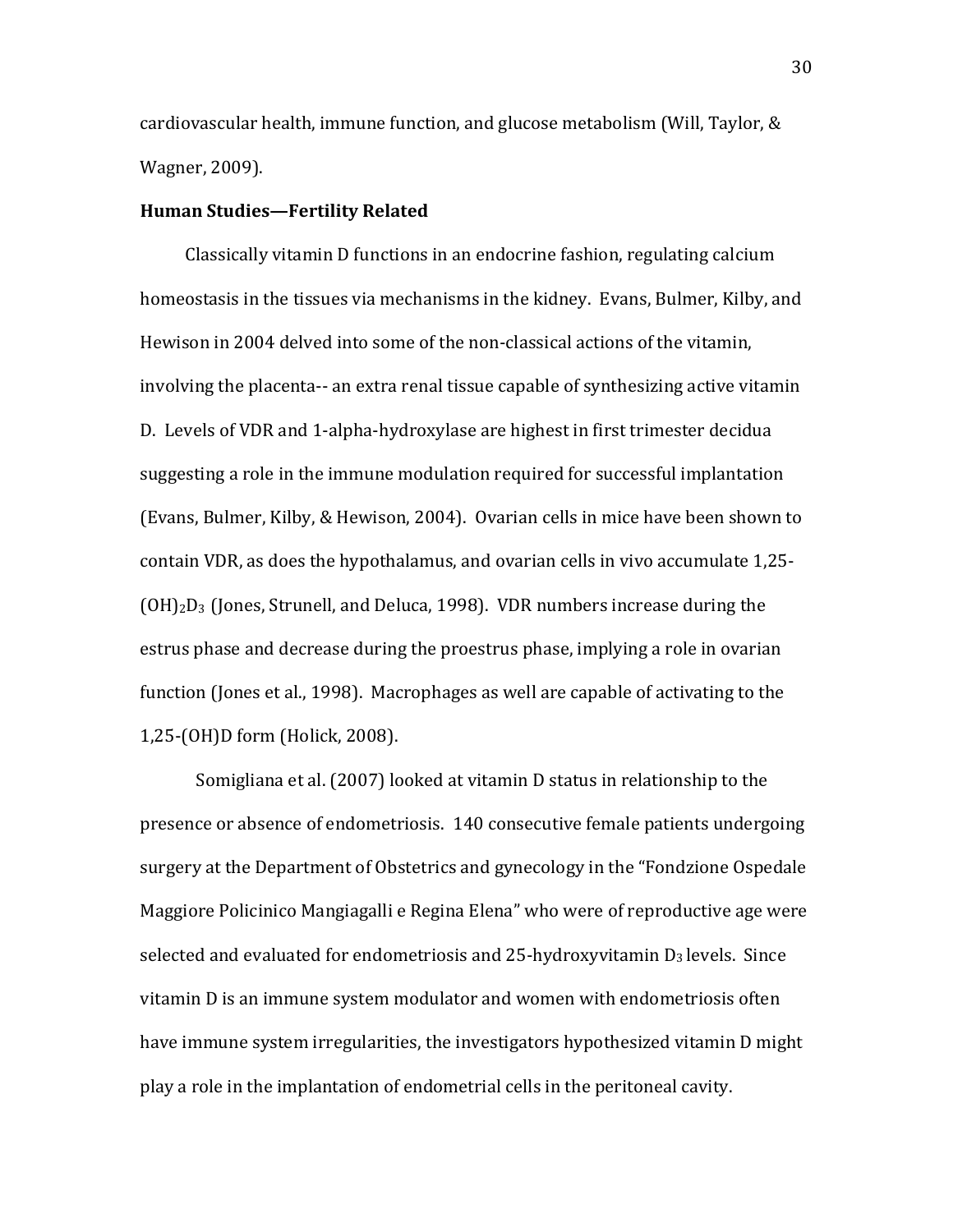Endometrial tissue has been found to be capable of extra-renal activation of 25-(OH)D to the biologically active  $1,25-(OH)D$ . Women with endometriosis were found to have higher levels of  $25-(OH)D$ , and the level found was associated with the severity of their endometriosis staging. The authors recommended further study to specify possible confounding factors, but postulate the increased 25-(OH)D levels may cause local immune modulation in the peritoneal cavity allowing endometrial implants to gain a foothold and proliferate (Somigliana, Panina-Bordignon, Murone, Di Lucia, Vercellini, & Vigano, 2007).

In the early 1990's, vitamin D metabolites in serum and follicular were examined in 10 healthy women undergoing in-vitro fertilization and embryo transfer in Israel. This was the first time vitamin D metabolites had been documented within the follicular fluid, and the levels found there were statistically significantly correlated with serum levels for  $1,25-(OH)_2D_3$  (P<0.001), as well as 25- $OHD_3$ , and  $24,25-(OH)_2D_3 (P<0.01)$  and rising estradiol levels during gonadotropin induced ovarian stimulation (Potashnik, Lunenfeld, Levitas, Itskovita, Albutiano, Yankowitz, Sonin, Levy, Glezerman, & Shany, 1992).

Sperm have also a positive correlation between vitamin D levels and sperm analysis parameters. Vitamin D levels were positively correlated with sperm motility (P< 0.0005), and men with deficient levels of serum  $25(OH)_2D_3$  had lower amounts of motile, progressively motile and morphologically normal sperm in comparison to replete level males ( $P=0.027, 0.035$ , and 0.44 respectively). The results were thought to be due to a role for vitamin D in calcium metabolism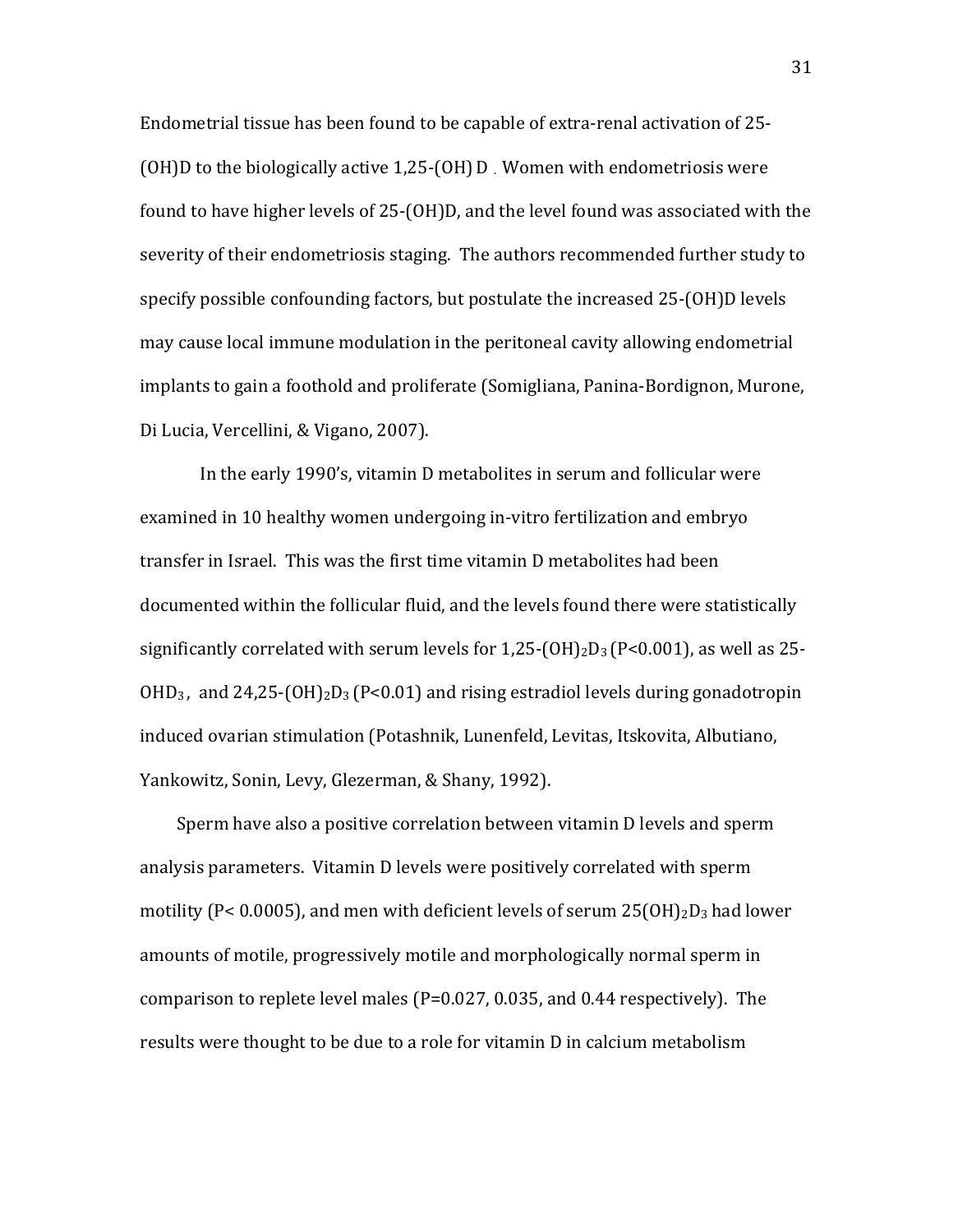intracellularly (Jensen, Bjerrum, Jessen, Nielsen, Joensen, Olesen, Petersen, Juul, Dissing & Jorgensen, 2011).

## Human Studies—Gestational Development/Pregnancy Related

In pregnancy serum levels of  $1.25$  (OH)<sub>2</sub>D rise in the first trimester and fall to normal levels soon after delivery in normal pregnancy. The levels measured do not change significantly for singleton versus twin pregnancies and the levels do not follow any other normal known fluctuations in pregnancy related hormones (Reddy, Norman, Willis, Goltzman, Guyda, Solomon, Philips, Bishop, & Mayer, 1983). In an in vitro experiment, decidual natural killer cells were treated with either  $1,25$  (OH)<sub>2</sub>D<sub>3</sub> or its precursor ( $25(OH)D_3$ ) for 28 hours. A decreased production of cytokines (including interleukin 6, tumor necrosis factor, etc) occurred along with an increased production of mRNA for an antimicrobial peptide cathelicidin (Evans, Nguyen, Chan, Innes, Bulmer, Kilby, & Hewison, 2006). Elevated placental proinflammatory cytokine release, especially of tumor necrosis factor alpha (TNFalpha) is associated with miscarriage, preterm labor, and preeclampsia. Calcitrol inhibits the TNF-alpha mediated production of inflammatory cytokines through a process thought to be regulated by a vitamin D receptor in trophoblasts (Diaz, Noyola-Martinez, Barrera, Hernandez, Avila, Halhali, & Larrea, 2009).

Vitamin D deficiency and insufficiency has been found to be common in southern latitudes where repletion would be expected to occur more frequently (Johnson et al., 2010).  $25(OH)D$  levels drawn at less than 14 weeks gestation in 154 African American, 194 Hispanic, and 146 Caucasian women showed ninety-seven percent of African American pregnant women, 81% of Hispanics and 67% of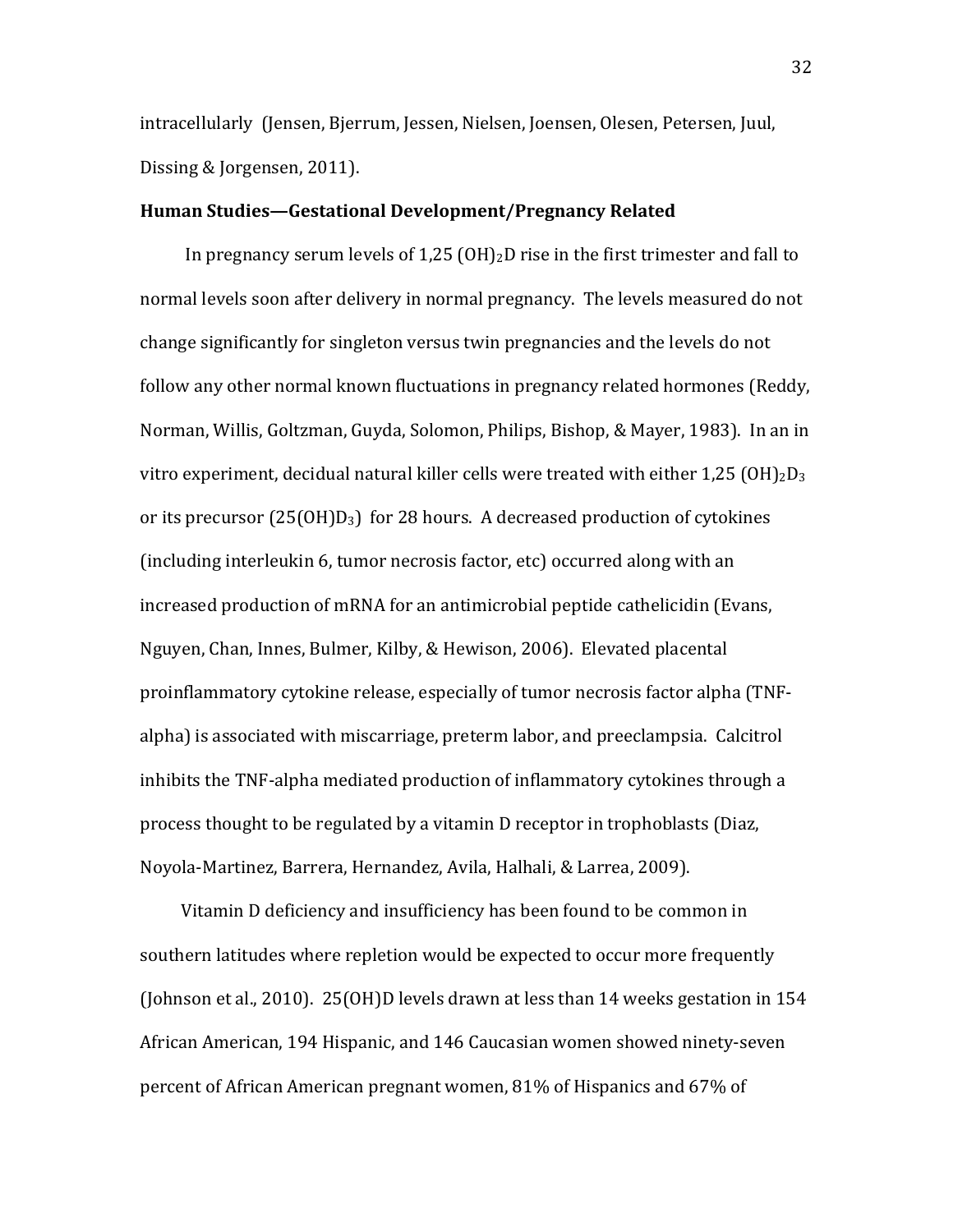Caucasians had levels of deficiency or insufficiency- $\sim$  -<80nmol or <32 ng/mL. Race was the most important factor for vitamin D insufficiency or deficiency in this sample population. (Johnson, et al., 2010). The link between vitamin D levels and post partum depression was investigated by Murphy, Mueller, Hulsey, Ebeling, and Wagner (2010). An exploratory, descriptive analysis of each of 97 postpartum women was performed and the women were followed thru seven monthly visits. At each visit, the participants were drawn for serum  $25(OH)D$  testing and concurrently administered a demographic questionnaire and the Edinburgh Postnatal Depression Scale (EPDS), a screening tool used to identify women with postpartum depression symptoms. Results were grouped according to vitamin D levels of insufficient  $\leq$  $32ng/mL$ ) or sufficient (> $32ng/mL$ ). The study concluded 75% of the women were insufficient for serum levels of 25(OH)D. When season and vitamin D supplementation were controlled for in the data, a significant relationship was found between high EPDS scores (i.e. more depressive symptoms) and low vitamin D levels for the first seven months postpartum ( $p=0.02$ ). The authors found these results need to be replicated with a larger sample size and controlling for other possible confounding factors as well as needing a controlled sample where women without postpartum depressive symptoms are included as well (Murphy, Mueller, Hulsey, Ebeling, & Wagner, 2010).

An untested hypothesis has been generated regarding a possible link between serum vitamin D levels with autism developmental risk. Autism rates are higher in genetic hypomelanomic skin disorders; the authors of the hypothesis therefore wish to test if this is due to behavioral influences (i.e. staying out of the sun) or epigenetic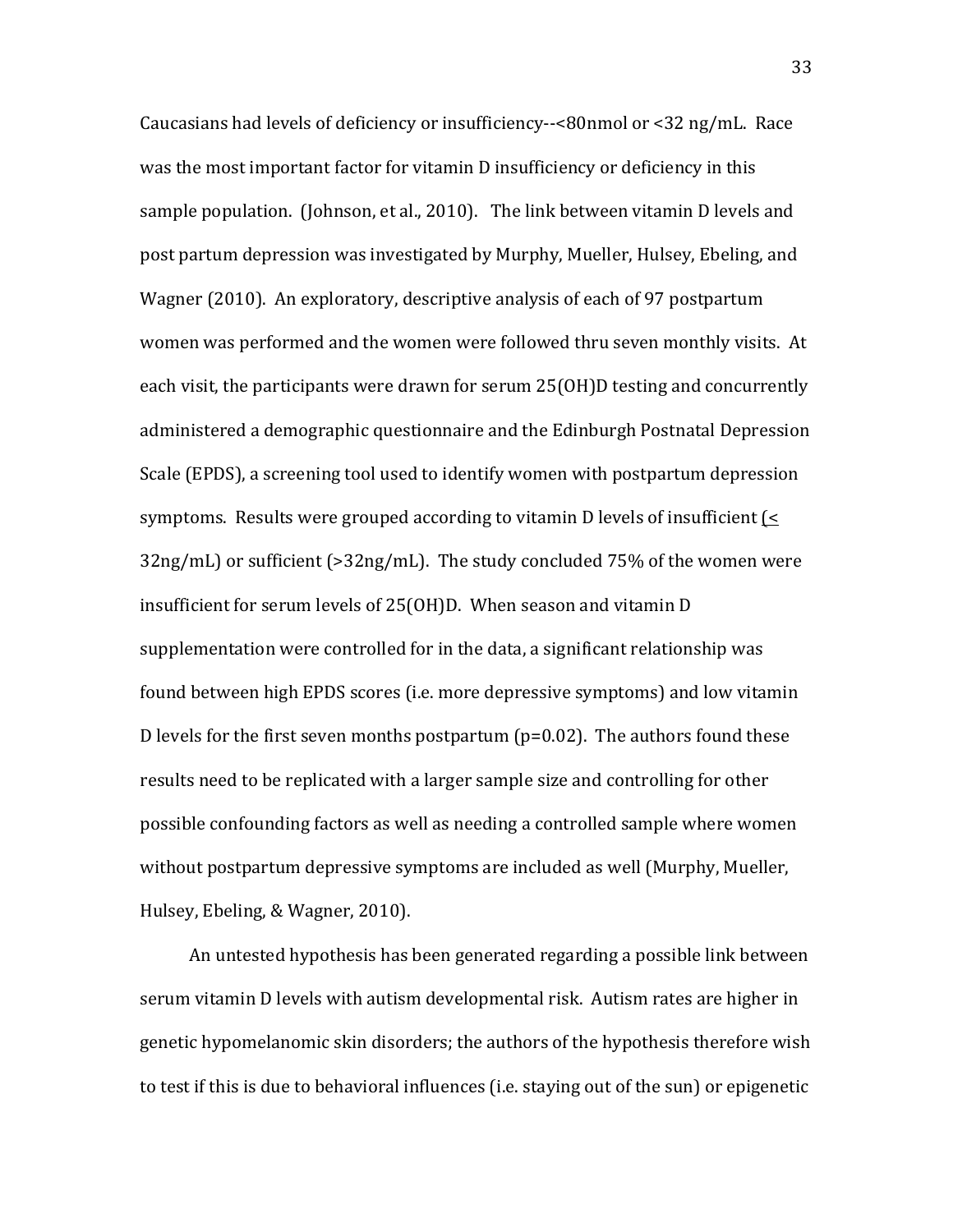or genetic variants producing hypomelanosis also increase in some way reproductive capacity and thus increase the proportions of affected genes in the gene pool (Bakare, Munir, & Kinney, 2011).

Grayson and Hewison (2011) reviewed the effects of vitamin D on mineral homeostasis regulation, implantation, infection, and inflammation during pregnancy. They found the following issues have been associated with insufficient vitamin D intake in pregnant women:

|                         | <b>Maternal Issues</b>      | Fetal/Neonatal Issues            |
|-------------------------|-----------------------------|----------------------------------|
| <b>Clinical Problem</b> | Preeclampsia                | <b>Small for Gestational Age</b> |
|                         | <b>Bacterial Vaginosis</b>  | Fetal bone/skeletal issues       |
|                         | <b>Gestational Diabetes</b> | Neonatal/childhood Bone<br>Mass  |
|                         |                             | Asthma                           |
|                         |                             | Type 1 Diabetes                  |
|                         |                             | Multiple Sclerosis               |
|                         |                             | Autism                           |
|                         |                             | Maternal-fetal HIV<br>transfer   |

Table 2: Maternal/Fetal Issues Associated with Vitamin D Insufficiency

(Grayson & Hewison, 2011)

The authors concluded the need for further research in expanded clinical trials, and propose the link between vitamin D level and its influence on inflammation and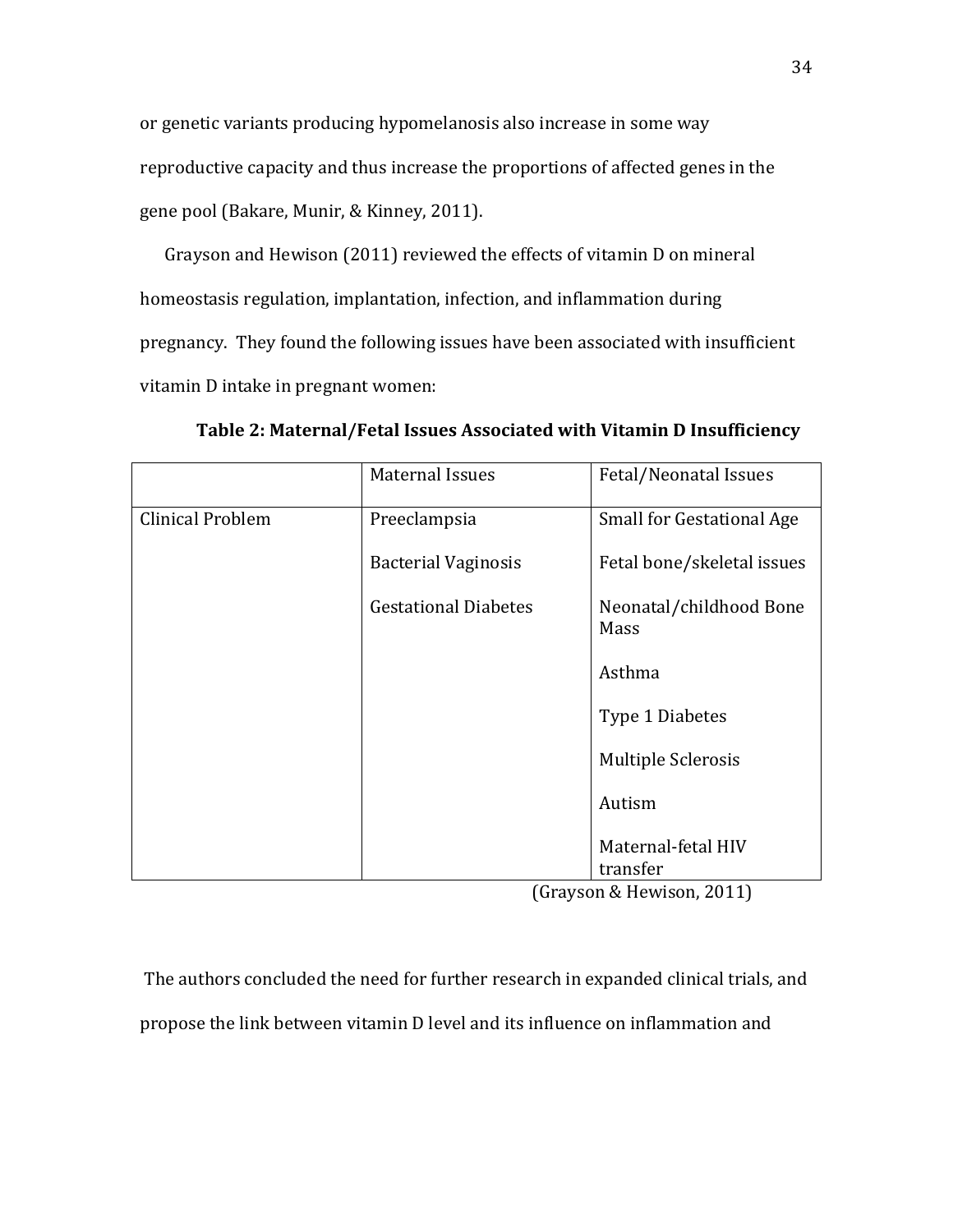infection may be broadly involved in the maintenance of pregnancy (Grayson  $&$ Hewison, 2011).

Researchers at the USDA Western Human Nutrition Research Center and the University of California, Davis are currently recruiting participants to assess inflammatory markers and pregnancy outcomes in vitamin D supplemented women at risk of vitamin D deficiency. This study expects to conclude in 2013 (Stephensen, http://clinicaltrials.gov). Research into the effects of vitamin D level in autoimmune disease and antiphospholipid antibodies in pregnancy is also currently under way in Europe with an eye focused on whom to supplement and when (Meroni, Tincani, Alarcon-Riquelme, Schoenfeld, & Borghi, 2009).

Vitamin D deficiency (VDD) during pregnancy has been found to be associated with an increased incidence of bacterial vaginosis (BV) infections in the first trimester of pregnancy (Bodnar, Krohn, & Simhan, 2009). Bacterial vaginosis infections during pregnancy are associated with adverse outcomes and can lead to miscarriage or fetal morbidity. In this study, the incidence of BV in women less than 16 weeks gestation decreased as 25(OH)D levels increased—57% of women with levels of less than 20 nmol/L were positive for BV, compared with 23% having  $25(OH)D$  levels of 80nmol/L or higher (P<0.001) (Bodnar et al., 2009). In nonpregnant females, however, douching smoking, and black race were associated with BV infection; oral contraceptive use was inversely associated with BV (Hensel, Randis, Gelber, & Ratner, 2011).

The relative effects of vitamin D deficiency for pregnant women and neonates are varied according to a 2010 article discussion. Maternal effects in the case of

35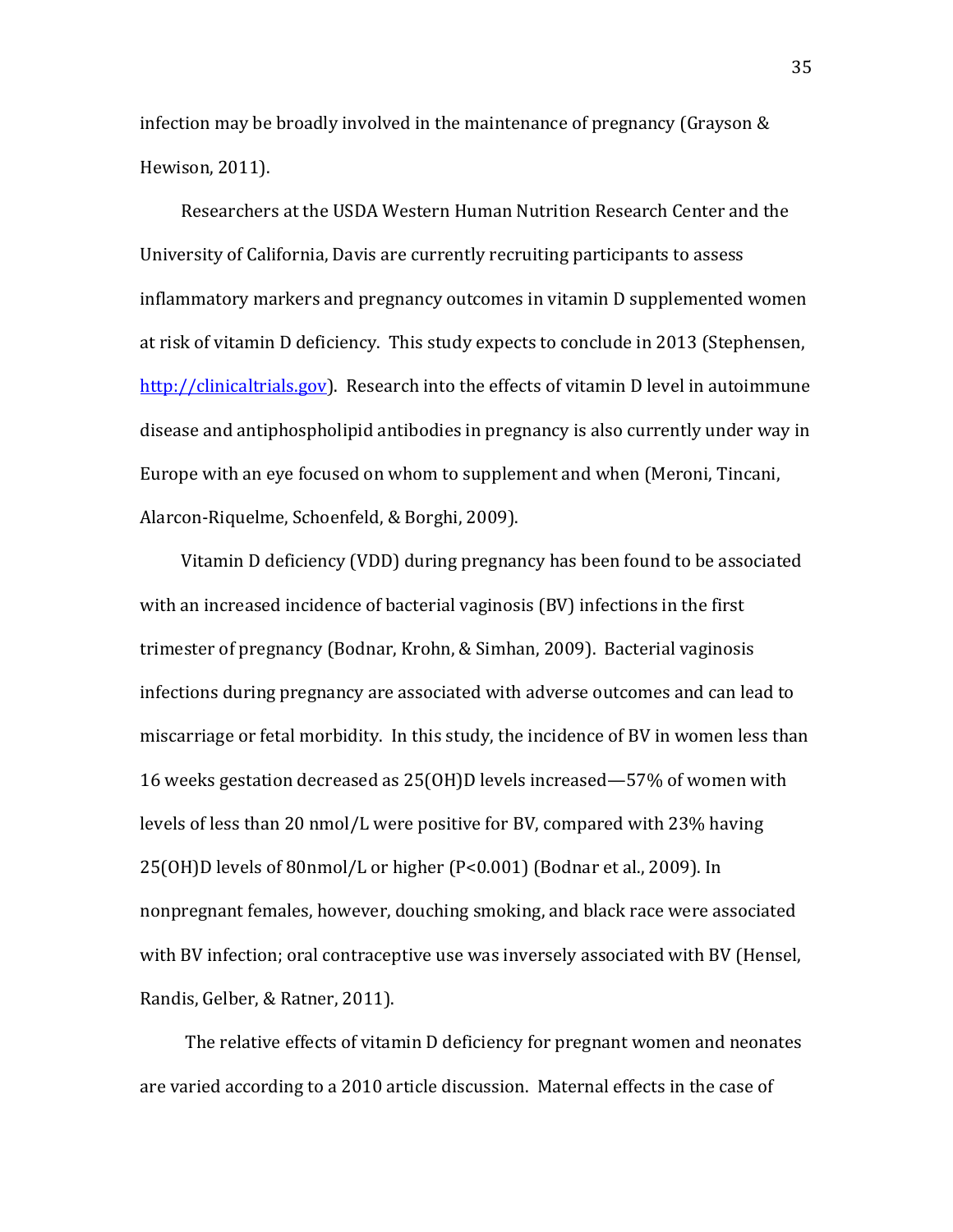severe deficiency (<10ng/mL serum 25(OH)D) can include an increased risk of preeclampsia, impaired calcium absorption, bone loss, poor weight gain, myopathy, and elevated parathyroid hormone levels. This same level in the infant born of these women showed infants small for gestational age, hypocalcemia, seizures, heart failure, enamel defects, large fontanelle, congenital rickets, or rickets of infancy if breastfed. At the insufficient level (11-32ng/mL serum 25(OH)D) maternal effects included bone loss and subclinical myopathy; the effects in neonates born of these mothers were hypocalcemia, decreased bone mineral density, and rickets of infancy if breast fed. At levels of toxicity  $(>100$ ng/mL serum  $25(OH)D)$  mothers showed increased urine calcium loss and hypercalcemia, the infants also showed hypercalcemia (Mulligan, Felton, Riek, & Bernal-Mizrachi, 2010). Maternal vitamin D insufficiency can affect fetal bone development as early as 19 weeks gestation (Mahon, Harvey, Crozier, Inskip, Robinson, Arden, Swaminathan, Cooper, & Godfrey, 2010).

Vitamin D binding to the VDR in a target tissue initiating gene transcription may be the mechanism of how all these effects are set in motion. Epigenetic alterations in the normal vitamin D catabolism in pregnancy may play a role in vitamin D availability at the fetal/placental interface, affecting implantation and placental development. In an in vitro cell culture experiment human placental, trophoblasts, and chorionic villus tissue showed methylation of genes controlling 24-hydroxylase enzymes (catabolic) while no methylation of vitamin D receptors in the placenta. The author concluded a possible epigenetic effect on the vitamin D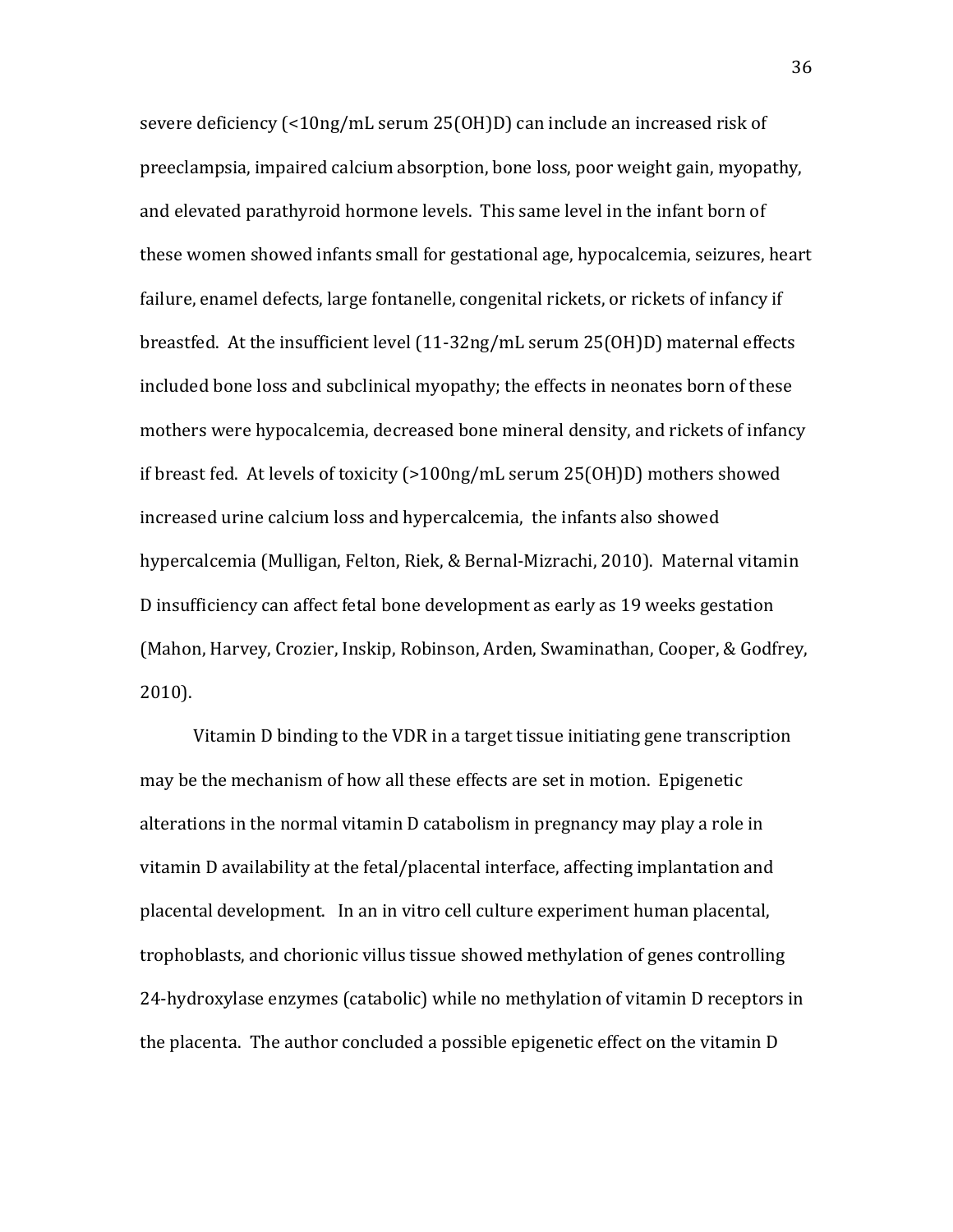catabolism at the fetomaternal interface, functioning to maximize active vitamin D availability there (Novakovic, 2009).

A prospective cohort study in Turkey showed women with higher levels of 25(OH)D levels in their follicular fluid when undergoing an in vitro fertilization (IVF) cycle more likely to achieve clinical pregnancy (Ozkan, Jindal, Greenseid, Zeitlian, Hickmon, & Pal, 2009). When analyzing the results and adjusting for age, body mass index, ethnicity, and number of transferred embryos, each ng/mL increase in the 25(OH)D levels in the follicular fluid increased the likelihood of clinical pregnancy by 6%. Follicular levels and serum levels of  $25-(OH)D$  were highly correlated( $r=0.94$ ) (Ozkan et al., 2009).

### Vitamin D Effects on Reproduction Eastern Viewpoint--General Perspectives

Few references to vitamin D per se were found in the literature review. One interesting study was performed on forty-one British Bangladeshi individuals, aged 31-65, with the common south Asian addictive habit of chewing betel nuts (paan quid). Participants were questioned as to their cigarette smoking levels, betel nut usage, fish intake (especially the frequency of vitamin D rich fish), egg intake, and margarine consumption. Thirty six percent of the participants were men. VDR geneotype was determined (Apal, BsmI, TaqI, or FokI). Peripheral blood mononuclear cells (PBMC) were examined via polymerase chain reaction testing for levels of 1-alpha(OH)ase and 24(OH)ase mRNA and these results were related to serum1,25 (OH)<sub>2</sub>D, 25-OHD, and parathyroid concentration levels. A direct correlation was found between 25-OHD-24(OH)as expression and level of betel nut usage, regardless of VDR genotype. This is a curious an impelling finding as betel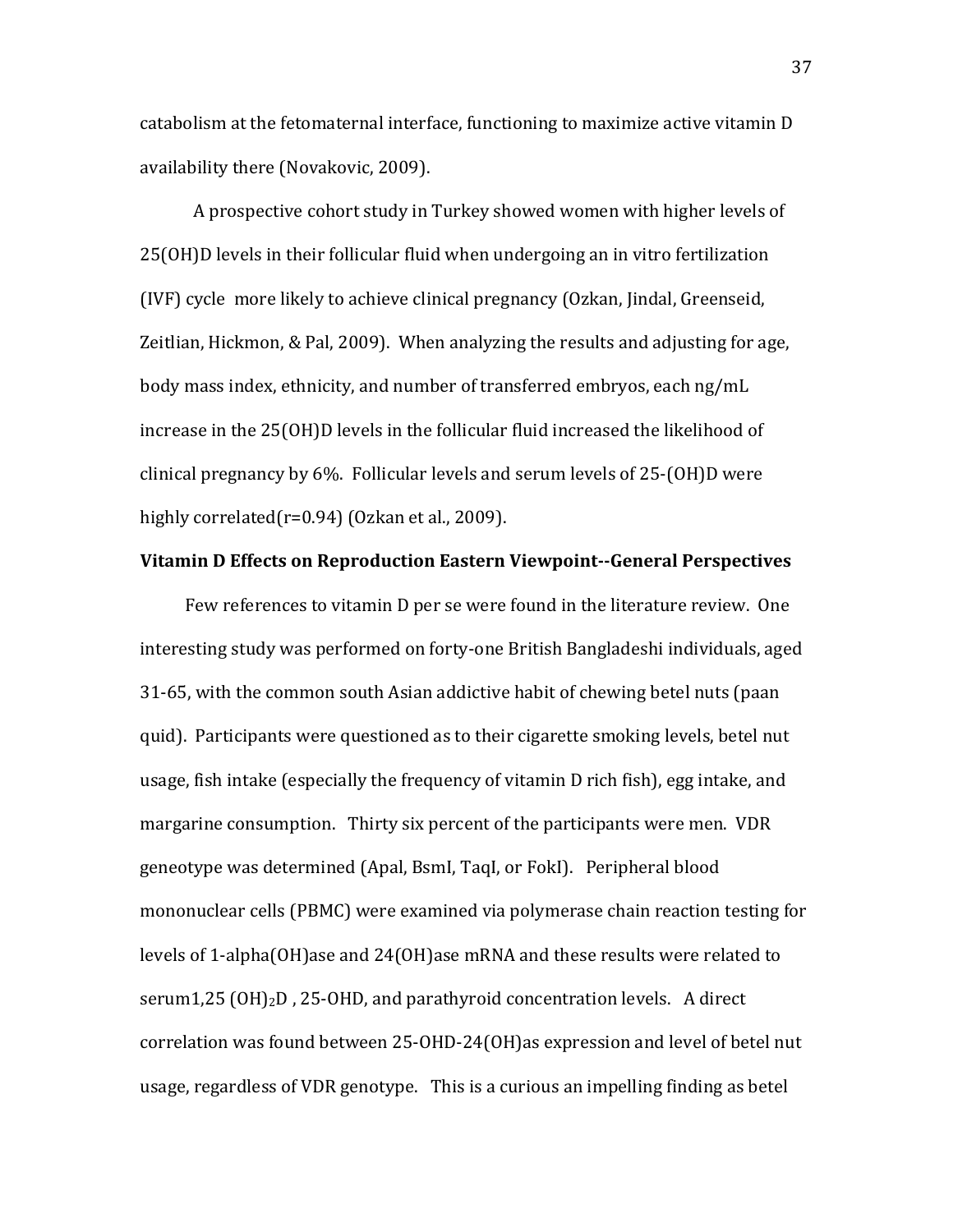nut chewing here is implicated in the induction of the  $24(OH)$ ase gene in the presence of vitamin  $D$  that is not in excess. The induction of the  $24(OH)$ ase gene is part of the mechanism ensuring vitamin D toxicity does not occur naturally due to sunlight exposure. The tissue production of  $24(OH)$ ase is the rate limiting step in the degredation of  $1,25(OH)2D$ —the enzyme is catabolic for both activated vitamin D and its precursor, 25-OHD (Ogunkolade, Boucher, Bustin, Burrin, Noonan, Mannan, & Hitman, 2006). In the Materica Medica for TCM, betel nut or Areca catechu is used in one of two forms: da fu pi (the husk of the betel nut) or bing lang (the seed). The TCM properties of da fu pi are to direct Qi downwards, expand the middle jiao, promote diuresis and relieve edema. Hence this form is used in formulas is to treat such conditions as edema (especially of the legs) and feelings of distention and fullness in the epigastrium and abdomen or feelings of incompleteness after a bowel movement. (Chen & Chen, 2001; Bensky & Gamble, 1993). Bing lang is used to kill parasites (most common usage), promote qi movement and urination, dispel stagnation, and relieve nausea related to herbal prescriptions for conditions such as malaria (Bensky & Gamble, 1993; Chen & Chen, 2001). Both are recommended for use *with caution* in pregnancy due to known teratogentic and fetotoxic effects in mice (Bensky & Gamble, 1993; Chen & Chen, 2001). Habitual use of chewing bing lang is commonplace in Asia, and this habit causes a decrease in taste sensation, an increase in appetite, periodontal disease and oral discoloration (Bensky & Gamble, 1993).

The only herb referenced to contain vitamin D as a major chemical constituent for this study was bie jia. Bie jia, or carapax amydae sinensis (Chinese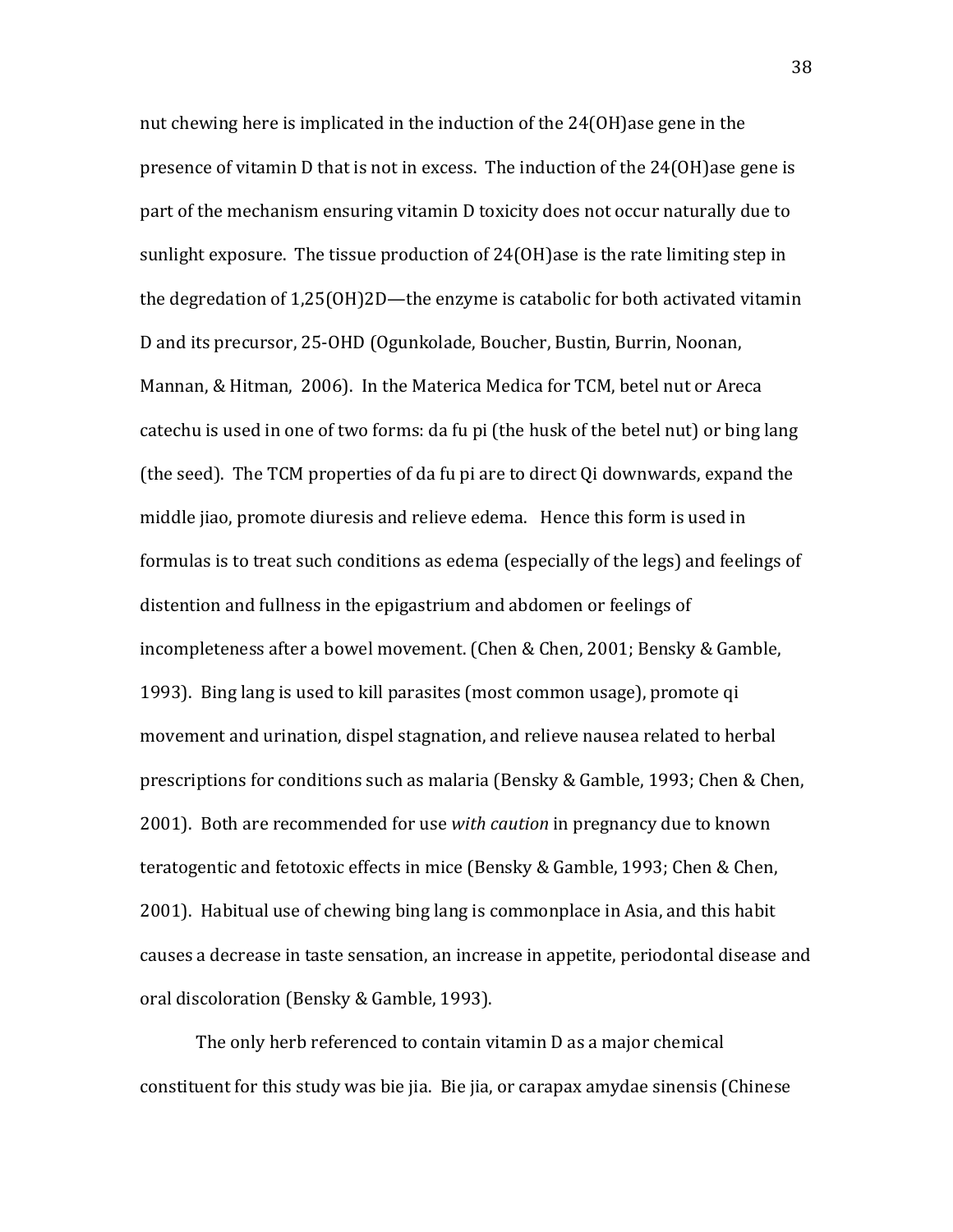soft-shelled turtle-dorsal aspect) is utilized within formulas to nourish yin and anchor the yang, invigorate the blood and soften hardness/dissipate nodules. Its use is contraindicated in pregnancy due to its dispersive and dissipating actions. Many other herbs have calcium, calcium salts, magnesium, phosphorus, or hormones of various types, such as zi he che (placenta), lu rong, mu li, long gu, gui ban, lu jiao, etc., but no reference could be found for their composition containing vitamin D or its analogues (Bensky & Gamble, 1993: Chen & Chen, 2001).

### **Dietary Considerations**

According to Flaws, the TCM function of vitamin D is to supplement the Kidneys and invigorate Yang, strengthen the sinews and bones, brighten the eyes and quiet the fetus (Flaws, 1998). Leggett believes vitamin D strengthens the bones, tonifies the kidneys and strengthens the jing or essence (Leggett, 1999). Individuals will often want to change their diet according to their geographical location if they are in tune with the natural surroundings. A connection exists between the foods native to a particular region and the people living there—plants and animals that have thrived in a region by utilizing available resources which differ from place to place—and this changes with the seasons. Metabolism changes from season to season, decreasing in winter in response to a colder external environment (David, 1991). The desire to ingest more protein and fats would generally traditionally provide more foods likely to contain vitamin D. Human beings have begun to eat more from a psychological place than a physiological place as traditional diets become less commonly ascribed to (David, 1991).

39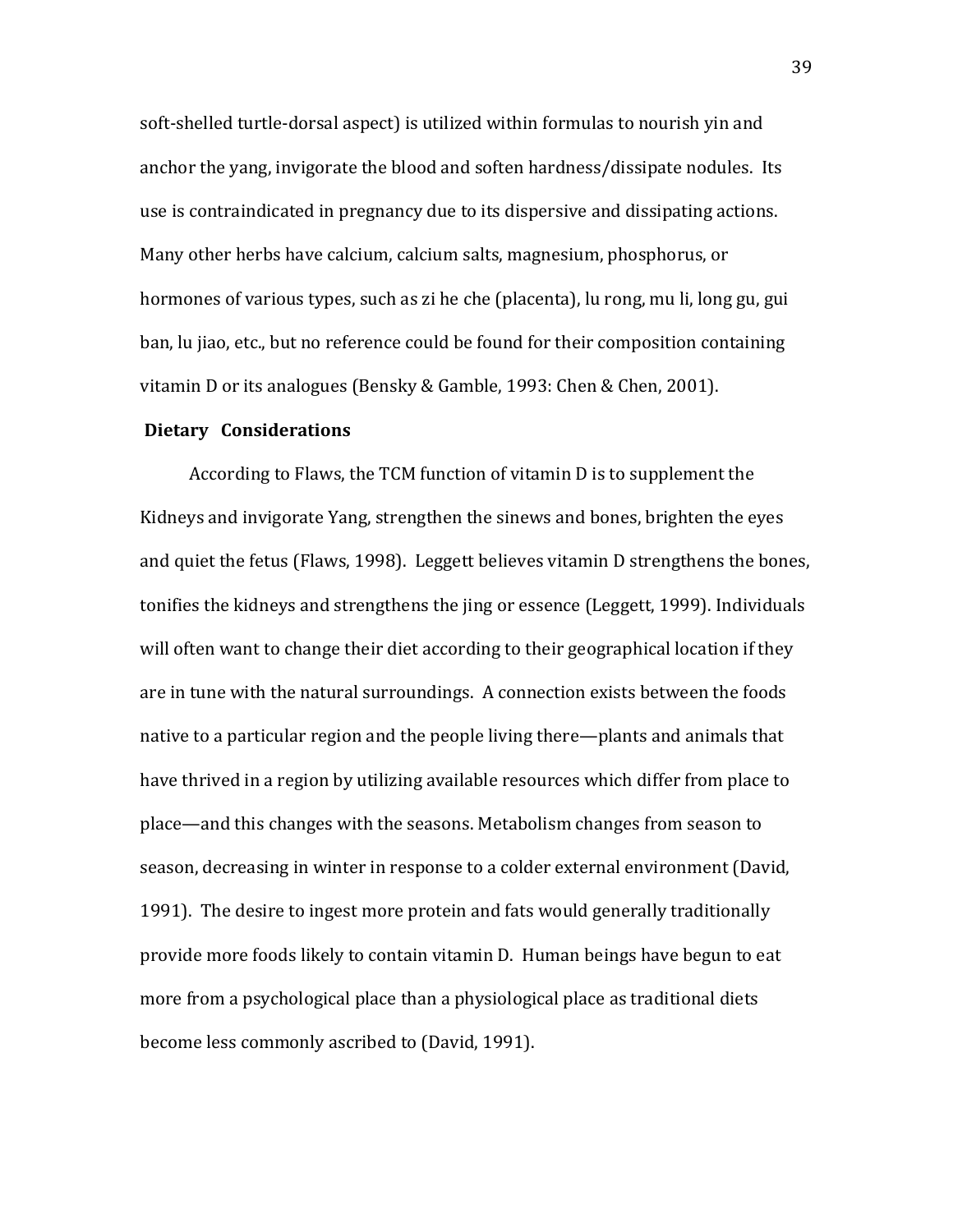## **Lifestyle Factors**

Traditional lifestyles advocated in the classics in TCM recommended living in peaceful locations with plenty of fresh air, sunshine, ventilation, sensible humidity, and a minimum of overstimulation from noise, pollution and the like (Flaws, 1998). Where one lives should be harmonious with nature.

# **Literature Review Integration**

Research into vitamin D and its effects on fertility and gestational development from the allopathic medical perspective yielded significantly more research studies and articles than in the complementary medical perspective. This observation may be reflective of the relatively more modern concept of vitamin D as a named substance per se in medicine, and in the overall lack of high quality research studies performed to date on Traditional Chinese Medicine. More research is needed to further synthesize the literature that has emerged from both Western Medicine and Traditional Chinese Medicine regarding the relationship between vitamin D and fertility or gestational development issues. The objective of the current study is to contribute to that research path.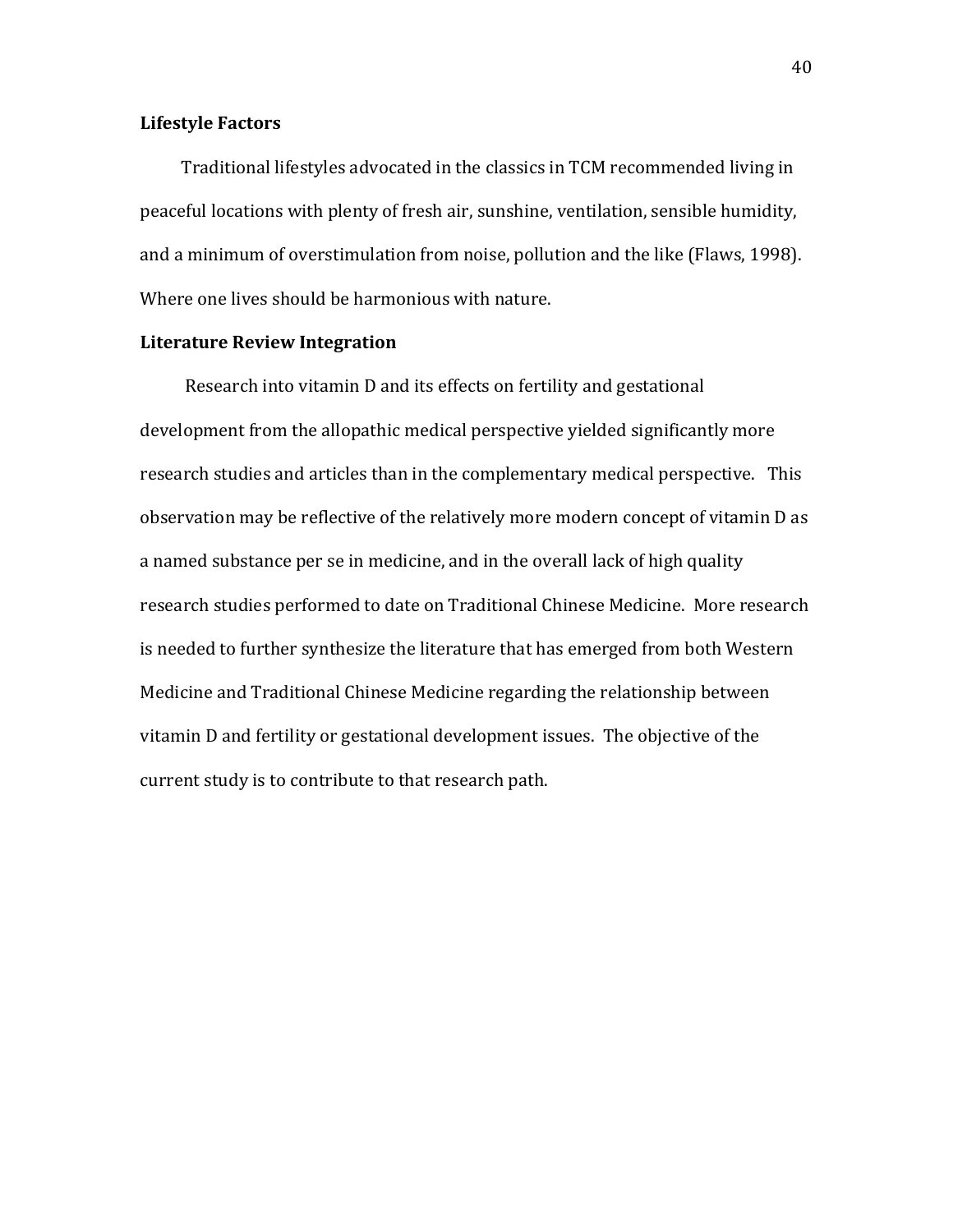### **Chapter Three: Method**

# Research Method Designation—Statement of Methodology

The current study utilized grounded theory method. As a qualitative research method, grounded theory is effective in uncovering potential connections and identifying factors that may be followed up by additional and more controlled research studies (Bowen, 2006).

### **Instruments: Definition of Grounded Theory**

The grounded theory method of research provides a systematic means for information analysis and has been used extensively in the social science and nursing research arenas (Chiovitti & Piran, 2003; Weed, 2005; Pandit, 1996). The basis of a grounded theory research synthesis is the lack of hypothesis at the outset of data  $\alpha$  collection/generation. Inductive analysis allows theories to emerge from the analyzed data utilizing and interplay between the collection of the data and its analysis (Bowen, 2006). The general flow of these integrated processes are depicted in the following Table:

### Table 3: Grounded Theory Data Collection Flow Chart

- $\rightarrow$  Data Analysis $\rightarrow$ Theory Development  $\rightarrow$ Theory saturation?
- $\rightarrow$  If yes: you have reached closure
- $\rightarrow$  If No: Repeat theoretical sampling  $\rightarrow$  Data Collection  $\rightarrow$  Data Ordering  $(coding) \rightarrow$ Data analysis $\rightarrow$ Theory Development $\rightarrow$  Theory saturation?
- $\rightarrow$  This cycle is continued till the answer is yes, at which point you have completed your data to be collected and made any inductive or logical analyses that can be made for the extant literature. (Pandit, 1996)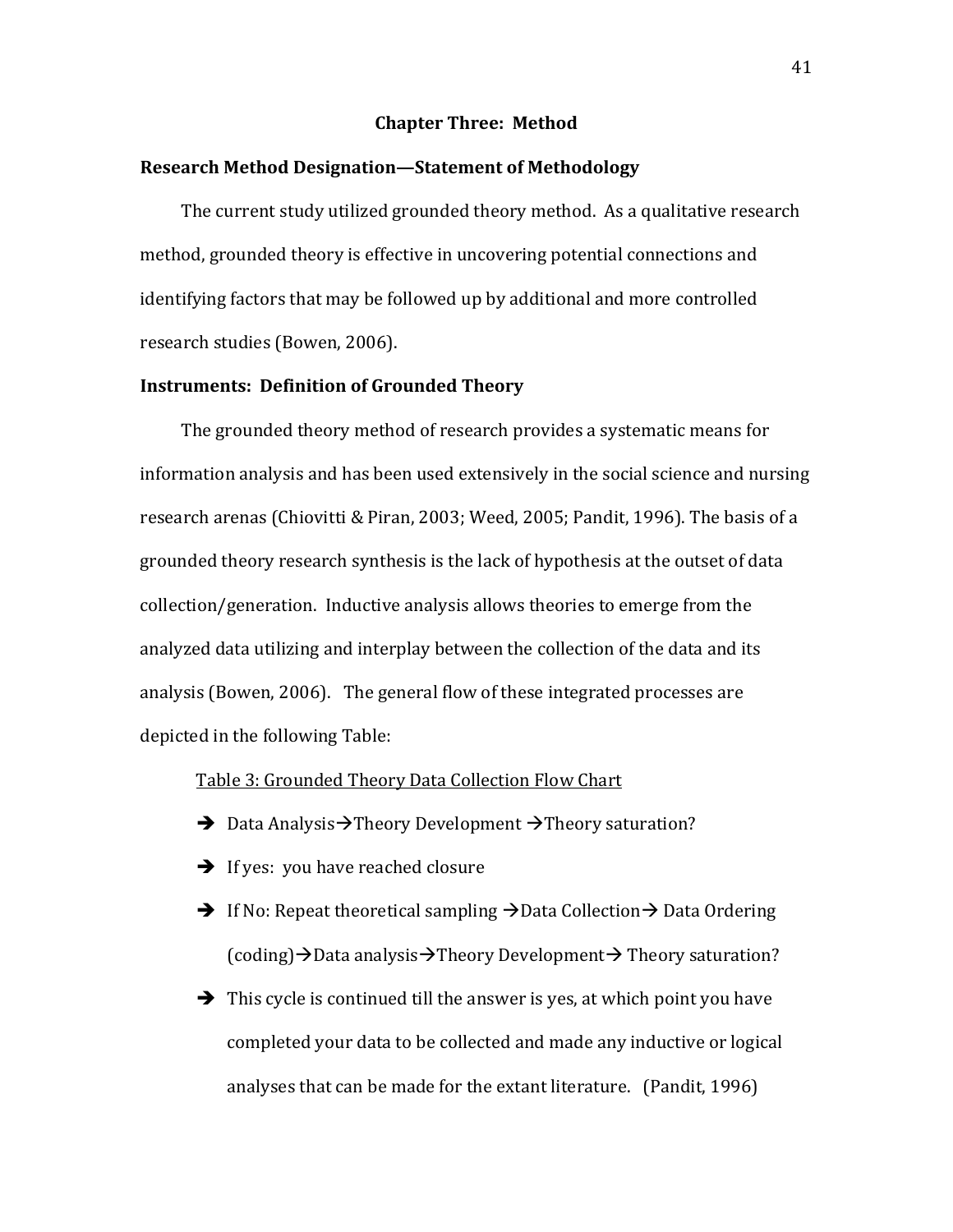Grounded theory emerged as a research method in the last few decades, and has gained respect as a method for qualitative research. An area of inquiry is put forth and data gathered via various methods generally including books, research studies, and interviews/email exchanges. An open mind is kept during the data collection and coding of what is found performed to group ideas and themes that emerge in the process. Largely, this is an intuitive method to arrive at an understanding of what problems or values are present with regards to a topic or problem area. Reference lists from searched articles, leads from verbal interview discourse, etc. are followed up on and subsequent information obtained. This process is continued until all new avenues or leads are exhausted. When this occurs, the data groups are further coded into themes, and those themes into larger categories. The names for these types of codes are open coding (the labeling and categorizing of data elements), axial coding (the development of main categories and their subcategories) and selective coding (the integration of the categories developed from the two previous coding events) (Pandit, 1996).

# Procedures

For the current study, research articles were obtained by performing literature reviews in the following search engines: Google, Google Scholar, Pubmed, Medline, Liebert online, American Society of Reproductive Medicine (ASRM), and Ebsco host. Word of mouth leads for resources or knowledgeable sources for interview were contacted as they emerged. General information was obtained from scanning indexes of books in my extensive clinical library on human reproduction and Traditional Chinese Medicine. Search terms included: vitamin D, vitamin D

42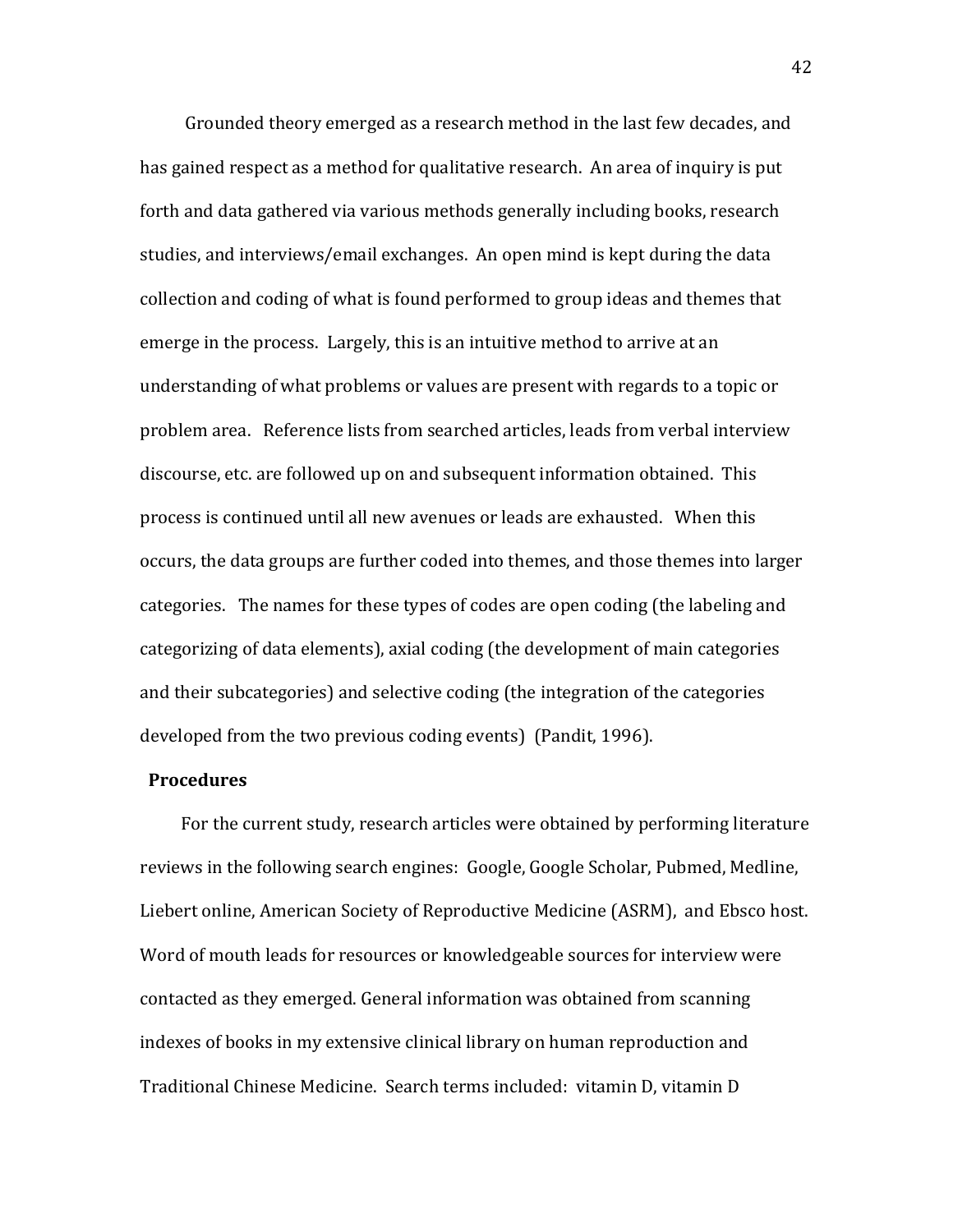deficiency, vitamin D deficiency and fertility, vitamin D deficiency and human reproduction, vitamin D and Chinese medicine, vitamin D and Chinese herbs, light metabolism, Yin/Yang transformation, TCM differential diagnosis, and Kidney Yin/Yang. Articles found were printed, read and a recipe card summary made of the most salient points in the work. Each work was placed into a Summary Matrix Table (Appendix D) each theme resulting from the article summary being noted in the list of themes in the table. These recipe cards were then physically utilized to form groups or categories according to common themes and given a corresponding code; this step is contained in the "Open Coding For Each Theme" attached in Appendix A. Once this was accomplished, the groups formed from were then further sorted according to broader themes emergent in the codes. These were then given the coding designations of the axial coding phase, shown in "Axial Coding" For Open Coding Categories", Appendix B.

The final step required looking at these broader groups of research articles and their common themes, and from these deducing any apparent generalities that can be inferred about the influence of vitamin D deficiency in fertility and gestational development from the Western medical and the Eastern medical viewpoint. This is shown in the "Selective Coding Based on Axial Coding Western/Eastern" chart, also attached in Appendix C.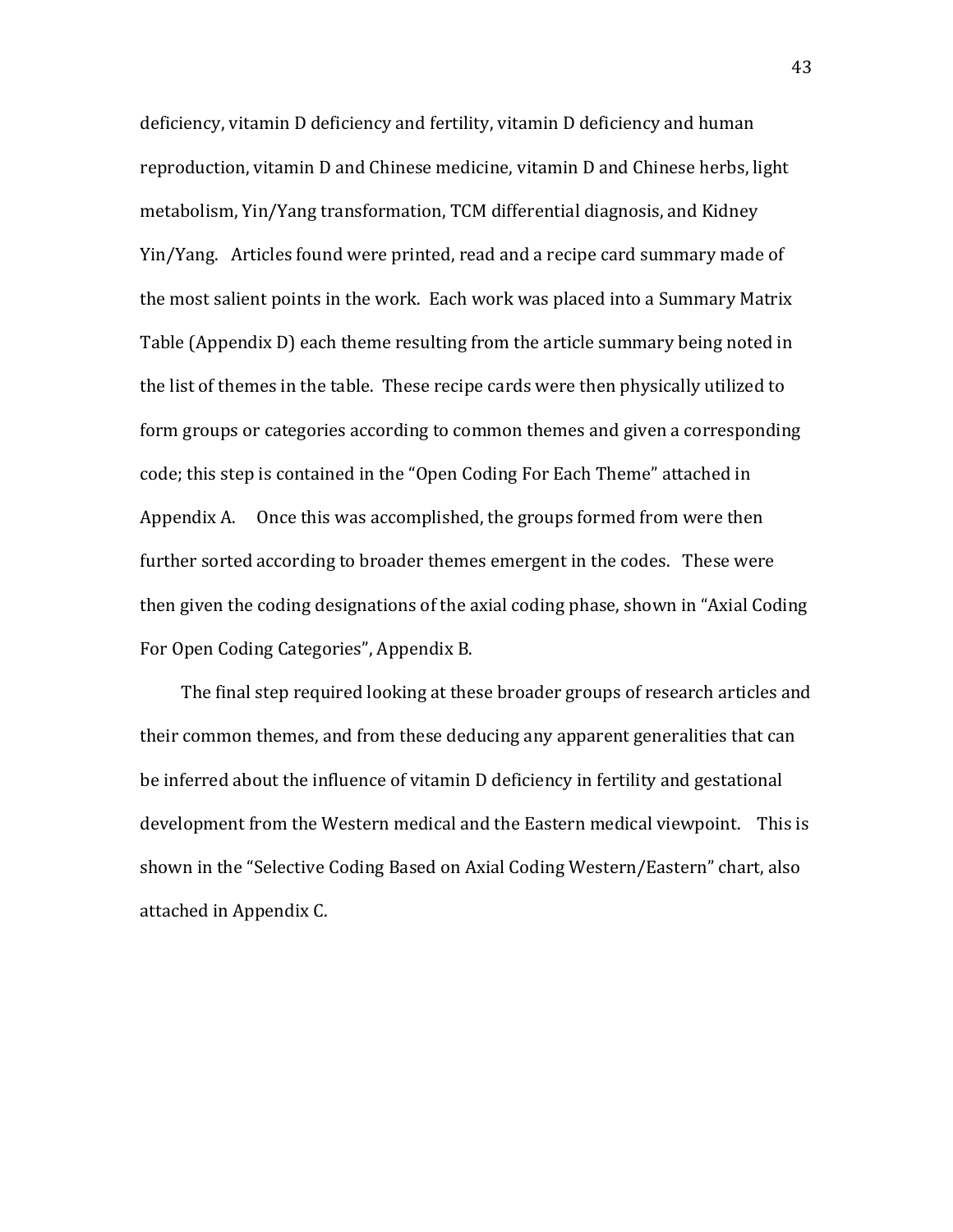### **Chapter Four: Results**

### **Data Analysis/Overview**

Research articles collected for this study were categorized and coded in accordance with coding categories previously described in the Methods section for grounded theory analysis. The coding sequences inherently lend themselves to thematic analysis -- themes emerge from the data collection in an ongoing and inductive fashion, yielding an interpretation at the end of the dynamic process. Open coding is process of initial labeling and categorizing of data elements obtained from a summarization of the chosen research articles. Appendix A (refer to appendices) shows the initial categorization of articles according to general emergent themes of each article found. Appendix B takes the general individual article themes from Appendix A and consolidates the thematic groupings to further categories a few degrees broader in nature. This process, further extended in the next step, selective coding, is an inherent method within the grounded theory analysis namely inductively finding themes in the literature and current research that supports a hypothesis or hypotheses. Selective coding, the grouping of the axial coding groups into further related themes, are reported in Appendix C, see attached.

Data were analyzed using univariate statistics and thematic content analysis. Independent variables for the research articles obtained via database and reference list searches included the following:

• Vitamin D Serum level Insufficiency in Women of Childbearing Age

44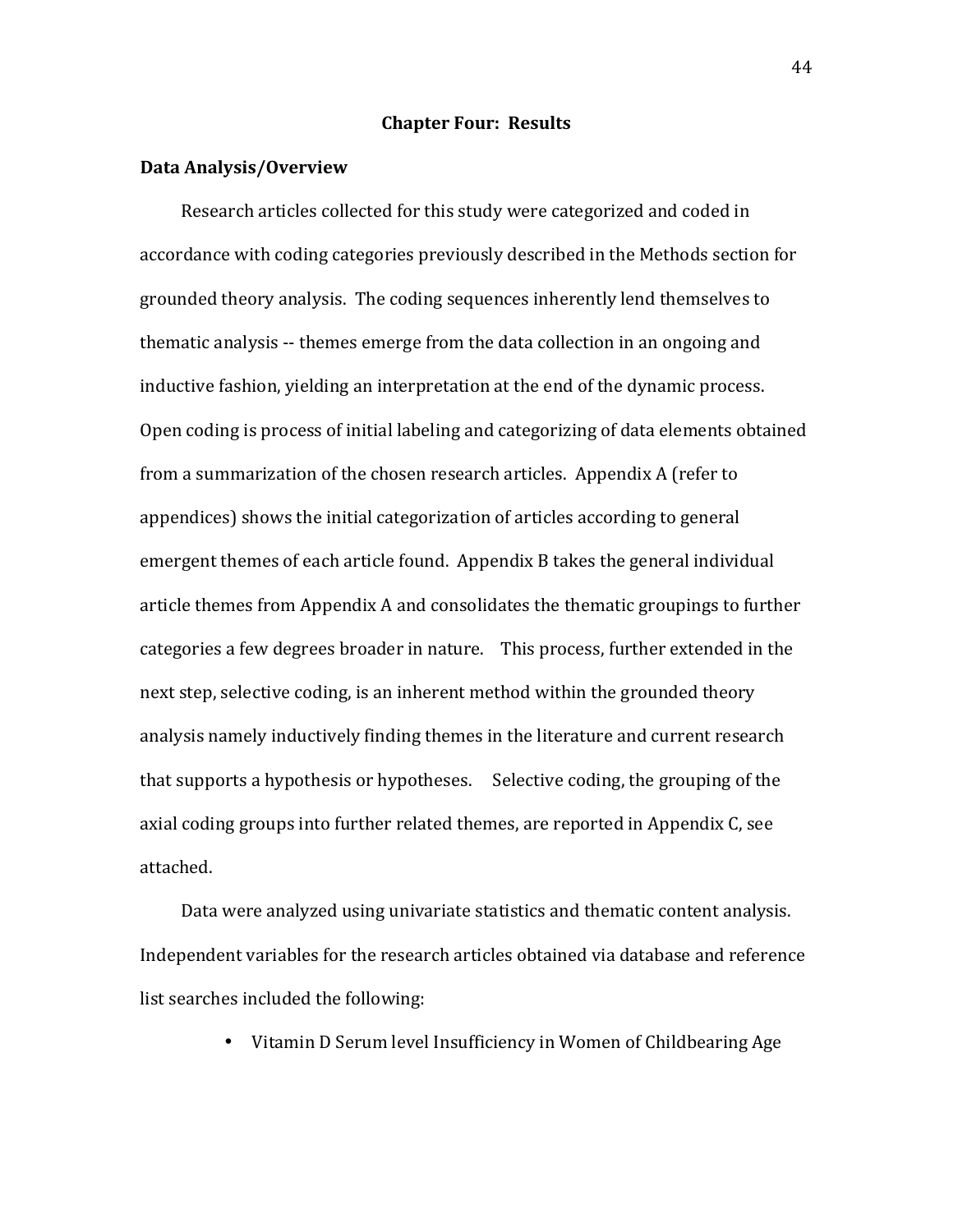• Eastern/Chinese Medicine Perspectives on Vitamin D serum Level

Insufficiency in Differential Diagnosis for

and Gestational Development

• Western Medicine Perspectives on Serum Vitamin D Insufficiency

levels for Differential Diagnosis and Gestational

Development

Independent variables to be gleaned from the articles are the following:

- Effect on Fertility/Fecundity Levels
- Effect on Gestational Development
- Effect on General Health and Population

Simple counts were performed to produce tables for all research articles found.

| Table 4: Number of Articles/Information Sources Addressing The |
|----------------------------------------------------------------|
| Dependent and Independent Variables                            |

|                            | Effect on  | Effect on   | General/other         |
|----------------------------|------------|-------------|-----------------------|
|                            | Fertility  | Gestational | <b>Health Effects</b> |
|                            | 'pregnancy | Development |                       |
| Vitamin D Insufficiency in | 3          |             | 3                     |
| Childbearing Age Women     |            |             |                       |
| Eastern Medicine           |            |             | 3                     |
| Perspectives               |            |             |                       |
| <b>Western Medical</b>     |            |             |                       |
| Perspectives               | 19         | 7           | 24                    |
|                            |            |             |                       |
|                            | 22         | 8           | 30                    |
| Counts                     |            |             |                       |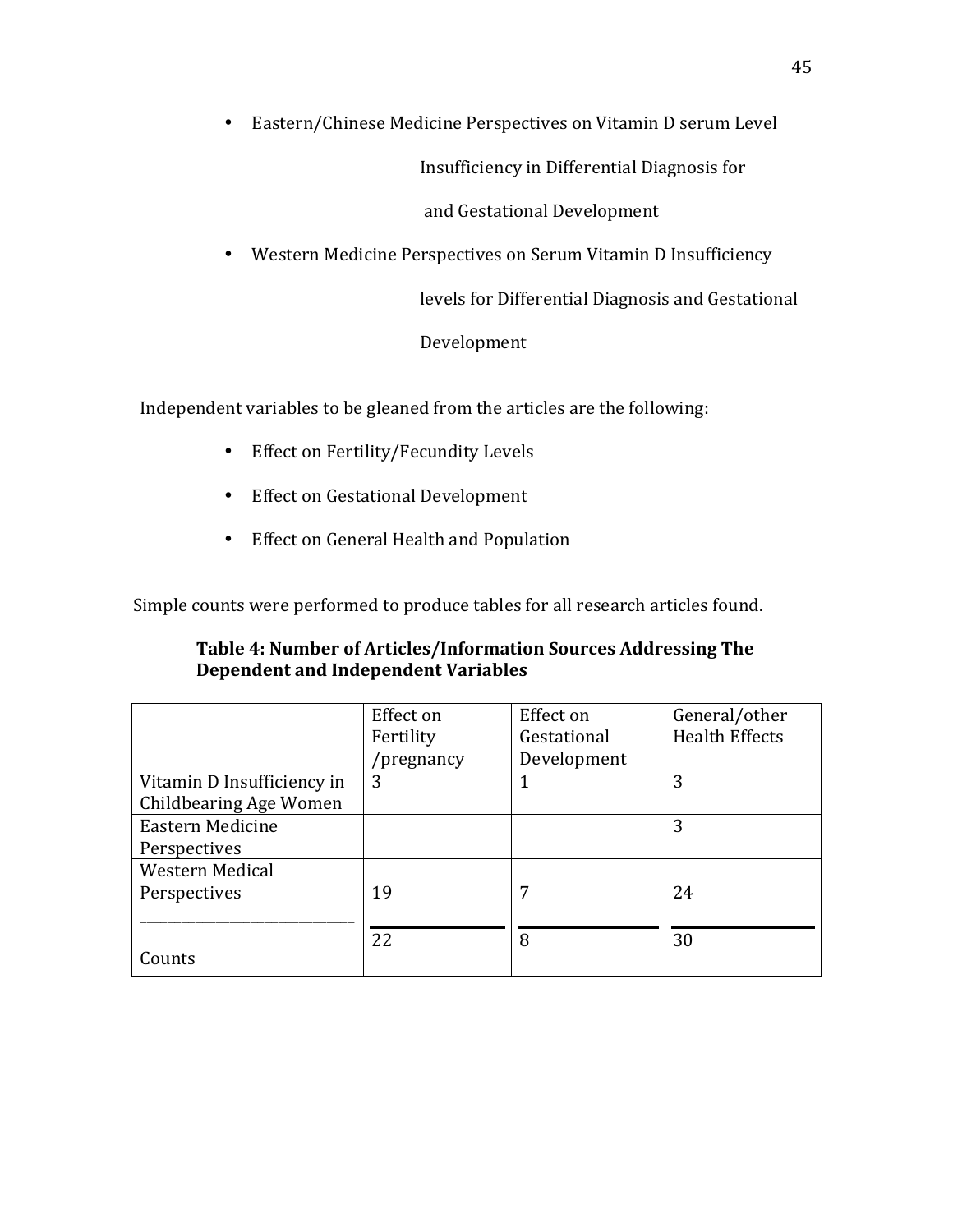General Information regarding the differential diagnostic characteristics of Vitamin D insufficiency is displayed in Table 5:

| <b>Physiologic Location</b> | <b>Vitamin D and Metabolites Effects</b> |
|-----------------------------|------------------------------------------|
| Intestine                   | Enhanced calcium transport               |
| <b>Bone</b>                 | Mobilizes calcium from bone to fluid     |
|                             | compartment, stimulates bone             |
|                             | remodeling                               |
| Muscle                      | <b>Maintains Integrity</b>               |
| Parathyroid glands          | Inhibits Parathyroid hormone secretion   |
| Immune System               | Antitumor activity                       |

Table 5: Signs and Symptoms of Vitamin D Insufficiency

Source: The Merck Manual of Diagnosis and Therapy, 1992

Signs and symptoms of vitamin D deficiency or insufficiency according to Western medicine can be compared to differential diagnoses used within the TCM framework to translate between the two medical philosophies of practice. By exploring the categories of diagnoses in TCM and the known influences of vitamin D on physiological symptoms in Western medicine, a broader understanding of differing nomenclature and alternative ways of approaching vitamin D deficiency effects in fertility and gestational development may be elucidated. Table 6 displays known western medical conditions which can be due to vitamin D deficiency or insufficiency, and shows the possible TCM diagnoses which could encompass those symptoms. Differences in nomenclature may or may not reflect differences in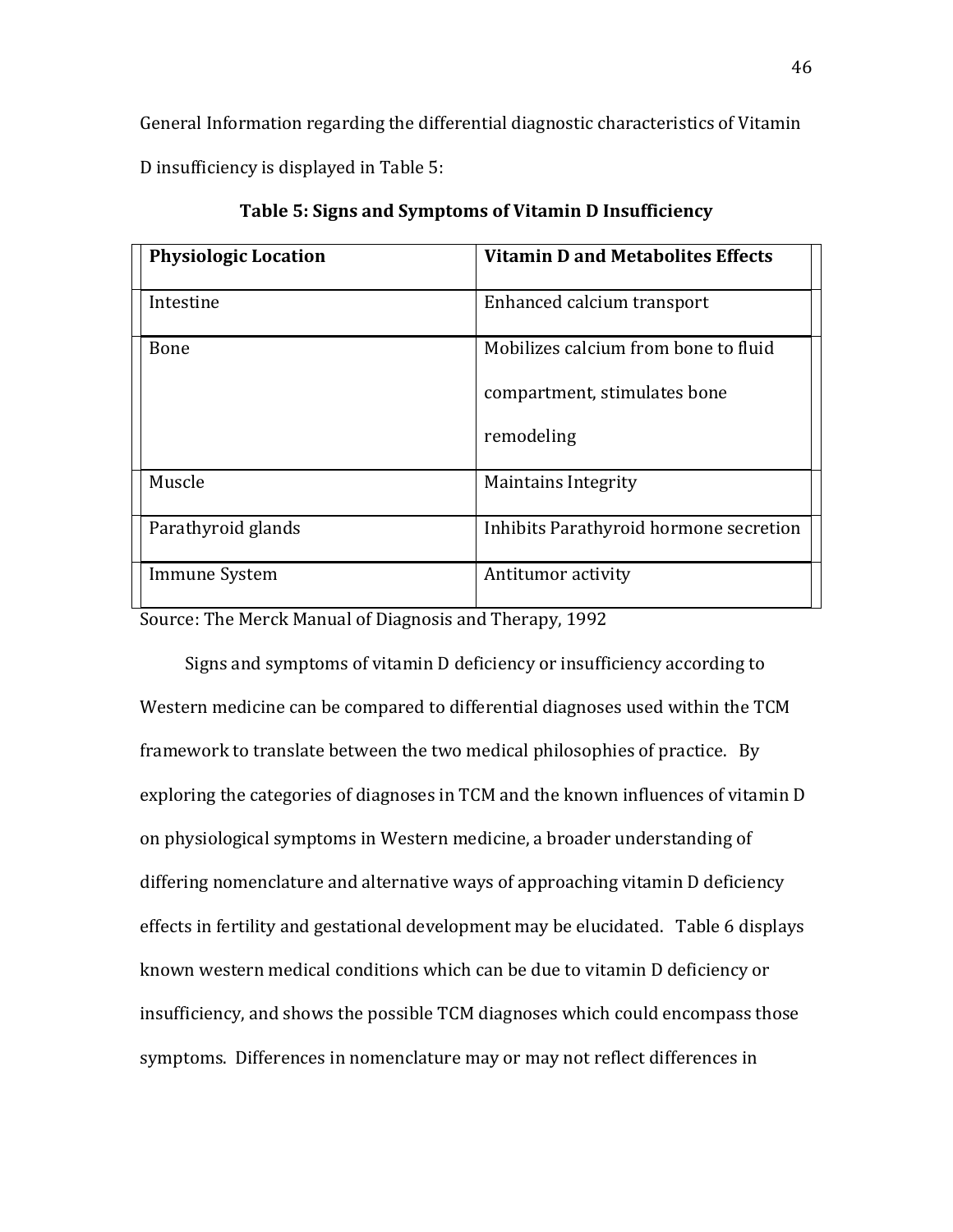treatment outcomes; further research studies will need to be designed to address these specifics.

| Western        | Possible Differential Diagnoses                                                |
|----------------|--------------------------------------------------------------------------------|
| Medicine signs | <b>Traditional Chinese Medicine</b>                                            |
| and symptoms   |                                                                                |
| Muscle Pain    | Dampness with/out Spleen Qi deficiency (XU), may have heat, Liver Blood Xu,    |
|                | Qi Xu with Blood stasis or Blood Xu, Kidney Yang with/out Spleen Yang Xu       |
| Fatigue/Low    | Spleen Qi or Spleen Yang Xu, Lung Qi or Lung Yang Xu, Kidney Yin or Yang Xu,   |
| Energy         | Liver Blood Xu, Damp and/or Phlegm accumulation, Liver Qi stagnation           |
|                |                                                                                |
|                |                                                                                |
| Lowered        | Lung Qi Xu with/out Yin Xu or Heart Qi Xu                                      |
| Immunity       |                                                                                |
| Depression/    | Spleen/Heart Yang Xu, Spleen/Heart Blood Xu, Heart Blood or Yang Xu, Liver     |
| Moodswings     | Blood Xu, Kidney/Heart Yin Xu with/out Empty Heat, Kidney Yang Xu, Liver Qi    |
|                | stagnation with/out Heat or Phlegm, Heart Blood stasis, Gallbladder Heat       |
|                |                                                                                |
|                | Heart Blood or Yin Xu, Liver Yin or Blood Xu, Heart/Kidney Yin Xu with/out     |
| Sleep          |                                                                                |
| Irregularities | Empty Heat, Spleen/Heart Qi and Blood Xu, Gallbladder Xu, Liver Fire, Phlegm   |
|                | Fire harassing the Heart                                                       |
|                |                                                                                |
|                |                                                                                |
| Weak           | Qi Xu with Blood stasis, Bi Syndrome, Kidney Yin, Yang, Qi or Essence Xu, Cold |
| Bones/Pain     | Invasion with/out Damp or Damp Heat                                            |
|                |                                                                                |
|                |                                                                                |

Table 6: Vitamin D Insufficiency In Eastern and Western Medicine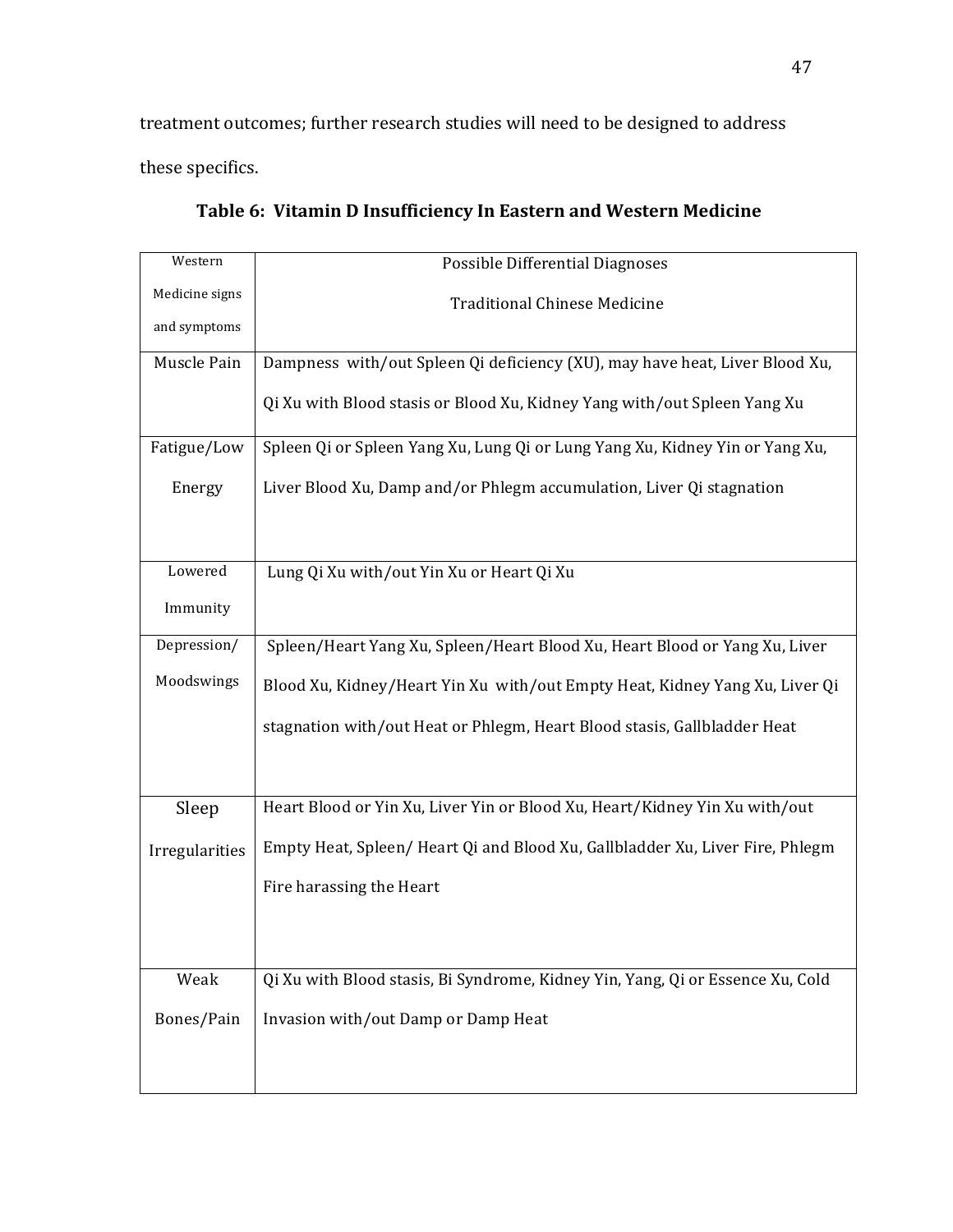$(Maciocia, 2004)$ 

Number of information sources in each coding category are displayed in Table 7. Univariate statistics (descriptive analysis) using simple counts were performed on the totals obtained, and thematic analysis performed—the results will be compared and contrasted descriptively. Grounded theory is an inclusive method of data gathering, thus some articles were more directly pertinent to the variables of inquiry than others.

|  |  | Table 7: Open Coding Results of Vitamin D Insufficiency Influences On Fertility |  |
|--|--|---------------------------------------------------------------------------------|--|
|  |  |                                                                                 |  |

| Vitamin D Insufficiency        | Enhancement/No  | <b>Impediment Effect</b> |
|--------------------------------|-----------------|--------------------------|
| and:                           | Effect/(Not     |                          |
|                                | Differentiated) |                          |
| Calcium Metabolism             |                 | $\overline{2}$           |
| <b>Immunological Function</b>  | $\mathbf{1}$    | 10                       |
| <b>Pregnancy Loss</b>          |                 | $\mathbf{1}$             |
| <b>Fertility Rates</b>         |                 | 5                        |
| <b>Gestational Development</b> |                 | 3                        |
| <b>Offspring Effects</b>       |                 | 2                        |
| <b>Traditional Chinese</b>     | (2)             |                          |
| Medicine                       |                 |                          |
| Chinese Herbal Medicine        | (3)             |                          |

# and Gestational Development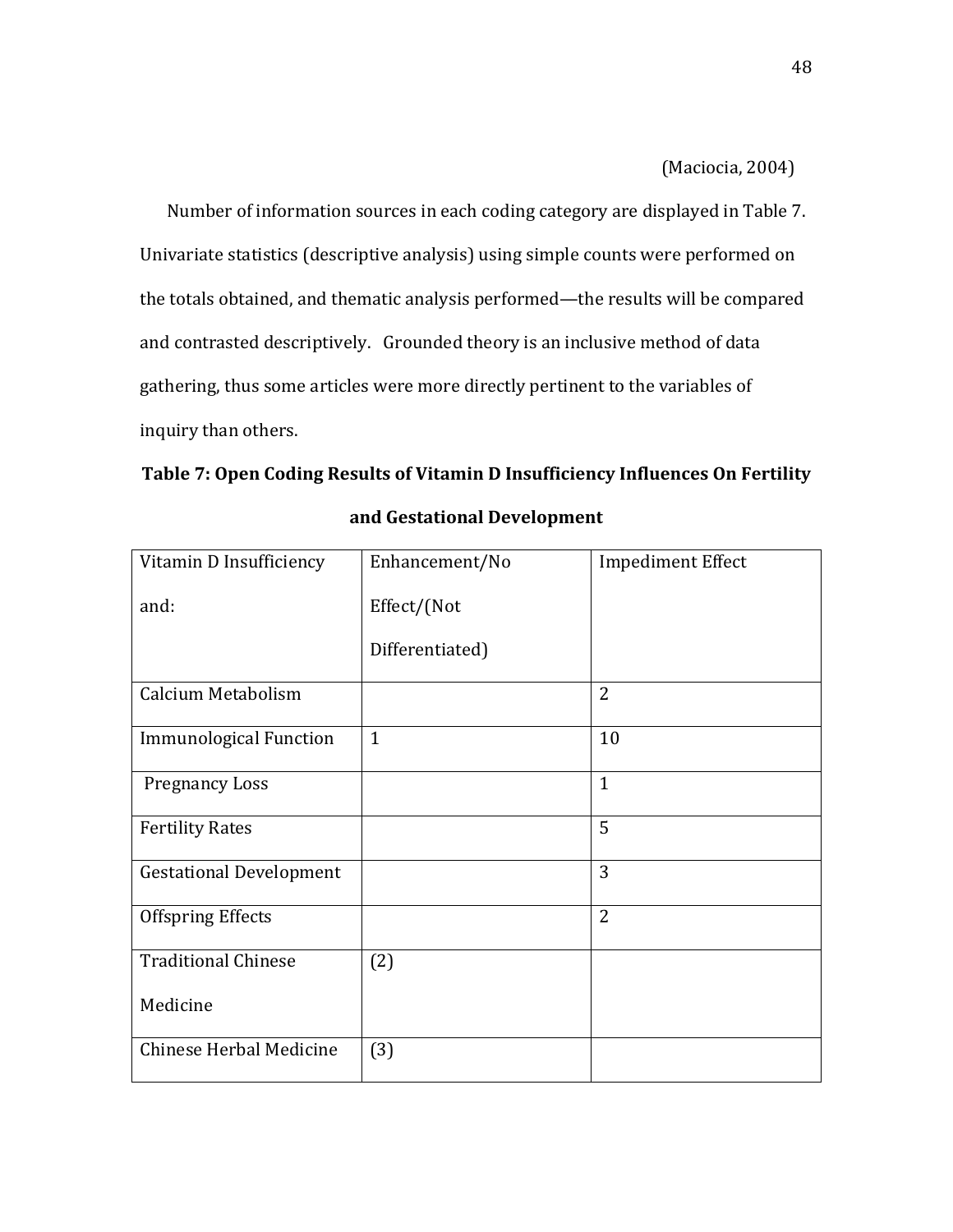| Latitude/Geography            |     | 2              |
|-------------------------------|-----|----------------|
| <b>Seasonal Effects</b>       |     | 2              |
| Modern Diet                   |     | 3              |
| <b>Traditional Diet</b>       |     | $\overline{2}$ |
| <b>Cultural Effects</b>       |     | l              |
| Light Metabolism              |     |                |
| Yin/Yang Symptoms             |     |                |
| <b>General Health Effects</b> |     | 8              |
| <b>Hormonal Effects</b>       |     | $\overline{4}$ |
| <b>Assisted Reproductive</b>  |     | 2              |
| Technologies                  |     |                |
| <b>Human Reproduction</b>     |     | 7              |
| (Total Articles)              | (6) | (54)           |

## Vitamin D and Fertility—Western Perspective

The results of this literature synthesis revealed the following as one overall theme: insufficient serum levels of activated vitamin D appear to have adverse effects on general health and fertility.

# Vitamin D and Gestational Development—Western Perspective

The data from this literature synthesis also indicated insufficient serum levels of activated vitamin D in a pregnancy appear to have an adverse effect on human development and morbidity later in life.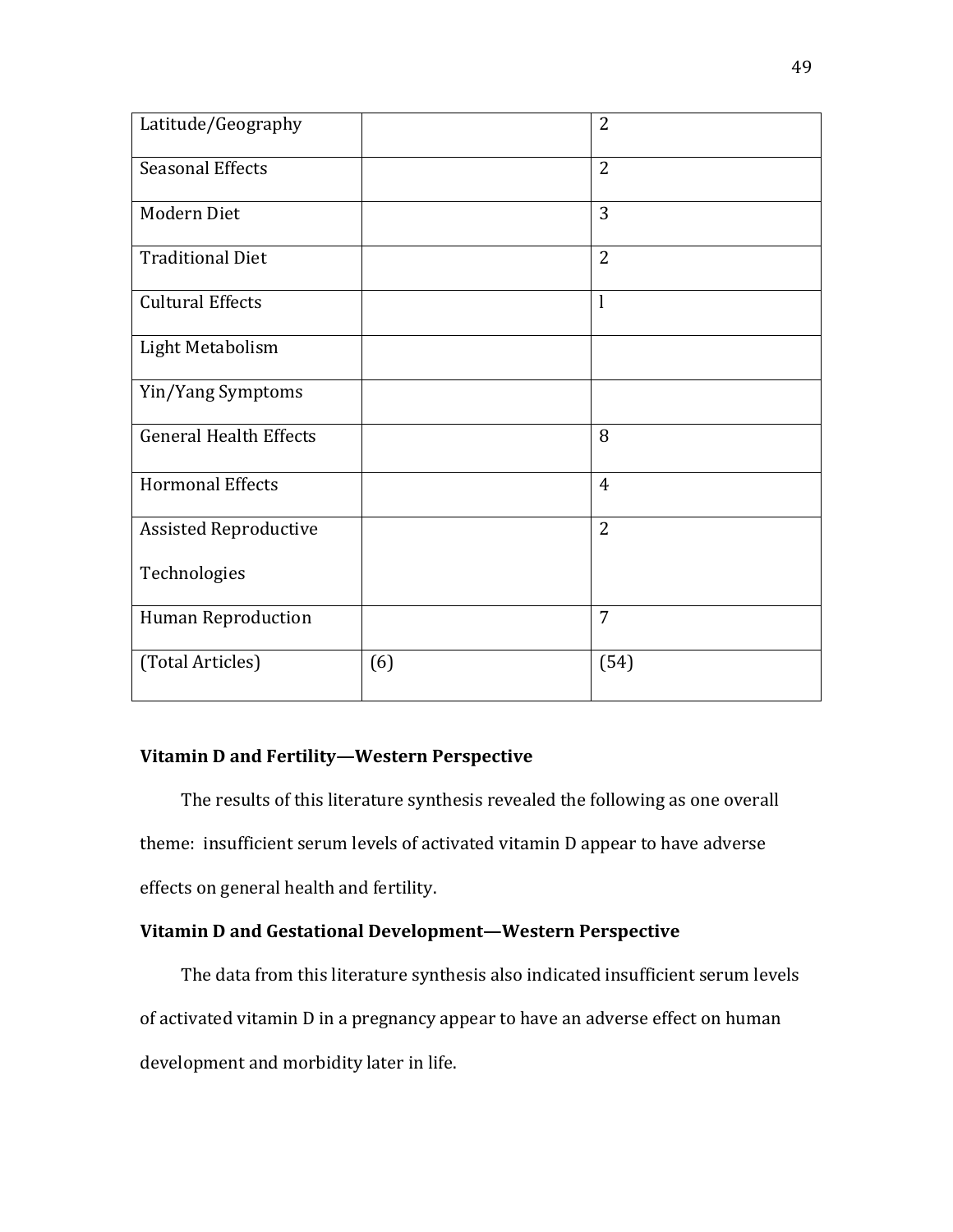### Vitamin D and Fertility—Eastern Perspective

Current research databases have minimal data to directly indicate an effect on fertility from the TCM framework of diagnosis and treatment. However, when translated into TCM terminology and pathology patterns, physiological influences may be present. General information only was found in the data search.

# Vitamin D and Gestational Development—Eastern Perspective

Similar to the above statements, no direct link between vitamin D serum levels and TCM diagnoses related to gestational development and pregnancy pathologies were found during the literature synthesis process. Effects may be understood from a translational viewpoint between the functions of vitamin D known from evidence based medicine, correlated with TCM diagnostic signs and symptoms. The paradigms of TCM are not in conflict with the western medical research.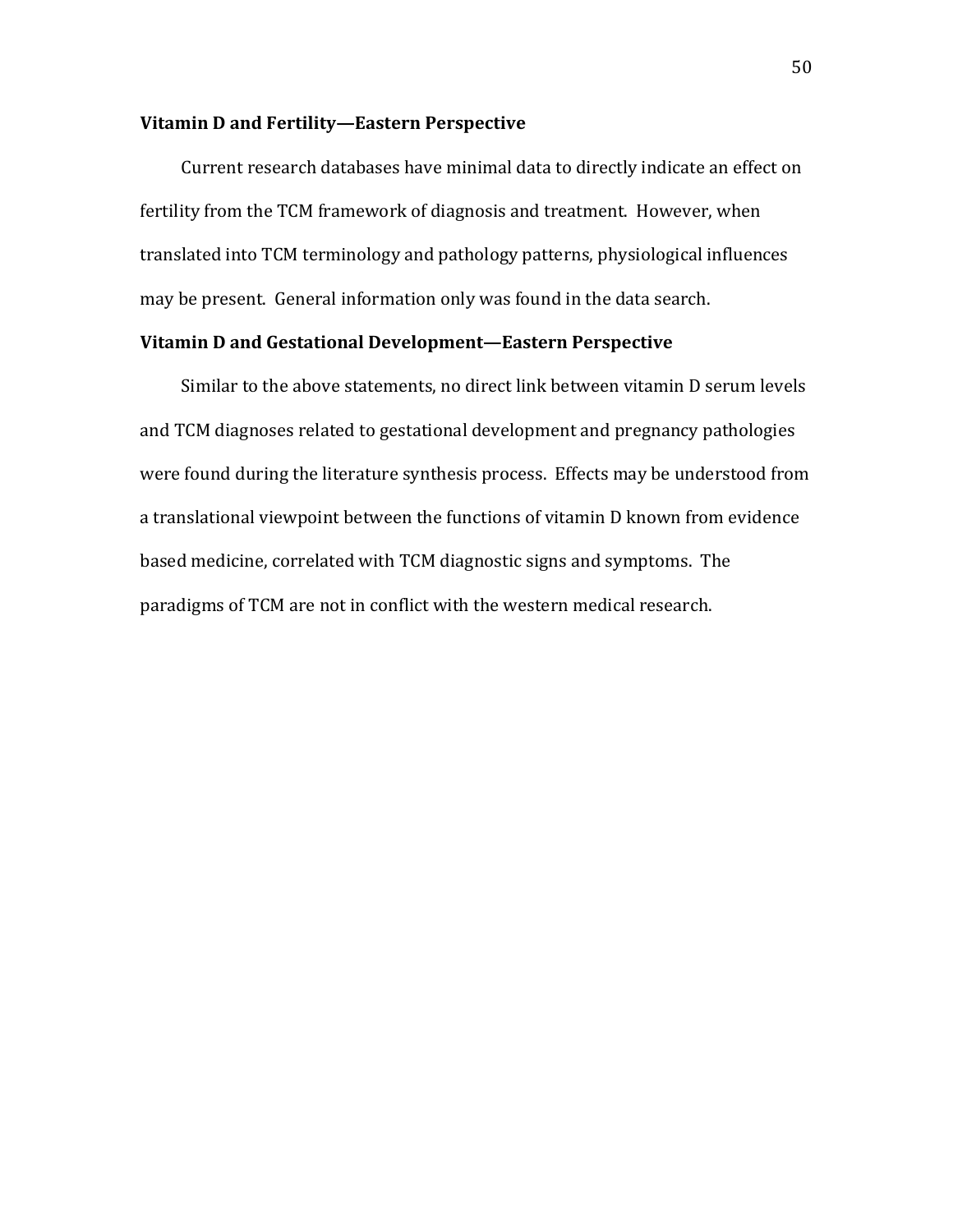### **Chapter Five: Discussion**

### **Summary of Findings**

Published research articles concerning the effects of Vitamin D on general health or discussing its mechanisms of action as we know it today are plentiful in the literature. Less numerous, but increasingly represented in the most recent research Western medical literature are inquiries into the effects this prohormone has on reproduction and gestational development. For all intents and purposes, no research articles addressing the influence of vitamin D on reproduction and gestational development were found from the eastern medical perspective. However, discussions from Classical Chinese Medicine sources contain relevancy to the topic at hand.

### **Implications For Theory**

Western medical research fairly overwhelmingly points to a regulatory role for vitamin D in pregnancy and gestational development, whether a negative influence in the case of fertility and gestation due to insufficient/deficient levels, or from elevated levels potentially adversely affecting the development of endometriosis or impaired regulation of the immune modulation at the placenta interface.

In the arena of Traditional Chinese Medicine, a broader interpretation of classically held truths in the practice of the medicine may be possible in light of the results from current research. In the TCM philosophy of fertility and reproduction, the Jing of the parents is a major determinant of the reproductive status of their offspring. The age of both parents, their constitutional makeup, overall health and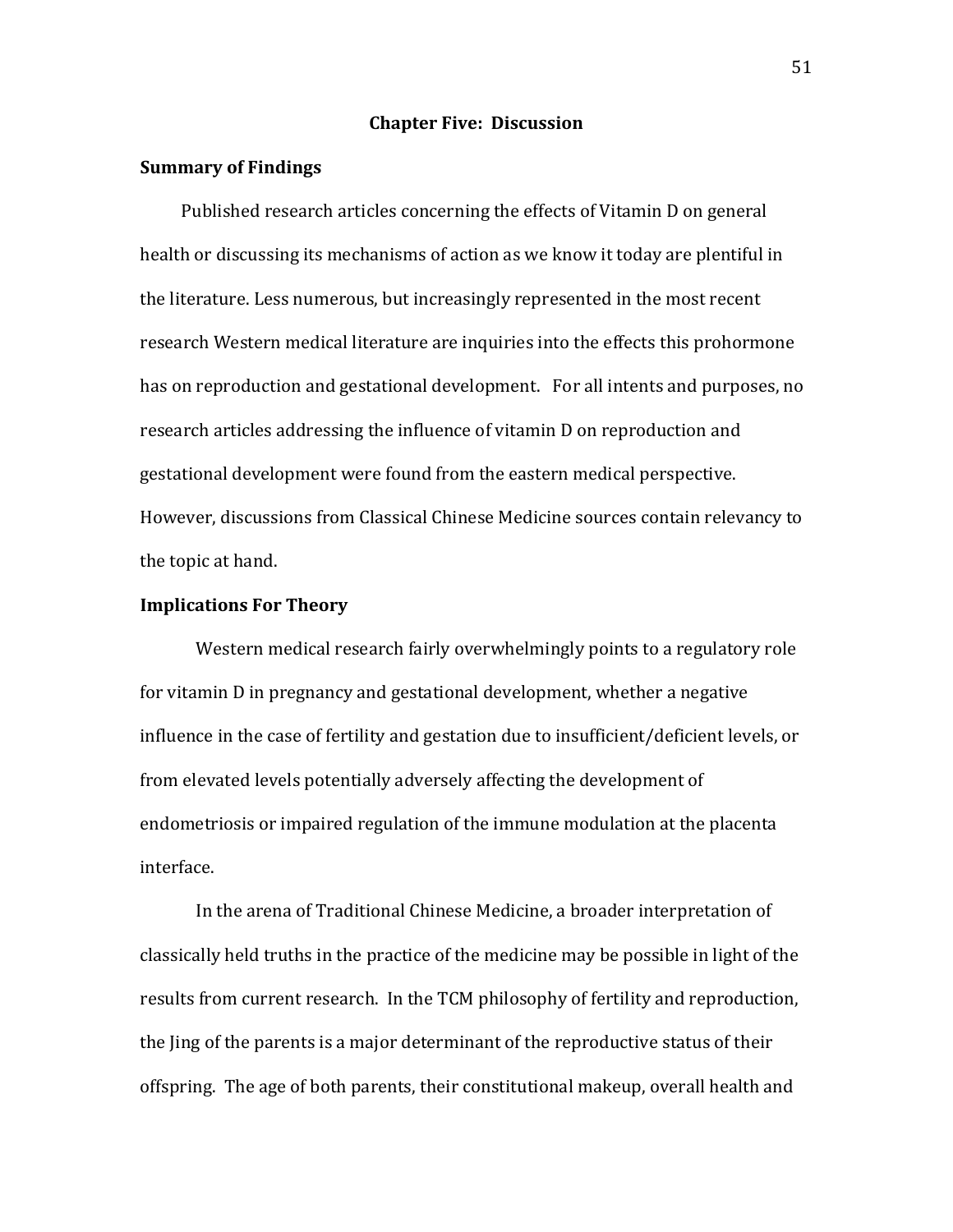the conditions of any pregnancy help determine the inherited ling or constitutional makeup of their children (Maciocia, 1994). This inherited deficiency may be exhibited in any of the five Yin organs: Heart, Lungs, Spleen, Liver, or Kidneys (Maciocia, 1994). The diagnostic cause for over half the cases of infertility according to TCM is believed to be Kidney Yin, Yang, or Qi related (Maciaocia, 2004); Kidney Yang Xu (deficiency) is ascribed to as many as 80% of infertility patients according to Yaron Siedman, founder of the Hunyuan Method (Seidman, 2009). Kidney energy in all its permutations (Qi, Yin, Yang, Essence) is associated with the bones, the reproductive system, the strength of the will, and the regulation of development. It is the source of the Ming Men Fire, the spark of life itself (Maciocia, 1989). One of the classics of TCM, The Yellow Emperor, states that one's lifestyle must follow the sunlight in winter or the lifespan will be shortened (Seidman, 2009). The ancients had an appreciation of the need to be in rhythm with the natural cycles, which connects our external environment to our internal environment or health. In modern times usually no alteration of our day to day lifestyle is made with regards to the changing energies of the seasons—Americans, in general, value doing or Yang activities at the expense of the Yin. Vitamin D has usually been ascribed to a Kidney Yang function mostly with regards to the regulation of calcium metabolism, affecting the control of Kidney Yin (calcium is a yin substance). By being out of synch with the natural Yang of sunlight, this researcher wonders if that causes a bigger draw on the individual's own internal Ming Men Fire, resulting in premature aging, immune system inefficiency, infertility, and the overall symptoms associated with vitamin D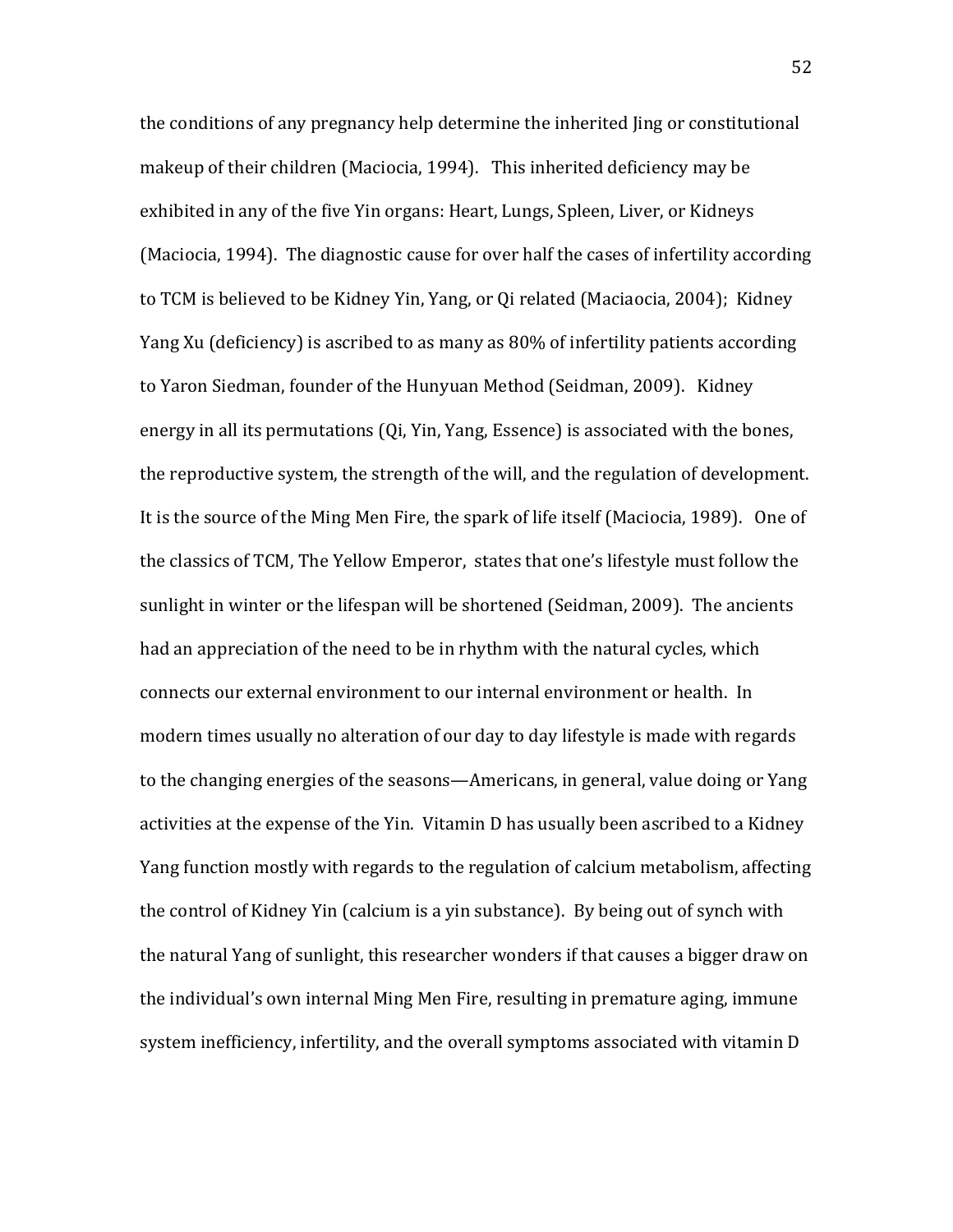insufficiency. Thus, a serum vitamin D level may come to be utilized as a marker of relative harmony and connection with the natural world.

When considering the impact of vitamin D in the epigenetic control of gene expression at the fetomaternal interface, correspondences with the traditional view of Lung / Wei Qi appear to be present. Wei Qi or Defensive Qi is part of the expression of Lung Qi, and as such is associated with the surface of the body or the skin (Seidman, 2009). The lining of the uterus could be considered to be a body surface that correlates to the skin, albeit internally protected. Immune system regulation at the endometrial level with implantation makes sense from a Wei Qi standpoint in such conditions as autoimmune recurrent pregnancy loss, antiphospholipid antibodies, or other autoimmune conditions possibly influenced by vitamin D levels and the individual's inherited VDR status. Fetal education, a set of rules ancient Chinese gynecologists, appears to encompass what could be epigenetic influences on the gestational development of a growing fetus in utero. The basis of Fetal Education rested on the diet, emotions, and lifestyle affecting the fetus. Rules to be followed varied month to month, corresponding to the differing physiological developments occurring in the baby. By following these rules, an expectant mother hoped to positively affect her child's constitution, temperament, anatomical and energetic development (Maciocia, 1998).

The two medical philosophies come from differing paradigms; however as more research is done from a Western medical perspective, a broader understanding of vitamin D's influences may be incorporated into the TCM view of its function such as the regulation of Wei Qi (highly associated with Lung

53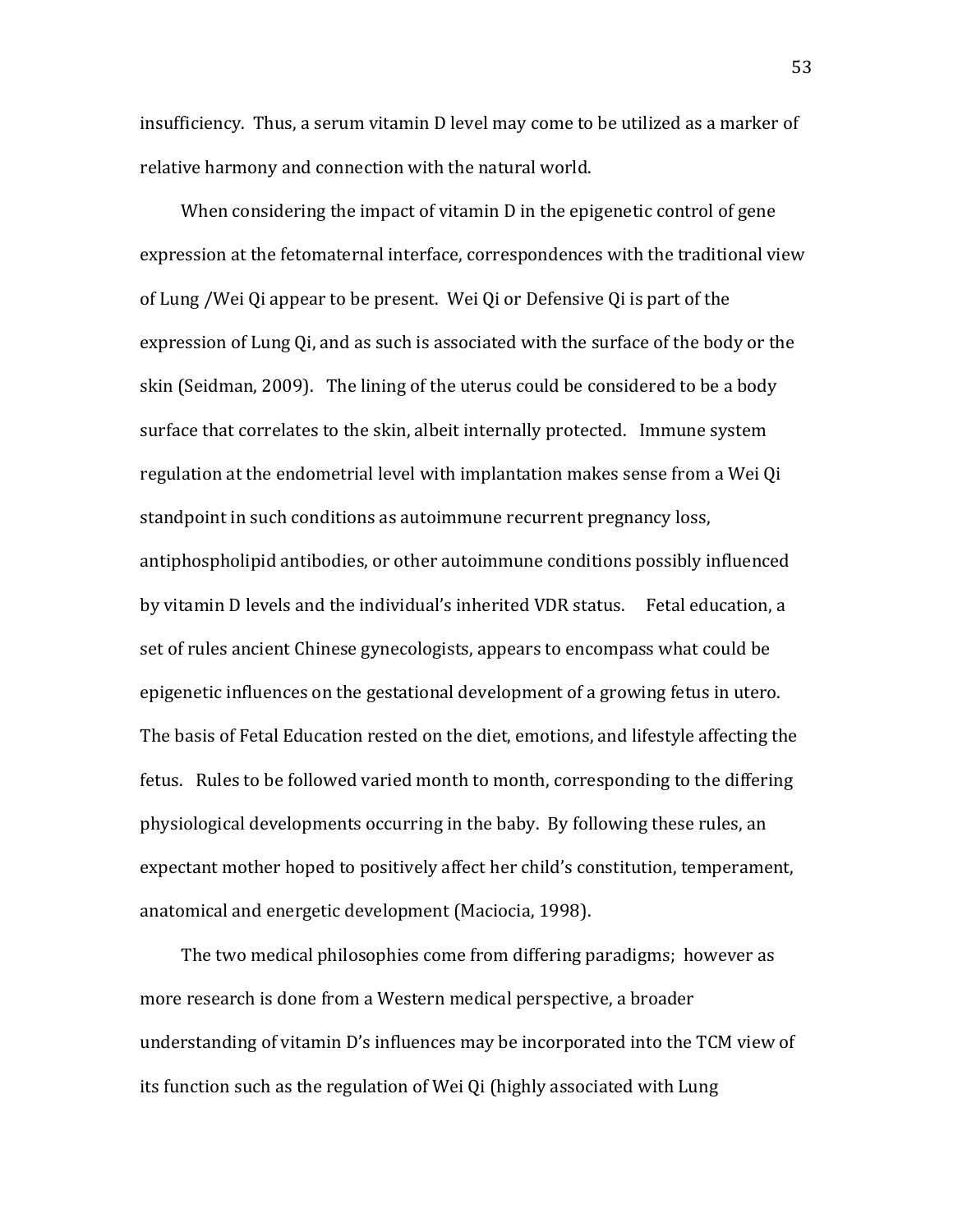energetics), or with the regulation of Liver or Spleen diagnostic patterns (associated with digestive efficiency, absorption of nutrition, and activation of vitamin D in its metabolic pathway) in the TCM framework. This is a departure from current theory according to some experts in the field who state the Lung energy does not play an important role in gynecological issues (Maciocia, 1998). Others acknowledge the Lung's function in Governing Qi to have at east some influence in the fertility arena  $(Lytleton, 2004).$ 

## **Implications for The Practice**

Thematic analysis of existing research studies and inductive reasoning correlating the signs and symptoms of vitamin D insufficiency in childbearing age women may result in further research in the filed to ascertain exact levels of supplementation require, for whom, with what types of diet or cultural norms and at what latitudes. Comparisons and parallels drawn form Eastern and Western Medicine viewpoints may foster information exchange and integration of practices between the two treatment philosophies. Clear guidelines for referral, supplementation recommendations, and ways of approaching human reproduction and gestational development may be augmented or spur further inquiry. And finally the complexities of the factors influencing maximal health and lifestyles may be elucidated to a further degree.

### **Limitations of the Current Study**

The grounded theory method has several potential limitations. Theoretical sampling is an iterative process in grounded theory. The scope of the research question for this inquiry is vast and universal database access by the principal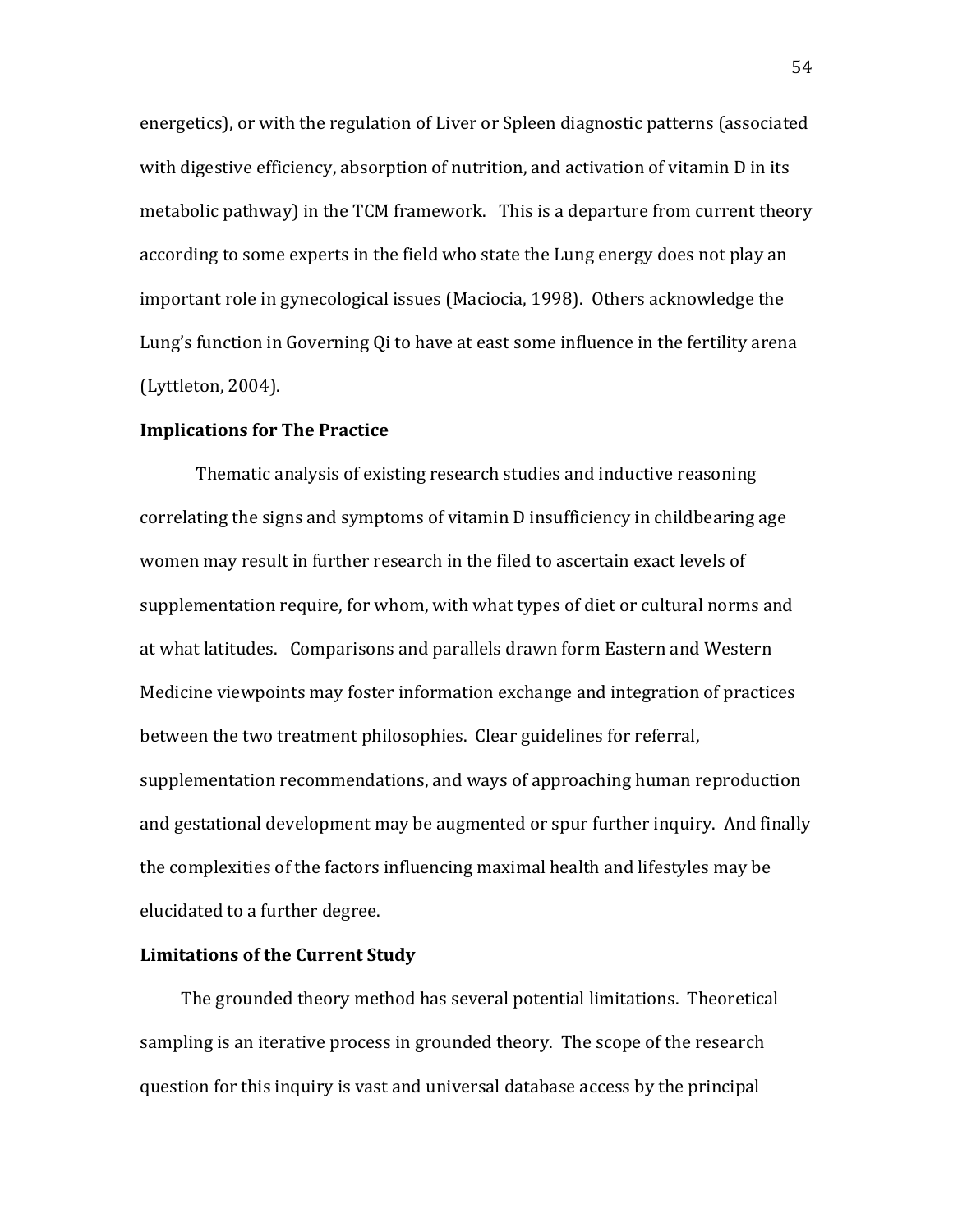researcher impractical making exhaustive data collection unlikely. Insufficient data sampling, i.e. premature cessation of article retrieval, may result in an incompletely formed series of themes or conclusions related to the inquiry subject. While thematic analysis is somewhat inherent in the coding process utilized for grounded theory research, the concurrent data collection and analysis may reflect a bias due to incomplete information if any idea streams are not completely followed and article retrieval sources exhausted. Validity of the final result may be compromised. Internal bias may be present in the principal investigator's compilation of themes and analysis thereof may be present, particularly in an area of inquiry such as this research project where minimal research articles are available for one side of the inquiry question (research into vitamin D effects within the Traditional Chinese Medicine field). In the interpretation of this area the study takes on a more phenomenological analysis flavor than a frank grounded theory method.

## **Recommendations for Future Research**

Future research opportunities in this area of inquiry are numerous. Among the areas for further research are correlating vitamin D levels for infertility or pregnant women and their partners with their working TCM diagnoses, and following diagnostic changes as individuals with deficient levels are brought into insufficient and then replete status in their vitamin D levels. A longitudinal study looking at the offspring of vitamin D insufficient or deficient couples, their TCM and Western medical diagnoses over their lifespan and any correlations would also provide interesting baseline information. Another possibility would be to identify infertile women with insufficient levels of vitamin D, institute a lifestyle prescription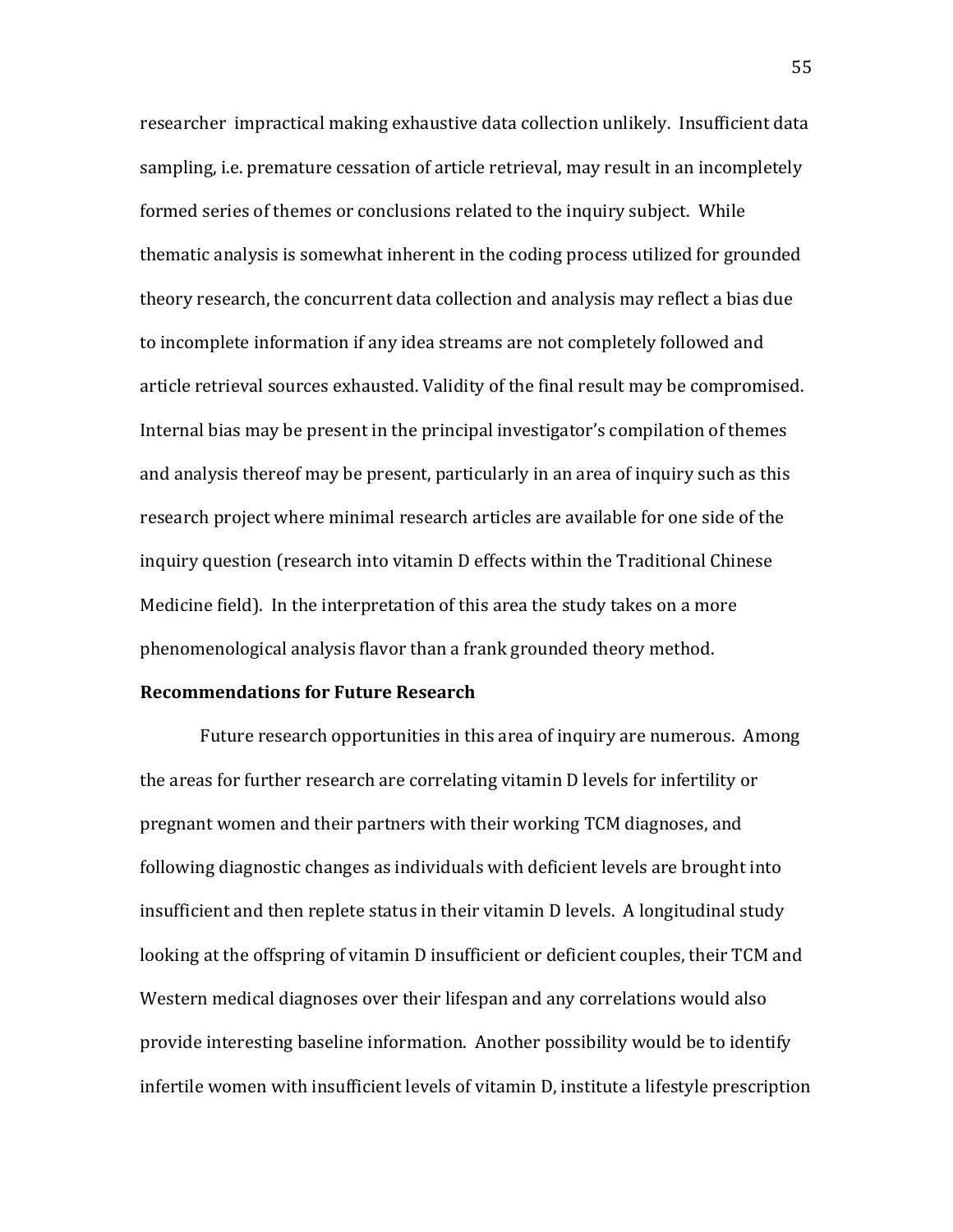as put forth in the classics and analyze whether vitamin D levels or fertility status consequently shifted. Comparison of vitamin D levels and fertility rates in couples getting 30 minutes of unfiltered sunlight daily with or without acupuncture and/or herbal treatment may yield relevant information to affect standard of care for infertile couples in the future. Finally studies looking into the resolution of TCM Phlegm/Damp conditions (of which obesity is one manifestation, PCOS another) thru herbal therapy, lifestyle changes, and acupuncture and its impact on hydroxylase enzyme production and efficiency would be helpful to perform with an eye towards fertility enhancement in subfertile individuals.

Further research to analyze fertility rates in by latitudes, season and race with and without prenatal and gestational TCM treatment and lifestyle prescriptions also warrants investigation. This data should be correlated with the vitamin D levels of the mother and father in the prenatal, natal and postnatal stages. Analysis of herbal Kidney yang tonic formulas with respect to vitamin D levels in couples trying to conceive as well as any influences on gestational development and later life morbidity in offspring represents a further area for TCM research. An analysis of infertile versus fertile men and women and their relationship with the outdoor environment—attitudes, practice, beliefs, fears, etc.,-- to establish a baseline correlation between vitamin D serum levels and degree of disconnection to natural rhythms and cycles could prove enlightening.

Herbal formula effects on enzyme production and activation rates in the vitamin D pathway, particularly at rate limiting steps, need to be investigated at the level of the TCM Kidney, Lever, Spleen and Stomach. Further the influences of TCM

56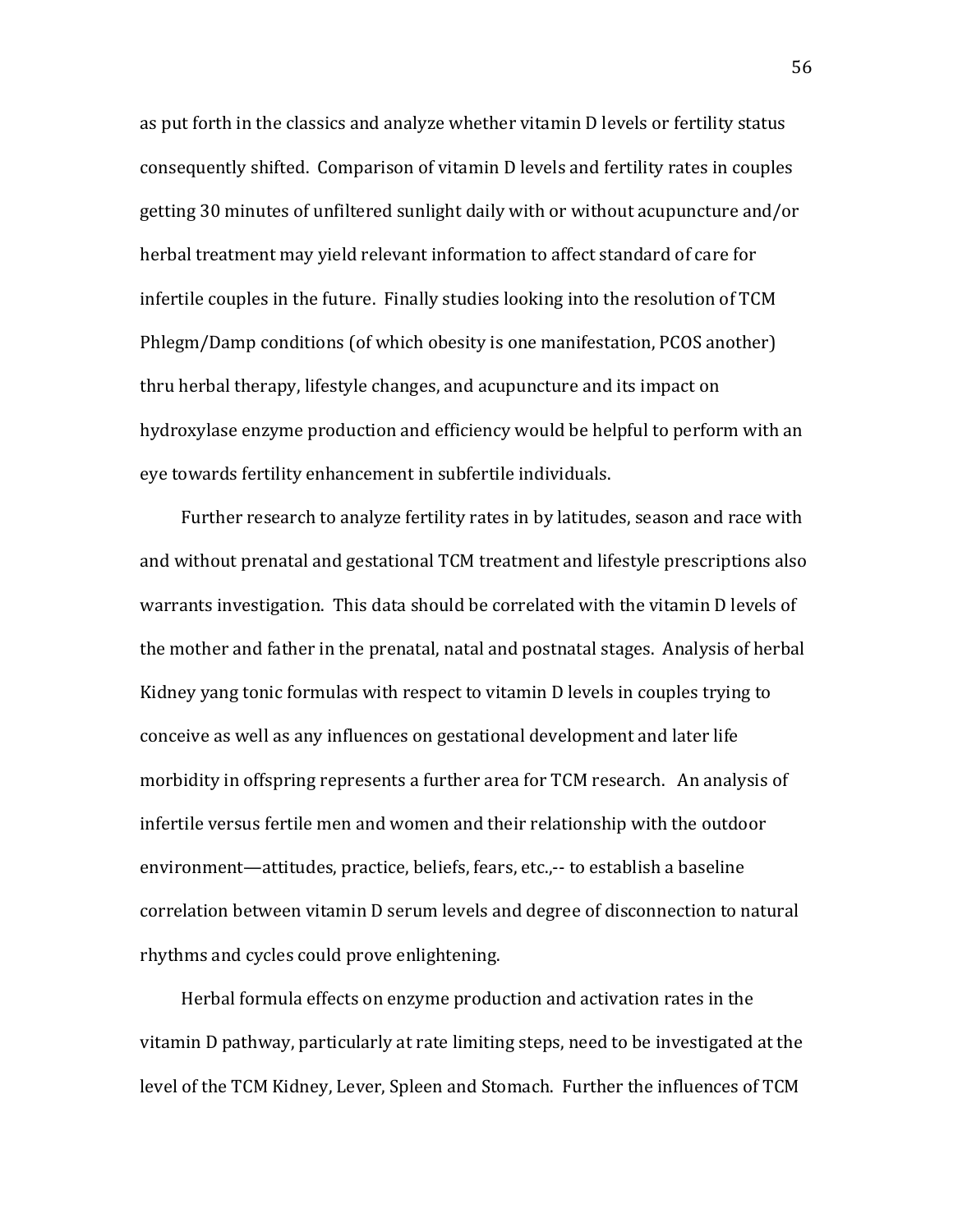herbal formula treatment on VDR binding capacity and efficiency should be ascertained both in vivo and in vitro.

From a western perspective future research is the need to establish correlations between NK assays and vitamin D levels for infertile or RPL women, then ascertain whether those assay results or rates of live birth are affected by blood and/or tissue vitamin D levels. Another series of studies could analyze vitamin D amounts bound to receptors in the ovary, testes and placenta and any relationship with infertility, RPL, maternal or infant morbidity or mortality. The inclusion of TCM treatments versus placebo on rates and relative levels of VDR and their binding capacity and efficiency may yield deeper understanding of the mechanisms of TCM influence within this system. Measurement of vitamin D and calcium levels in follicles of successful IVF cycles and whether or not more eggs fertilize if both the egg and sperm donor are at replete levels is another arena to explore, as well as looking into the effects of TCM treatments of acupuncture and/or herbal formulations on these levels. A final area for future investigation regarding Western Medicine is the generation of data regarding the genetic polymorphisms of VDRs present in reproductive tissue, corresponding rates of vitamin D binding and activation, and the potential influences of acupuncture treatment could impart on epigenetic up/down regulation of receptor expression, binding rates, binding efficiency and concomitant effects when TCM treatment is utilized versus when it is not.

57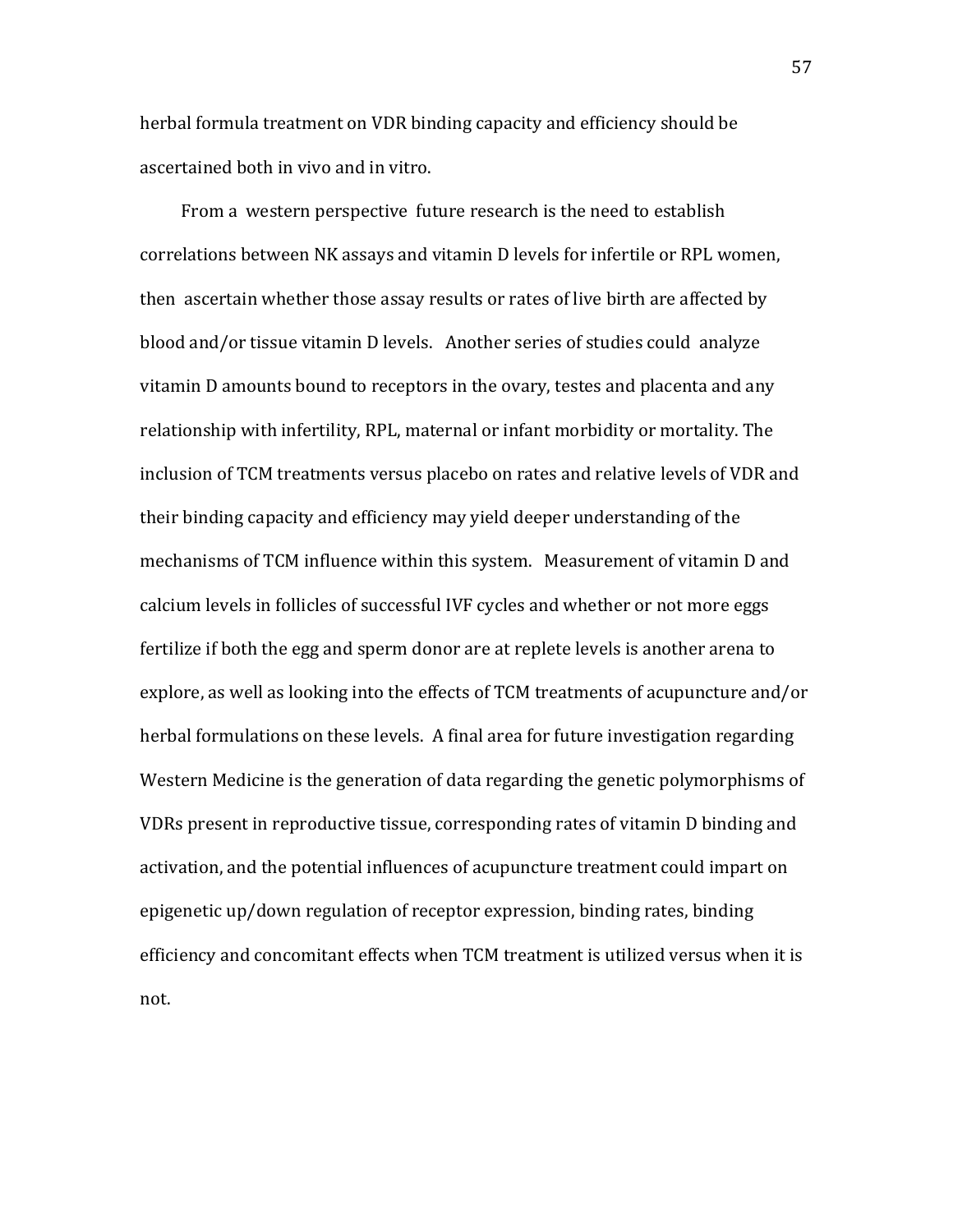## **Conclusions**

The above literature analysis clarifies the apparent lack of ability to translate treatment philosophies in the field of reproductive medicine between Western and Eastern Philosophies. While both medical approaches address the same end result, Eastern medicine does so in a broader fashion with an emphasis on the individual's relationship to his or her environment. When that relationship is reasonable, balanced and in harmony, men and women of childbearing age are considered to fertile, barring any physical trauma or scarring to the reproductive tract. Vitamin D levels per se are not necessary pieces of information from this perspective. Harmony to the cycles of Yin and Yang are. A life lived according to the ancient recommendations naturally supports adequate sunlight exposure, dietary ingestion, and regulation of the vitamin D metabolism. The potential insufficiency can be recognized by lifestyle departures from established ideals and rectified by necessary changes in behavior.

However, in modern society, and especially in the arena of reproductive medicine, laboratory values are utilized to make diagnoses in western medicine far more often than by a constellation of symptoms. Infertility patients and pregnant women are diagnosed and monitored via objective measures, laboratory testing being one of the measures utilized. Overall optimum health is not immediate the focus—identification of individual pathology and its return to normal parameters are. More and more the two differing approaches are asked to work in an integrated fashion for the benefit of the fertility patient. Chinese medical practitioners utilize other laboratory test results such as FSH or P4 to monitor treatment progress and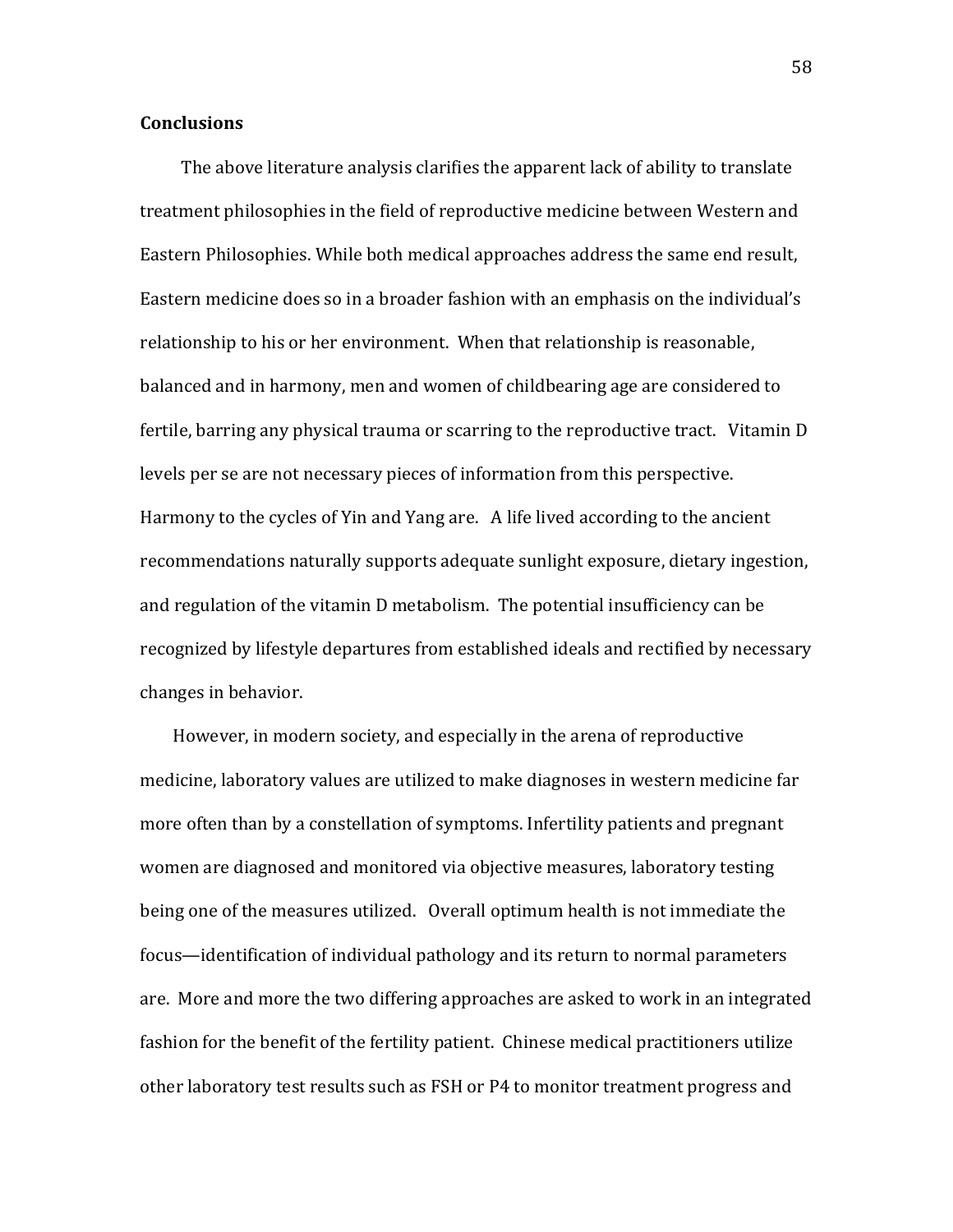influence lifestyle, diet and herbal recommendations. The current researcher posits knowledge of the vitamin D level needs to be included in standard of care for any infertile couple. Most humans have serum levels from sunlight exposure or dietary intake capable of preventing rickets. Levels must be dangerously low for rickets to occur. Levels of insufficiency however, result in humans living at below optimum health levels and that impacts fertility and quality of life in many subtle ways such as decreased immunity, depression, or musculoskeletal morbidity. For optimum fertility, all physiological systems must be operating well—evolutionarily fertility is not geared to occur in times of scarcity, when there is not enough to sustain the pregnancy or the life of the infant (Meletis, 2004). The impact of vitamin D insufficiency may well be of major importance in couples experiencing subfertility, and it is certainly one factor which can be rectified fairly readily and easily. The ability to mutually understand information and viewpoints in the area of vitamin D and its effects on fertility is just one arena where a commonalty of understanding is beneficial for the patient.

Vitamin D levels and/or its Yin Yang counterpart influence optimum fertility and gestational development when in a replete state. Both Eastern and Western Medicine have ways to analyze the associated pathologies, the syntax of each system is different. In modern times, it is likely that the Western serum level will be used by western and eastern practitioners to influence standard of care in women with infertility and or gestational development issues. The treatment used to rectify any discovered insufficiencies in the future may be varied to include more traditional,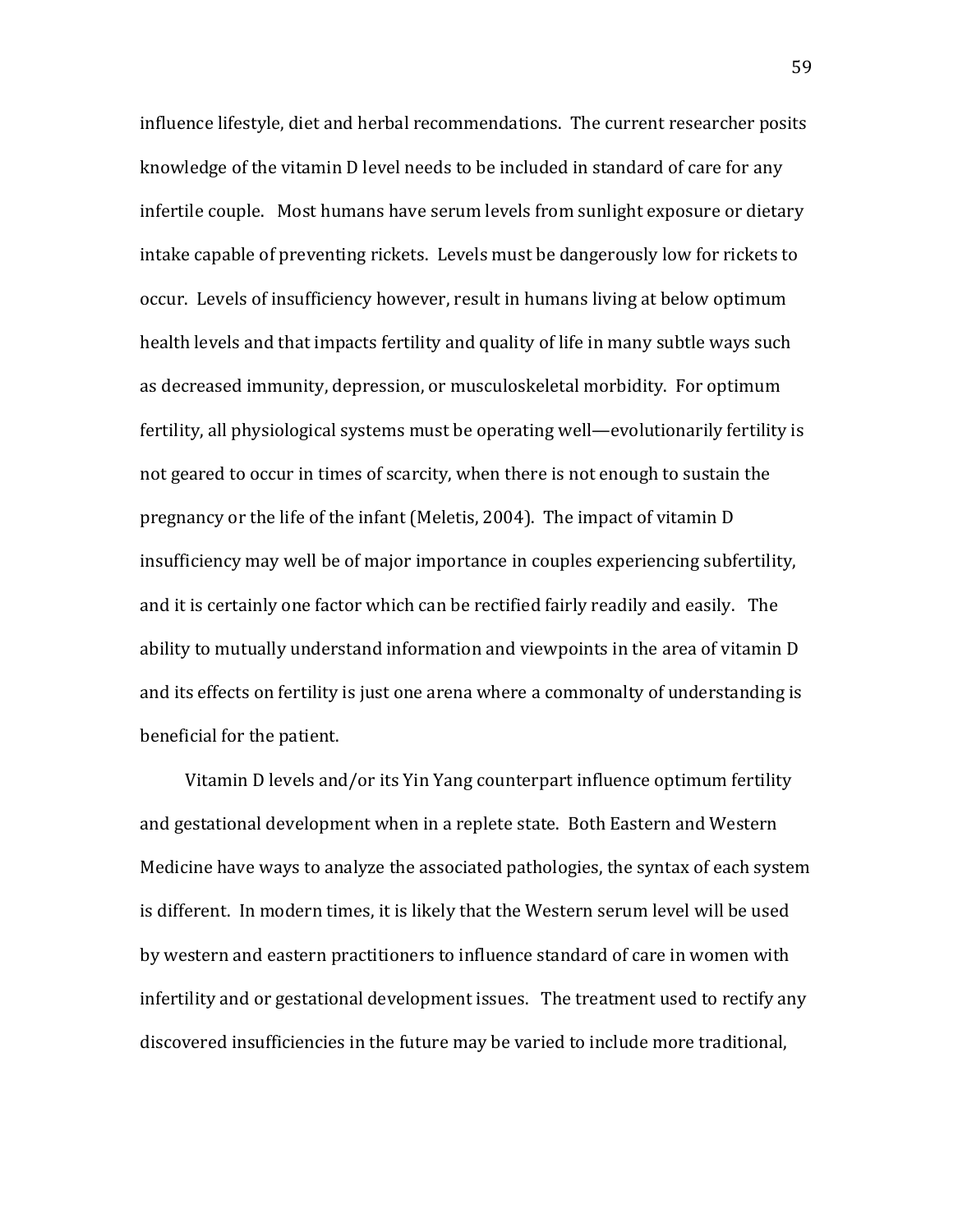holistic approaches rather than mere supplementation as further research into the complex effects of vitamin D on homeostasis are further elucidated.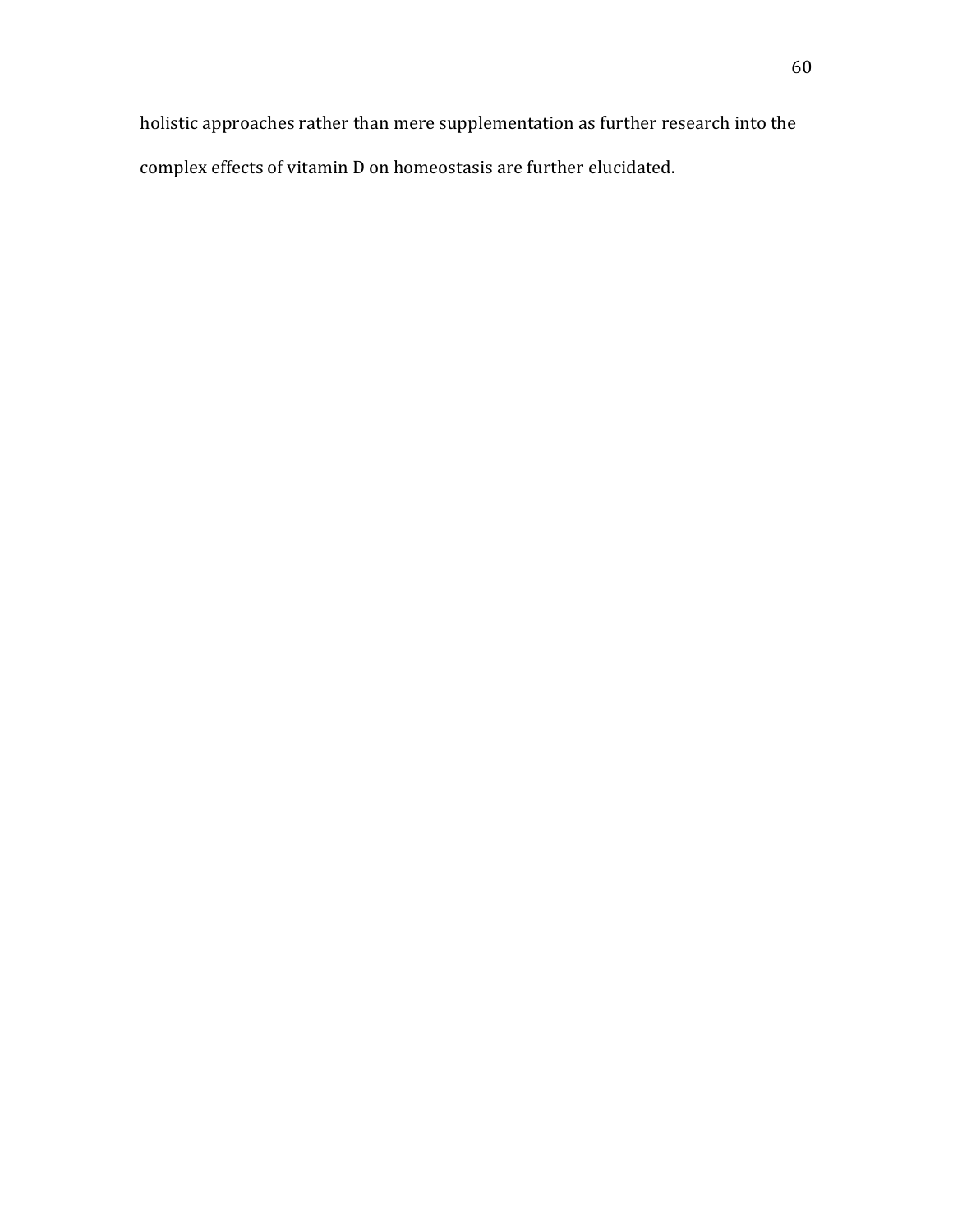#### **REFERENCES**

- Ahonen, M., Zhuang, Y., Aine, R., Ylikomi, T., & Tuohimaa, P. (2000). *Androgen receptor and vitamin D receptor in human ovarian cancer: Growth stimulation* and inhibition by ligands. Int J Cancer, 86(1), 40-46.
- Amato, M., Pacini, S., Aterini, S., Punzi, T., Gulisano, M., & Ruggerio, M. (2008). *Iron indices and vitamin D receptor polymorphisms in hemodialysis patients. Adv* Chronic Kid Dis, 15(2), 186-190. Abstract.
- Bakare, M., Munir, K., & Kinney, D. (2011). Association of hypomelanotic skin *disorders with autism: links to possible etiological role of vitamin–D levels in autism?* Hypothesis, 9(1), 1-9.
- Bensky, D. & Gamble, A., with Kaptchuk, T. Chinese Herbal Medicine Materica Medica, revised edition. 1993, Eastland Press, Incorporated, 234, 336-7, 352-3, 367-9, 397-9, 438-9.
- Berkow, R EIC, 1992. The Merck Manual of Diagnosis and Therapy. Merck Research Laboratories, Rathway NJ. 961-965.
- Bodnar, L., Krohn, M., & Simhan, H. (2009). *Maternal vitamin D deficiency is associated with bacterial vaginosis in the first trimester of pregnancy. J Nutr,* 139(6), 1157-1161.
- Bosomworth, N. (2011). *Mitigating epidemic vitamin D deficiency The agony of evidence.* Can Fam Physician, 57(1), 16-20.
- Bowen, G. (2006). *Grounded theory and sensitizing concepts*. Int J Qual Methods, 5(3), Article 2 .

http://www.ualberta.ca/~iiqm/backissues/5\_3/html/bowen.htm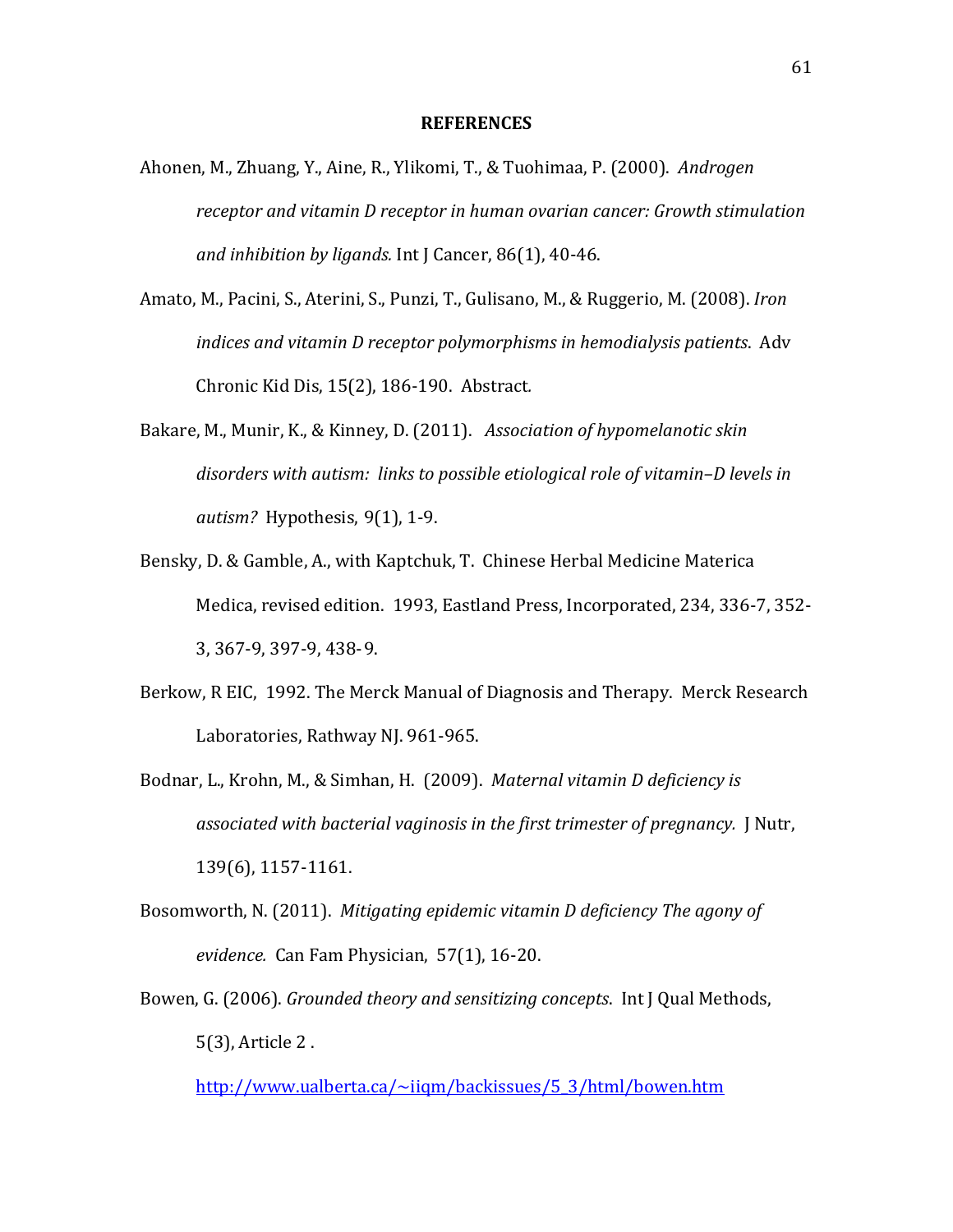- Chen, J & Chen, T.  $(2001)$ . Chinese Medical Herbology and Pharmacology. Art of Medicine Press, USA, 491-492, 545-547, 758,797, 967-969.
- Chiovitti, R., & Piran, N. (2003). *Rigour and grounded theory research*. J Adv Nurs, 44(4), 427-435.
- Clendenen, T., Arslan, A., Koenig, K., Enquist, K., Wirgin, I., Agren, A., Lukanova, A., Sjodin, H., Zeleniuch-Jacquotte, A., Shore, R., Hallmans, G., Toniolo, P., & Lundin. (2008). Vitamin D receptor polymorphisms and risk of epithelial *ovarian cancer.* Can Let, 260(1-2), 209-215. Abstract.
- David, M. (1991). Nourishing wisdom a mind-body approach to nutrition and wellbeing. Bell Tower, New York, p.14-18.
- Diaz, L., Noyola-Martinez, N., Barrera, D., Hernandez, G., Avila, E., Halhali, A., & Larrea, F. (2009). *Calcitriol inhibits TNF-alpha-induced inflammatory cytokines in human trophoblasts.* J Reprod Immunol 81(1):17-24.

www.dictionary.reference.com

- Eliot, MM (1926). The control of rickets. *JAMA* 85:656-663.
- Evans, K., Bulmer, J., Kilby, M., & Hewison, M. (2004). *Vitamin D and placentaldecidual function. J Soc Gyn Invest, 11, 263-271.*
- Evans, K., Nguyen, L., Chan, J., Innes, B., Bulmer, J., Kilby, M., & Hewison, M. (2006). *Effects of 25-hydroxyvitamin D3 and 1,25-dihydroxyvitamin D3 on cytokine production by human decidual cells. Biol Reprod 75(6):816-22.*
- Eyles, D., Feron, F., Cui, X., Kesby, J., Harms, L. Ko, P., McGrath, J., & Burne, T. (2009). *Developmental vitamin D deficiency causes abnormal brain development.* Psychoneuroendocrinology 34, Suppl 1 : S247-57. Abstract.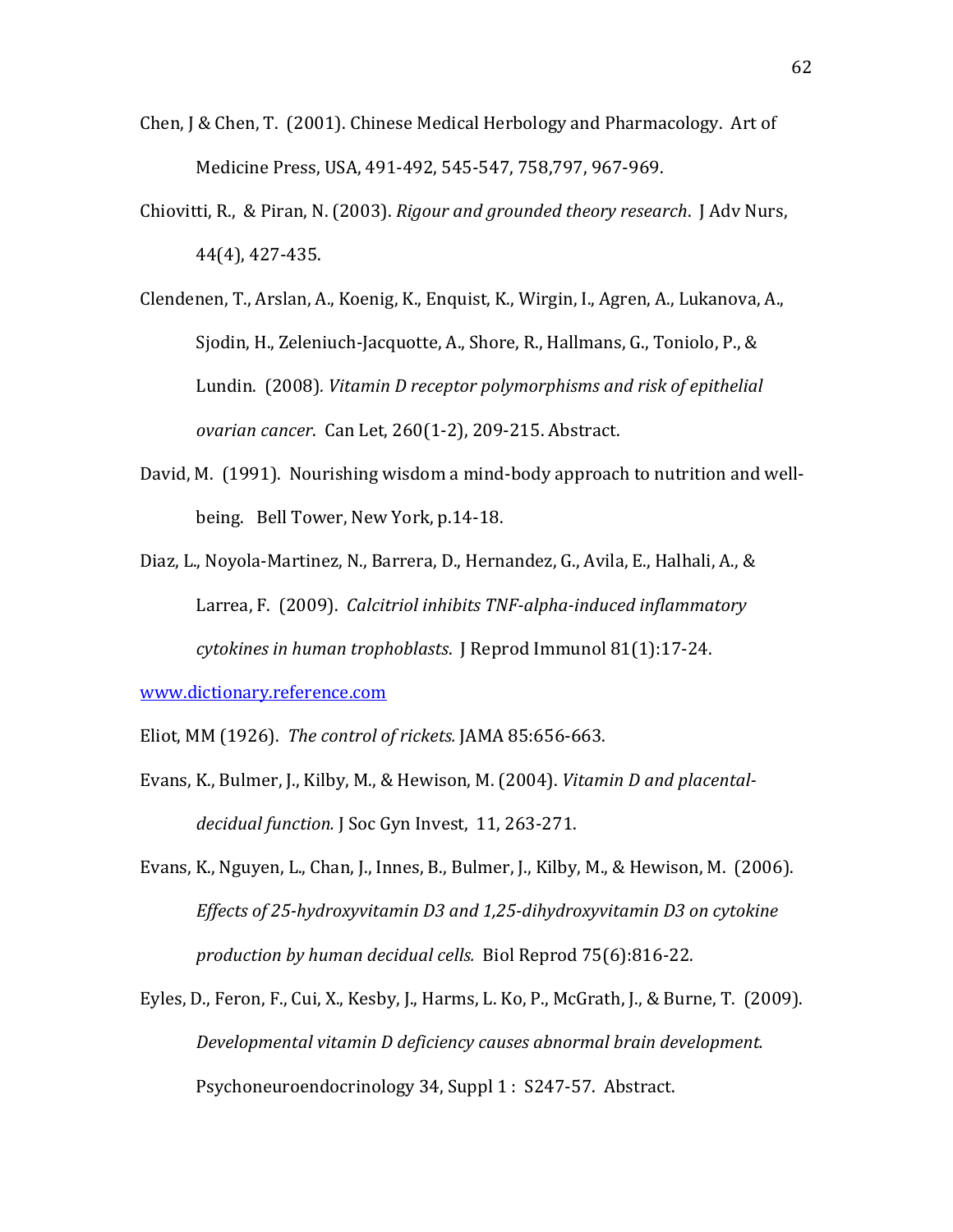- Flaws, B. (1998). Imperial Secrets of Health and Longevity. Blue Poppy Press, Boulder, CO, p.17-18.
- Flaws, B. (1998). The Tao of healthy eating dietary wisdom according to Chinese medicine. Blue Poppy Press, Boulder, CO, p.61.
- Gezmish, O., Tare, M., Parkington, H., Morley, R., Porrello, E., Bubb, K., & Black, M. (2010). Maternal vitamin D deficiency leads to cardiac hypertrophy in rat *offspring. Reprod Sci, 17(2), 168-176.*
- Ginde, A., Sullivan, A., Mansbach, J., & Camargo, C. (2010). *Vitamin D insufficiency in pregnant and nonpregnant women of childbearing age in the United States.* Am J Obst Gynecol, 202, 436.e1-8.
- Grant, WB, and Boucher, BJ, 2011. *Requirements for vitamin D across the lifespan*. Biol Res Nurs, epub 17 Jan 2011, 000(00) 1-22. DOI:

10.1177/1099800410391243

- Grayson, R., & Hewison, M. (2011). *Vitamin D and human pregnancy.* Fet Mat Med Rev, 22(1), 67-90.
- Halloran, B., & Deluca, H. (1980). *Effect of vitamin D deficiency on fertility and reproductive capacity in the female rat. J Nutr, 110(8) ,1573-1580.*
- Hensel, K., Randis, T., Gelber, S., & Ratner, A. *Pregnancy-specific association of* vitamin D deficiency and bacterial vaginosis. Am J Obstet Gynecol 204(1):41.e1-9. Abstract.
- Holick, M. (1995). *Environmental factors that influence the cutaneous production of vitamin D<sup>1-3</sup>.* Am J Clin Nutr, 61, 638S-645S.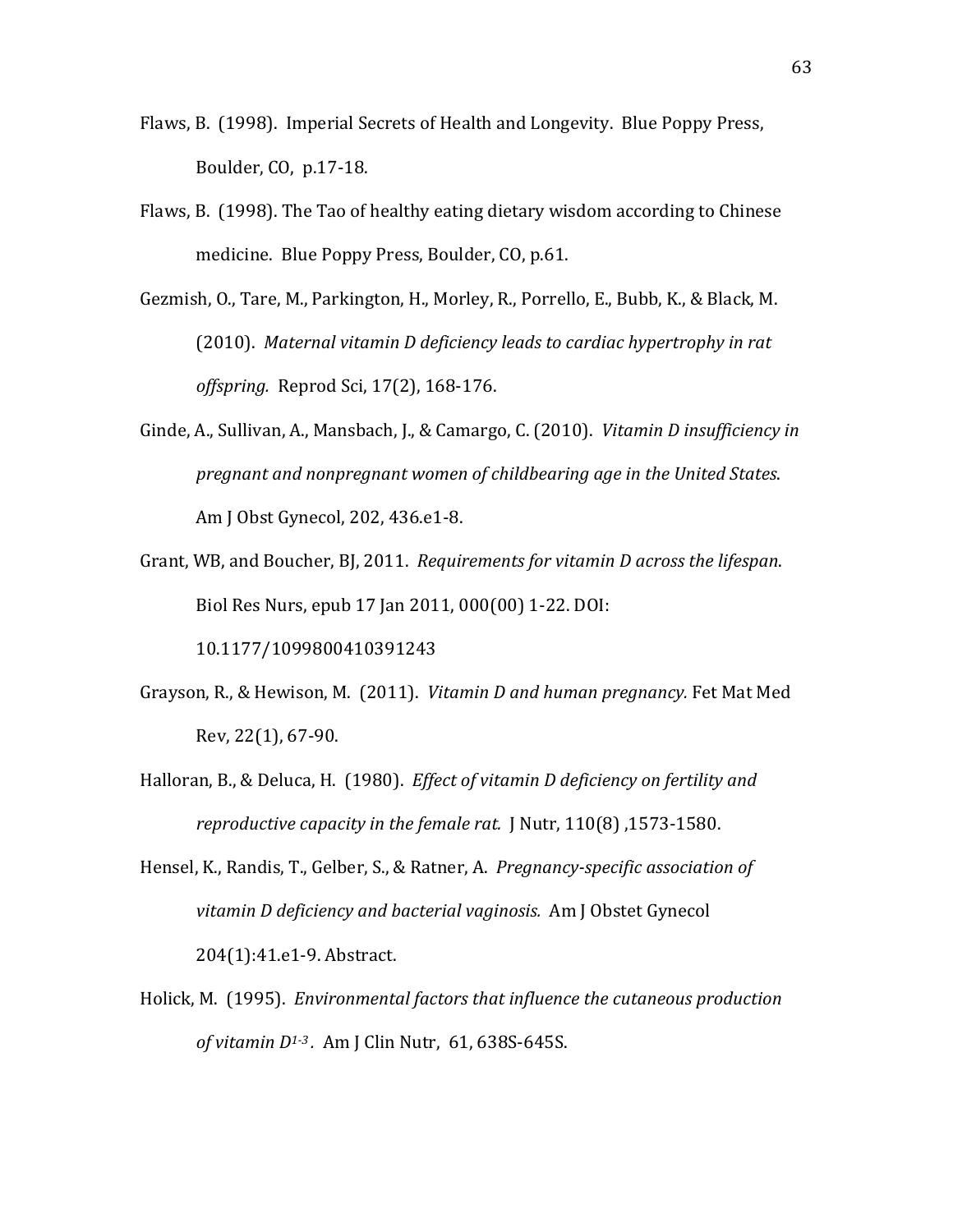- Holick, M. (2007). *Vitamin D: a D-lightful health perspective*. Nutr Rev, 66(Suppl.2), S182-S194.
- Holick, M. (2008) Interviewed by Lampe, F., and Snyder, S. *Conversations:Michael Holick, PHD, MD: Vitamin D Pioneer. Alt Ther, 14(3), 65-75.*
- Holick, MF. (2011). The Vitamin D Solution A Three Step Strategy to Cure Our Most Common Health Problems. Penguin Group, New York, NY.
- Hultin, H. (2011). *Calcium homeostasis nd vitamin D in obesity and preeclampsia.* Digital Comprehensive Summaries of Uppsala Dissertations from the Faculty of Medicine 650. Uppsala, 68 pgs.
- Jensen, M., Bjerrum, P., Jessen, T., Nielsen, J., Joensen, U., Olesen, I., Petersen, J., Juul, A., Dissing, S., & Jorgensen, N. (2011). *Vitamin D is positively associated with sperm motility and increases intracellular calcium in human spermatozoa.* Eurp Soc Hum Reprod Emb, advanced publish by Oxford University Press, 10.1093/humrep/der059.
- Johnson, D., Wagner, C., Hulsey, T., McNeil, R., Ebeling, M., & Hollis, B. (2010). *Vitamin D deficiency and insufficiency is common during pregnancy. Amer I* Perinatol: Thieme ejournals. DOI:10.1055/s-0030-1262505. (abstract).
- Jones, G., Strugnell, S., & DeLuca, H. (1998). *Current understanding of the molecular* actions of vitamin D. Physiol Rev, 78, 1193-1231.
- Kinuta, K., Tanaka, H., Moriwake, T., Aya, K., Kato, S., & Seino, Y. (2000). *Vitamin D is* an important factor in estrogen biosynthesis of both female and male gonads. Endo 141(4), 1317-1324. Abstract.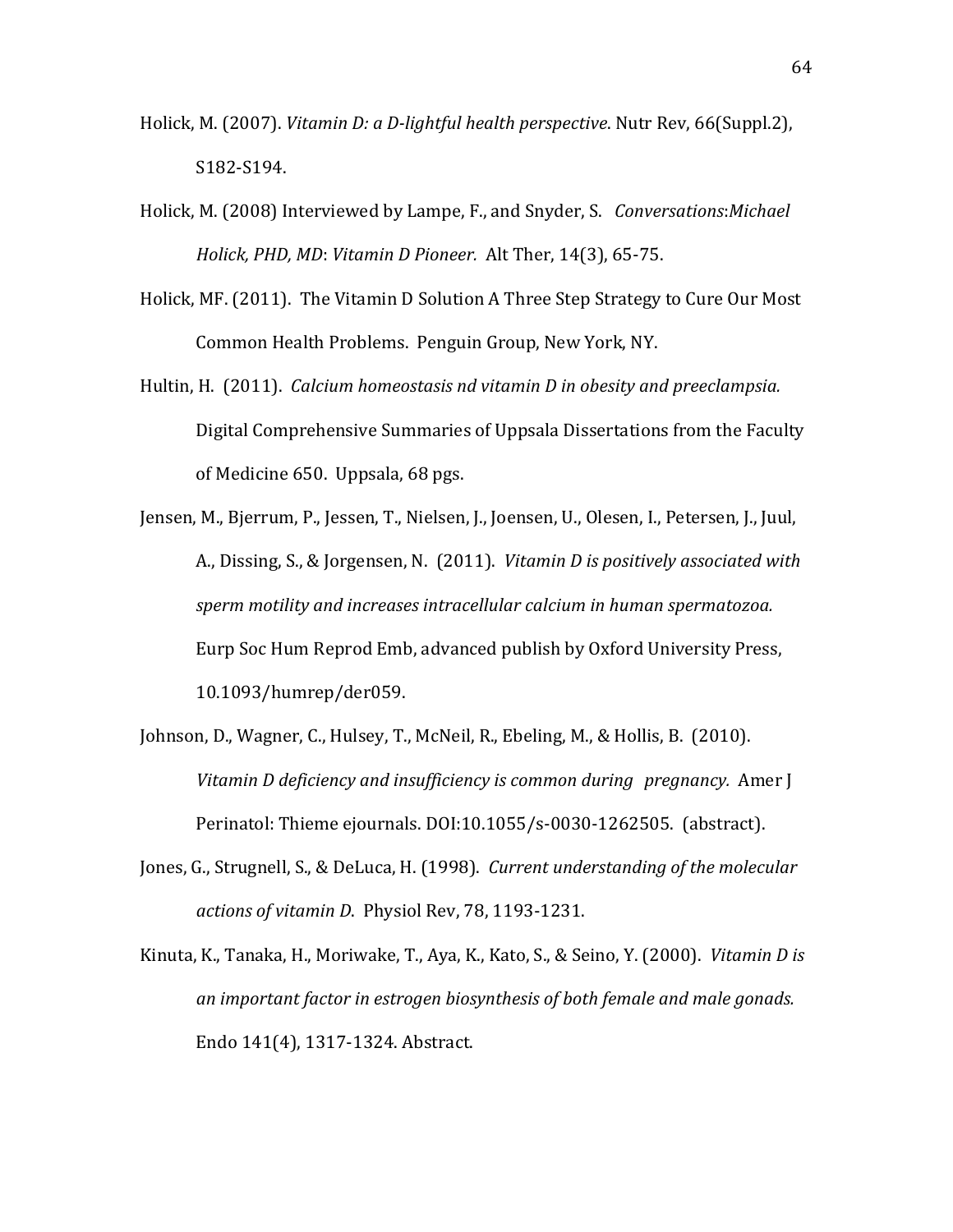- Kuhnlein, H., & Receveur, O. (2007). *Local cultural animal foods contributes high levels of nutrients for Arctic Canadian indigenous adults and children.* I Nutr, 137, 1110-1114.
- Kwiecinski, G., Petrie, G., & Deluca, H. (1989). *Vitamin D is necessary for reproductive functions of the male rat. J Nutr, 119, 741-744.*
- Lapp, J. (2009). *Vitamin D: bone health and beyond*. Amer J Lifestyl Med, 3, 386-393.
- Leggett, D. (1999) Recipes for self-healing. Meridian Press, England, p.294.
- Levenson, C., & Figueiroa, S. (2008). *Gestational vitamin D deficiency: long-term effects on the brain. Nutr Rev, 66(12), 726-729.*
- Lips, P. (2007). *Vitamin D status and nutrition in Europe and Asia.* J Ster Bioch Mol Bio, 103(3-5), 620-25. Abstract.
- Looker, A., Pfeiffer, C., Lacher, D., Schleicher, R., Picciano, M & Yetley, E. (2008). *Vitamins, minerals, and phytochemicals Serum 25-hydroxyvitamin D status of the US population: 1988-1994 compared with 2000-2004. Amer J Clin Nutr,* 88(6), 1519-1527.
- Lucas, R., Ponsonby, A., Pasco, J., Morley, R. (2008). *Future health implications of prenatal and early-life vitamin D status.* Nutr Rev, 66(12), 710-720.
- Lyttleton, J. (2004). Treatment of infertility with Chinese Medicine. Churchill Livingston/Elsevier Limited, p.12.
- Maetani, M., Maskarinec, G., Franke, A., & Cooney, R. (2009). Association of leptin, *25-hydroxyvitamin D, and parathyroid hormone in women.* Nutr Canc, 61(2), 225-231. DOI: 10.1080/01635580802455149.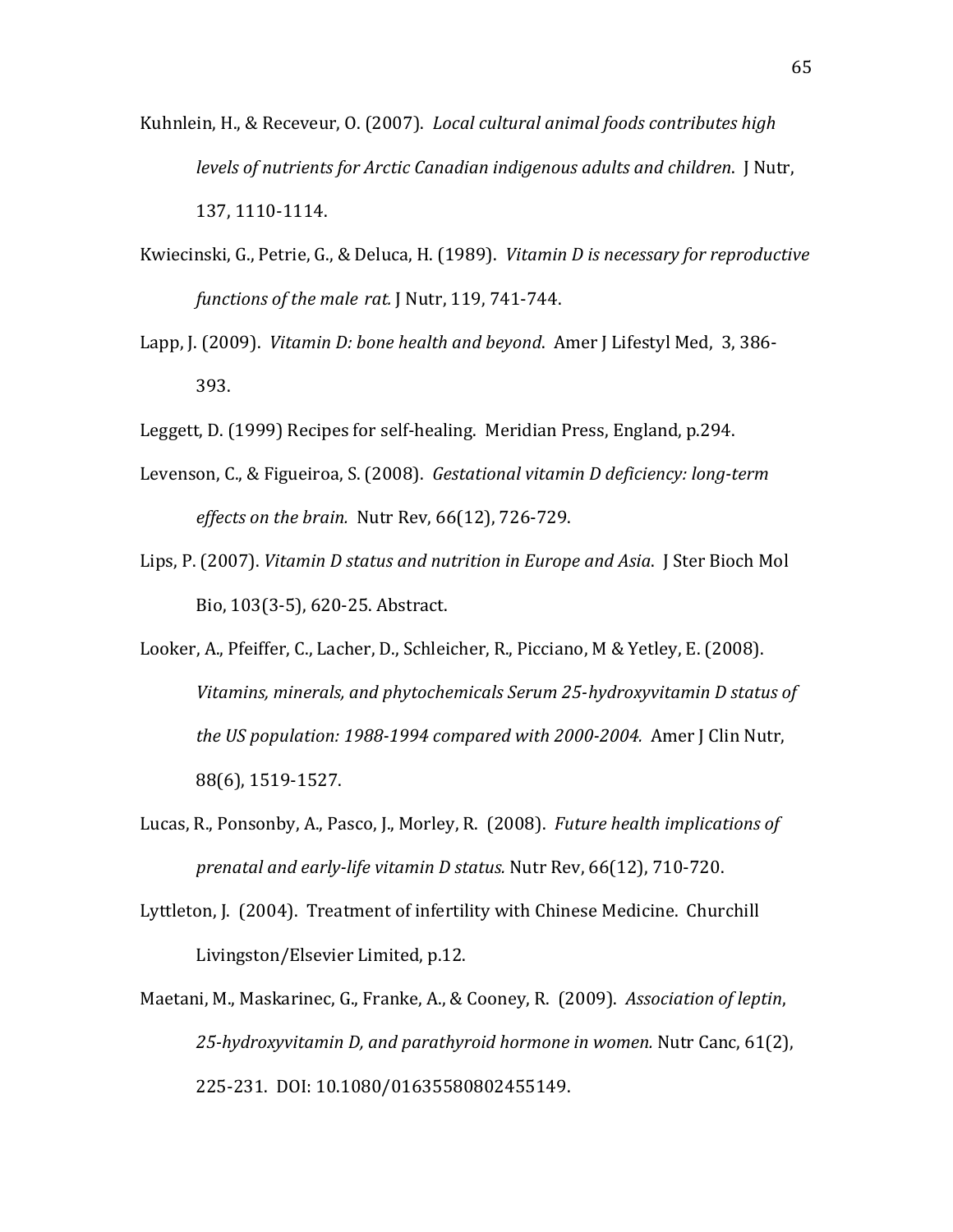- Maciocia, G. (1989). The foundations of Chinese Medicine. Churchill Livingston, New York, pp. 95-101.
- Maciocia, G. (1994). The practice of Chinese Medicine. Churchill Livingston, New York, pp 316-7.
- Maciocia, G. (1998). Obstetrics and gynecology in Chinese Medicine. Churchill Livingston, New York, pp. 41, 447-9.
- Maciocia, G. (2004). Diagnosis in Chinese Medicine A comprehensive guide. Churchill Livingston/Elsevier Limited, pgs. 281-6, 339-44, 381-4, 714-15, 797-808, 855, 899-904.
- Mahon, P., Harvey, N., Crozier, S., Inskip, H., Robinson, S., Arden, N., Swaminathan, R., Cooper, C., & Godfrey, K. (2010). *Low maternal vitamin D status and fetal bone development.* | Bone Miner Res 25(1): 14-19.
- Martini, L., Wood, R. (2006). *Vitamin D status and metabolic syndrome*. Nutr Rev 64(11): 479-486.
- Meletis, C., & Barker, J. (2004). *Optimizing female fertility.* Alt Comp Ther, April, 73-77.
- Meroni, P., Tincani, A., Alarcon-Riquelme, M., Shoenfeld, Y., & Borghi, M. (2009). *European forum on antiphospholipid antibodies: research in progress. Lupus,* 18, 924-929.

www.merriam-webster.com

Mithal, A., Wahl, A., Bonjour, J., Burckhardt, P., Dawson-Hughes, B., Eisman, J., El-Hajj Fuleihan, G, Josse, R., Lips, P., & Morales-Torres, J. (2009). *Global vitamin D status and determinants of hypovitaminosis D. Osteoporos Int, 20, 1807-1820.*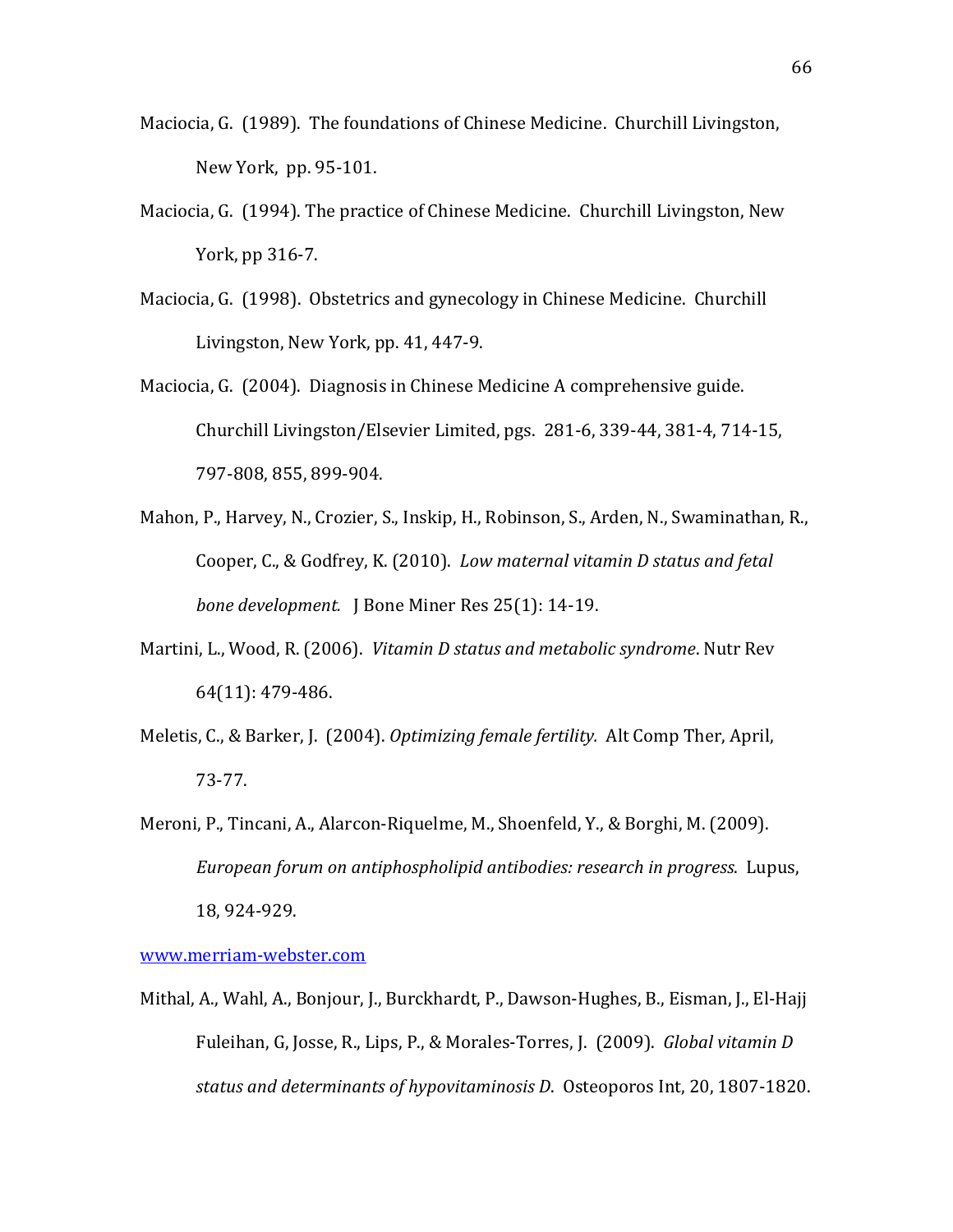- Mulligan, M., Felton, S., Riek, A., & Bernal-Mizrachi, C. (2010). *Implications of vitamin D deficiency in pregnancy and lactation. Am J Obstet Gynecol, 202(5):* 429.e1-9.
- Murphy, P., Mueller, M., Hulsey, T., Ebeling, M., & Wagner, C. (2010). *An exploratory study of post partum depression and vitamin D. J Amer Psych Nurs Assoc,* 16,170-177.
- National Research Council (1989). *Recommended dietary allowances*. 10<sup>th</sup> ed Washington DC. National Academy Press, 1989.
- Nesby-O'Dell, S., Scanlon, K., Cogswell, M., Gillespie, C., Hollis, B., Loker, A., Allen, C., Dougherty, C., Gunter, E., & Bowman, B. (2002). *Hypovitaminosis D prevalence and#determinants among#African#American#and#White#women#of#reproductive#* age: National Health and Nutrition Examination Survey, 1988-1994. Am J Clin Nutr, 76, 187-192.
- Novakovic, B. (2009). *Placenta-specific methylation of the vitamin D 24-hydroxylase gene: implications for feedback autoregulation of active vitamin D levels at the fetomaternal interface. J Biol Chem 284(22): 14838-48.*
- Ogunkolade, W., Boucher, B., Bustin, S., Burrin, J., Noonan, K., Mannan, N., & Hitman, G. (2006). *Vitamin D metabolism in peripheral blood mononuclear cell influenced by chewing "betel nut" (Areca catechu) and vitamin status.* J Clin Endocrinol Metab 91(7), 2612-7.
- Ozkan, S., Jindal, S., Greenseid, K., Shu, J., Zeitlian, G., Hickmon, C., & Pal, L. (2009). *Replete vitamin D stores predict reproductive success following in vitro fertilization. Fertil Steril 94(4): 1314-1319.*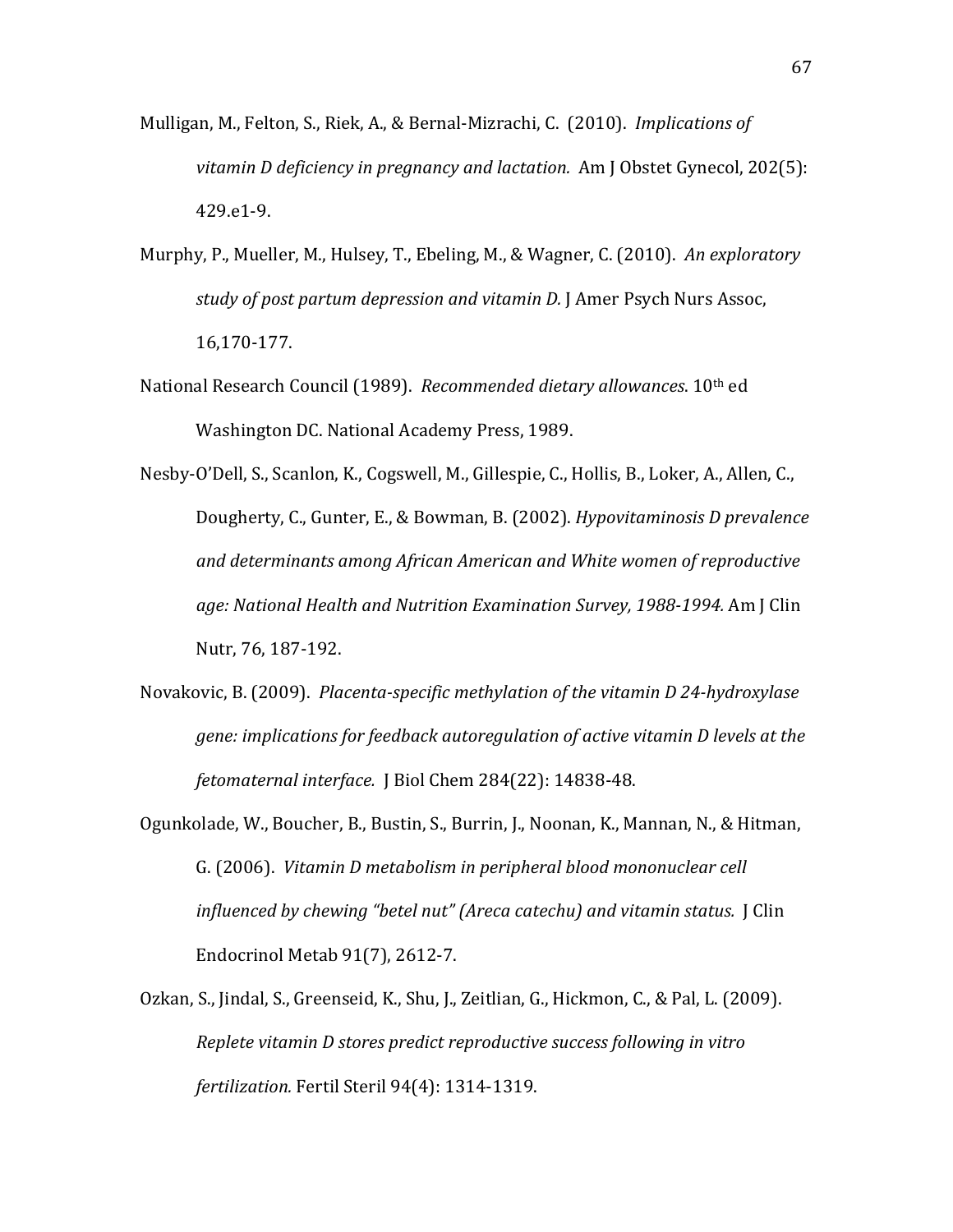- Palm, T (1890). The geographic distribution and etiology of rickets. Practitioner 45:270-279, 321-342.
- Panda, D., Miao, D., Tremblay, M., Sirios, J., Farookhi, R., Hendy, G., & Goltzman, D. (2001). Targeted ablation of the 25-hydroxyvitamin D 1 alpha-hydroxylase enzyme: evidence for skeletal, reproductive, and immune dysfunction. http://www.pnas.org/content/98/13/7498.full
- Pandit, N. (1996). *The creation of theory: a recent application of the grounded theory method.* Qual Rept, 2(4).

http://www.nova.edu/ssss/QR/QR2-4/pandit.html

- Panierakis, C., Goulielmos, G., Mamoulakis, D., Maraki, S., Papavasiliou, E., & Galanakis, E. (2009). Staphylococcus aureus nasal carriage might be *associated with vitamin D receptor polymorphisms in type 1 diabetes. Int J* Infect Dis, 13, e437-e443.
- Potashnik, G., Lunenfeld, E., Levitas, E., Itskovita, J., Albutiano, S., Yankowitz, N., Sonin, Y., Levy, J., Glezerman, M., & Shany, S. (1992). *The relationship between* endogenous oestradiol and vitamin D<sub>3</sub> metabolites in serum and follicular fluid during ovarian stimulation for in-vitro fertilization and embryo transfer. Hum Reprod, 7(10), 1357-60.
- Perales, S., Alegria, A., Barbera, R., & Farre, R. (2005). *Review: determination of* vitamin D in dairy products by high performance liquid chromatography. Food Sci Tech Int, 11(6), 451-462.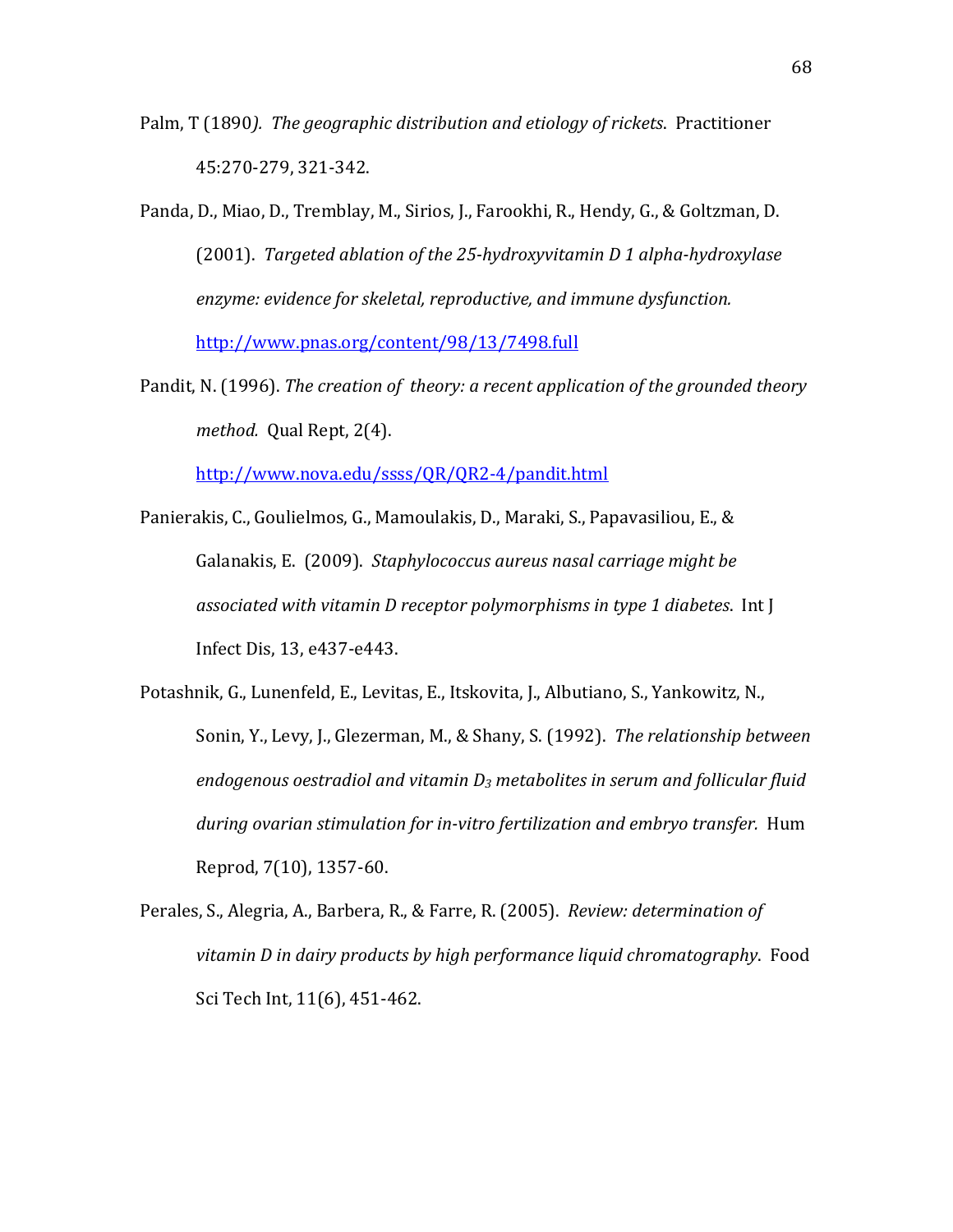- Pilz, S., Frisch, S., Koertke, H., Kuhn, J., Dreier, J., Obermayer-Pietsch, B., Wehr, E., & Zitterman, A. (2011). *Effect of vitamin D supplementation on testosterone levels in men.* Horm Metab Res, 43(3), 223-225. Epub 2010 Dec 10.
- Rajakumar, K. (2003). *Vitamin D, cod-liver oil, sunlight, and rickets: a historical perspective.* Pediatrics, 112(2), e132-e135.
- Rajakumar, K., Greenspan, S., Thomas, S., & Holick, M. (2007). *Solar ultraviolet radiation and vitamin D a historical perspective.* Am J Public Health, 97(10), 1746-1754.
- Reddy, G., Norman, A., Willlis, D., Glotzman, D., Guyda, H., Solomon, S., Philips, D., Bishop, J., & Mayer, E. (1983). *Regulation of vitamin D metabolism in normal human pregnancy.* J Clin Endocrinol Metab 56(2): 363-70.
- Roff, A., & Wilson, R. (2008). *A novel SNP in a vitamin D response element of the CYP24A1 promoter reduces protein binding, transactivation, and gene expression*. J Ster Biochem Mol Bio, 112(1-3), 47-54. Abstract.
- Schaefer, O. (1959). *Medical observations and problems in the Canadian Arctic.* Canad M A J, 81, 386-393.
- Seidman, Y. (2009). Curing infertility the incredible hunyuan breakthrough. Life Time Media Books, New York, pp. 37, 81, 99.

Sellar, M. (2005). *The evolving story of vitamin D. Positive Health, Oct, 32-35.* 

Somigliana, E., Panina-Bordignon, P., Murone, S., Di Lucia, P., Vercellini, P., & Vigano, P. (2007). *Vitamin D reserve is higher in women with endometriosis.* Hum Reprod, 22(8), 2273-2278.

Stephensen, C., study director. http://clinicaltrials.gov NCT01417351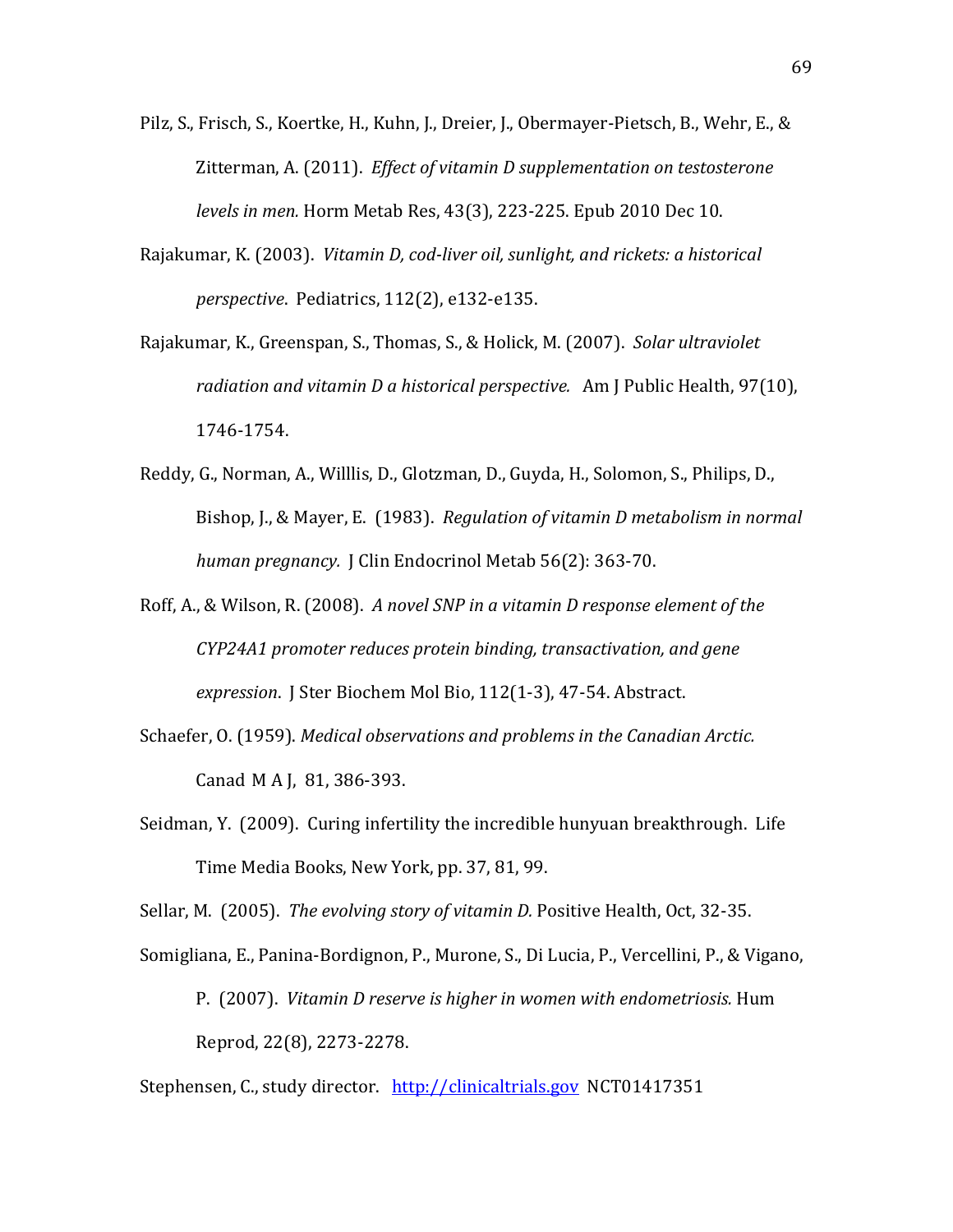Uhland, A., Kwiecinski, G., & DeLuca, H. (1992). Normalization of serum calcium restores fertility in vitamin D deficient male rats.

http://jn.nutrition.org/cgi/content/abstract/122/6/1338

Vieth, R. (1999). *Vitamin D supplementation, 25-hydroxyvitamin D concentrations,* and safety. Am J Clin Nutr, 69(5), 842-856.

Webb, AR, Kline, L, Holick, MF (1988). *Influence of season and latitude on the cutaneous synthesis of vitamin D<sub>3</sub>: exposure to winter sunlight in Boston and Edmonton will not promote vitamin D<sub>3</sub> synthesis in human skin.* I Clin Endocrinol metab 67: 375-78.

Weed, M. (2005). "*Meta Interpretation": a method for the interpretive synthesis of qualitative research.* Forum Qual Res, 6(1), Article 37.

http://www.qualitative-

research.net/index.php/fqs/article/viewArticle/508/1096

Will, H., Taylor, S., & Wagner, C. (2009). *Vitamin D requirements during infancy reading between the lines. Leaven, 1, 2-6.* 

www.worldatlas.com

Yoshizawa, T., Handa, Y., Uematsu, Y., Takeda, S., Sekine, K., Yoshihara, Y., Kawakami, T., Arioka, K., Sato. H., Uchiyama, Y., Masushige, S., Fukamizu. A., Matsumoto, T., & Kato, S. (1997). *Mice lacking the vitamin D receptor exhibit impaired* bone formation, uterine hypoplasia, and growth retardation after weaning. Nat gen, 16, 391-396. Abstract.

Zaidi, S 2010. Power of Vitamin D. Outskirts Press, Inc., Denver, CO.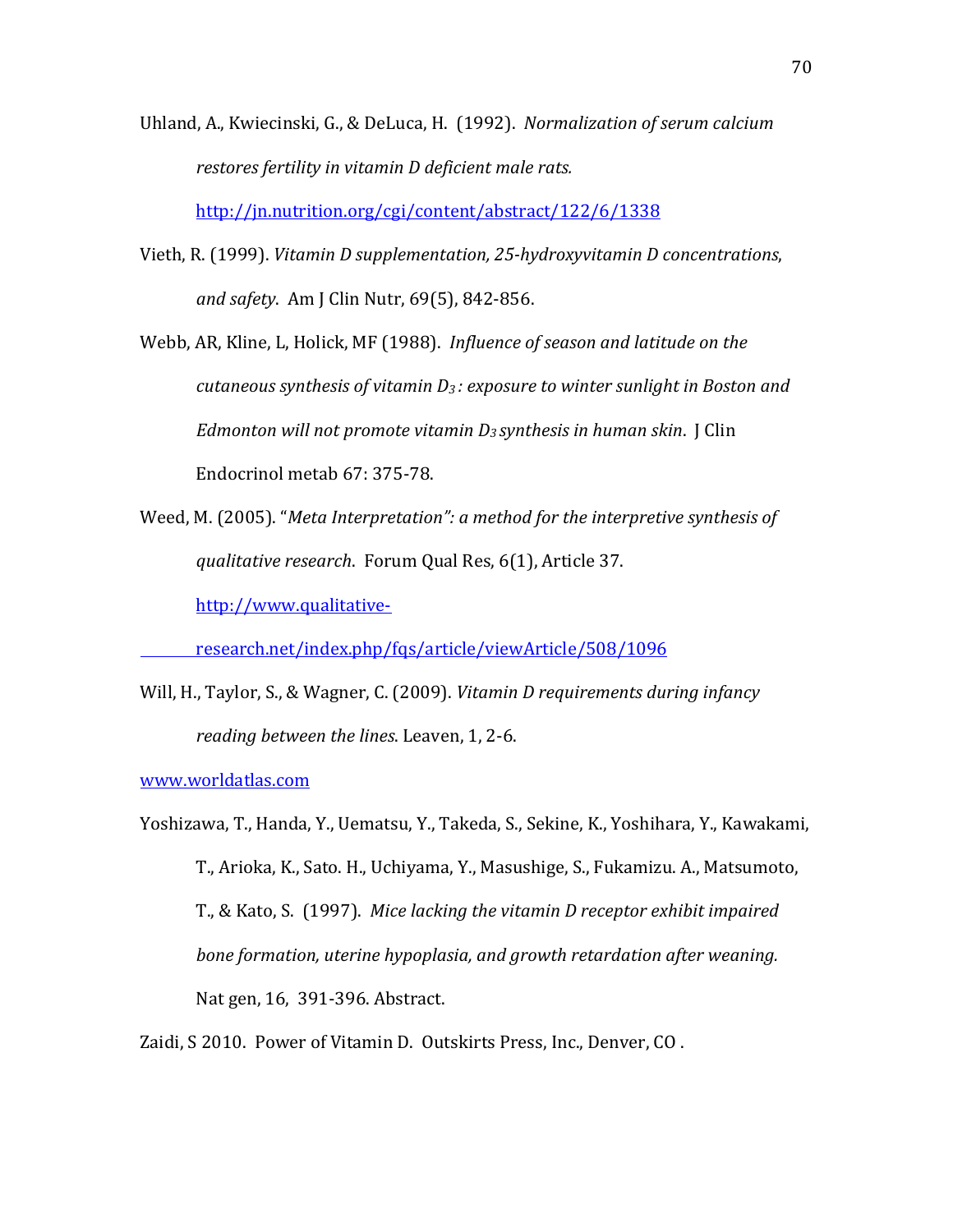- Zanatta, L., Bouraima-Lelong, H., Delalande, C., Silva, F., & Carreau. S. (2011). *Regulation of aromatase expression by 1alpha, 25(OH)<sub>2</sub>vitamin D<sub>3</sub> in rat testicular cells.* Reprod Fertil Dev, 23(5), 725-35.
- Zeisel, S. (2000). *Is there a metabolic basis for supplementation*? Am J Clin Nutr, 72  $(2)$ , 507S-511S.
- Zitterman, A. (2003). *Vitamin D in preventative medicine: are we ignoring the evidence?* Brit J Nutr, 89, 552-572.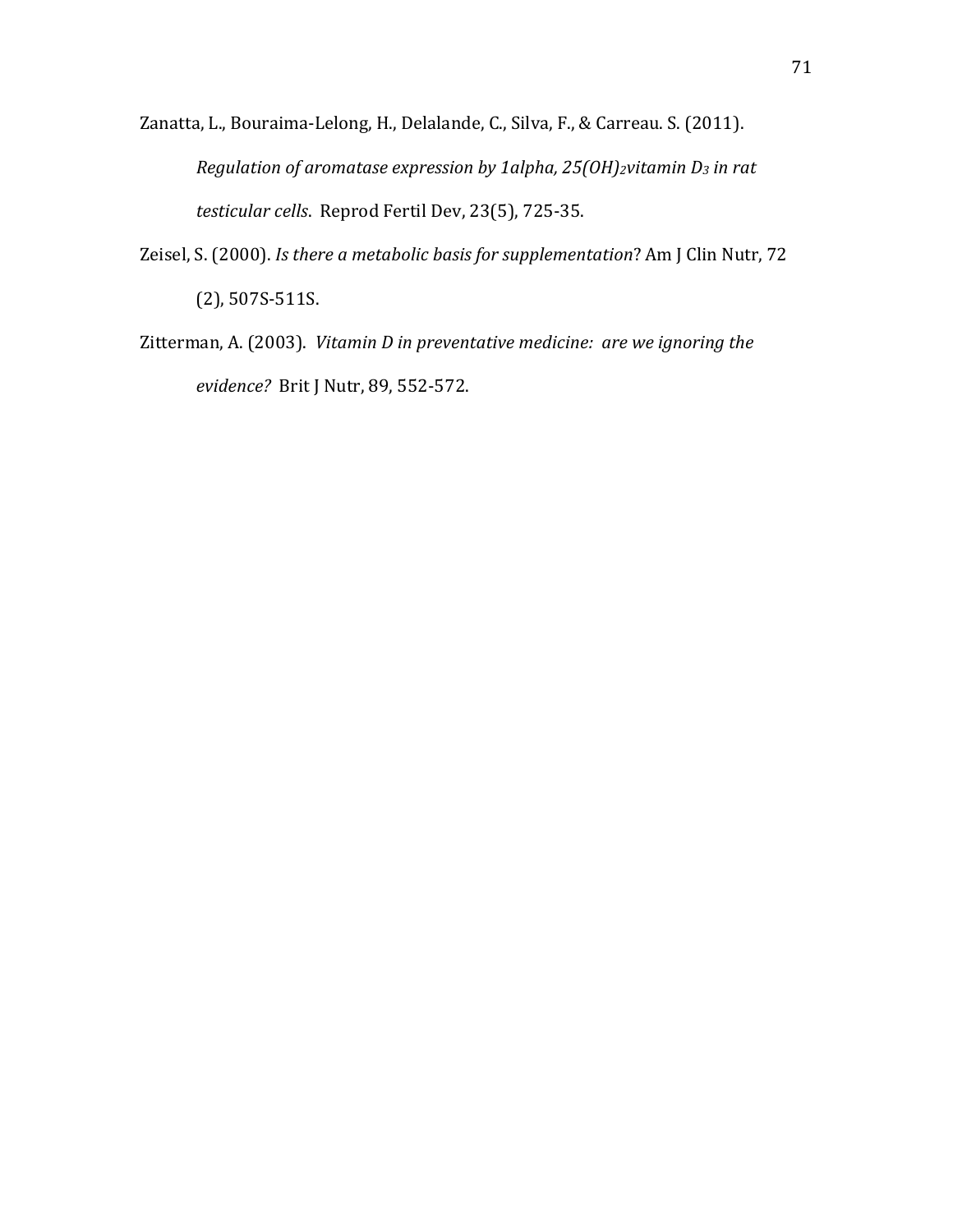**Appendix(A**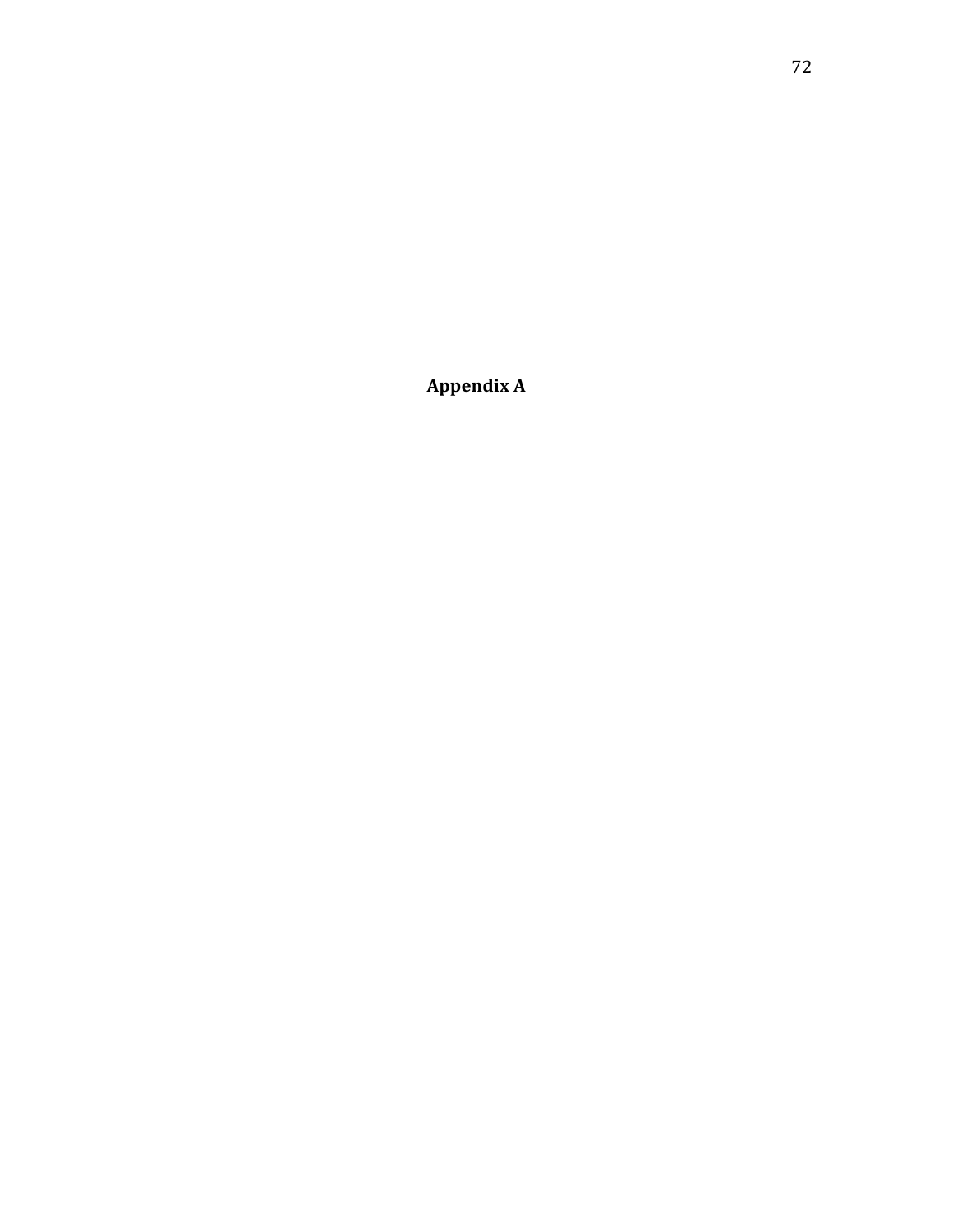| Appendix A                     | Open Coding Categories For Each Theme |                         |
|--------------------------------|---------------------------------------|-------------------------|
|                                | $Replace =$                           | Deficiency $=$ Negative |
|                                | <b>Positive Effect</b>                | <b>Effect</b>           |
| Vitamin D/calcium              |                                       |                         |
| metabolism                     | 1A                                    | 1B                      |
| Vitamin D/ immunological       |                                       |                         |
| function                       | 2A                                    | 2B                      |
| Vitamin D/recurrent            |                                       |                         |
| pregnancy loss                 | 3A                                    | 3B                      |
| Vitamin D/fertility            | 4A                                    | 4B                      |
| Vitamin D/gestational effects  | 5A                                    | 5B                      |
| Vitamin D/long term effects in |                                       |                         |
| offspring                      | 6A                                    | 6B                      |
| Vitamin D/Traditional Chinese  |                                       |                         |
| Medicine                       | 7A                                    | 7B                      |
| Vitamin D/ Chinese Herbs       | 8A                                    | 8B                      |
| Vitamin D/Latitude             | 9A                                    | 9B                      |
| Vitamin D/seasonal effects     | 10A                                   | 10B                     |
| Vitamin D/                     |                                       |                         |
| Modern American Diet           | 11A                                   | 11B                     |
| Vitamin D/Traditional Chinese  |                                       |                         |
| Diet                           | 12A                                   | 12B                     |
| Vitamin D deficiency           |                                       |                         |
| symptoms                       | 13A                                   | 13B                     |
| Solar UV intensity/effects on  |                                       |                         |
| humans                         | 14A                                   | 14B                     |
| Vitamin D/Cultural effects     | 15A                                   | 15B                     |
| Vitamin D/Light Metabolism     | 16A                                   | 16B                     |
| Kidney Yin/Yang Deficiency     |                                       |                         |
| Symptoms                       | 17A                                   | 17B                     |
| Vitamin D/general              |                                       |                         |
| information                    | 18A                                   | 18B                     |
| Vitamin D/Invitro              |                                       |                         |
| Fertilization                  | 19A                                   | 19B                     |
| Vitamin D/Assisted             |                                       |                         |
| Reproductive Technologies      | 20A                                   | 20B                     |
| Vitamin D/Human                |                                       |                         |
| reproduction                   | 21A                                   | 21B                     |

Number and letter designation (1A, 1B, etc.) identify groups of research articles with similar conclusions into open coding categories. These categories are one step beyond the Research Synthesis Matrix (Appendix D).

 $\overline{\phantom{a}}$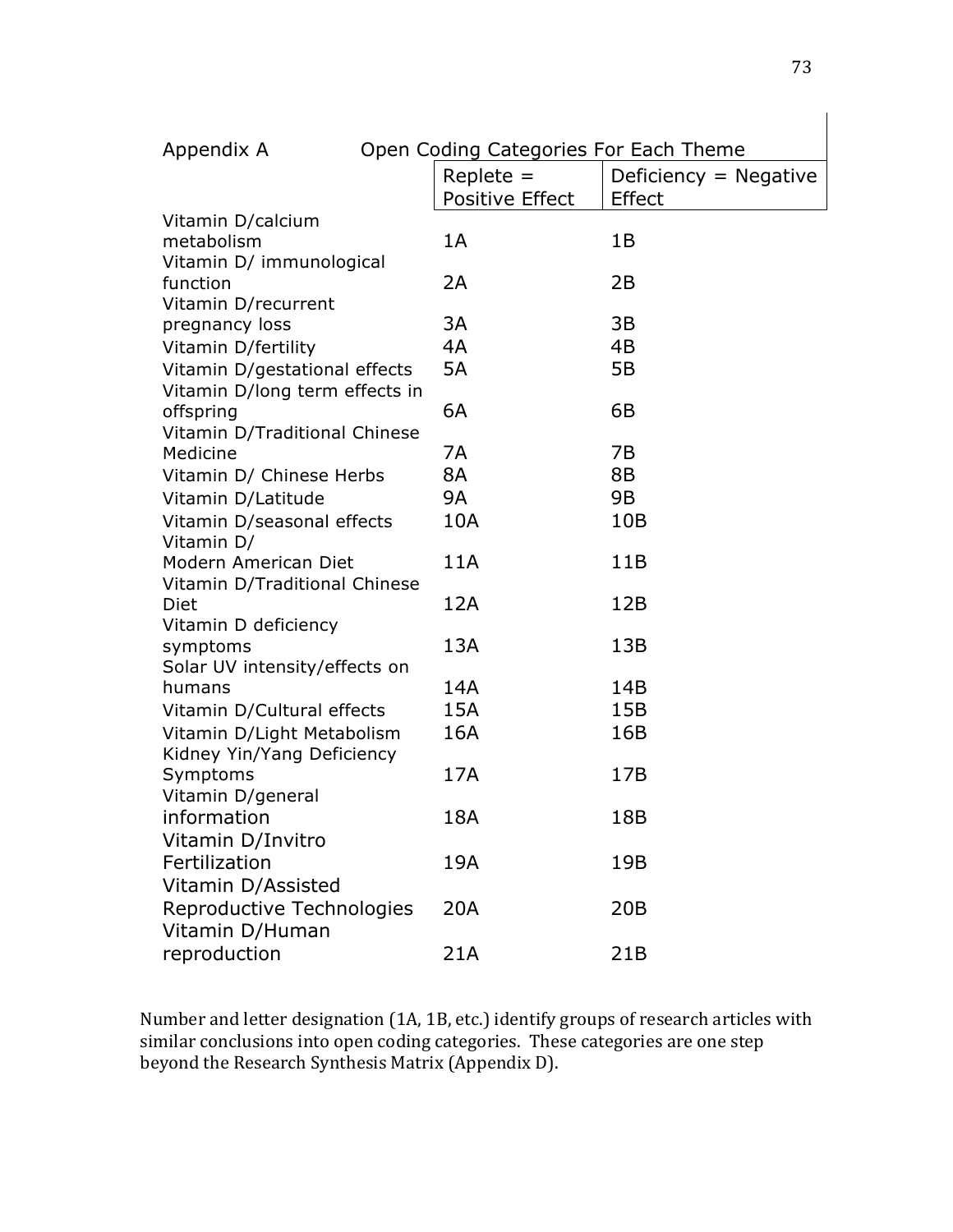Appendix B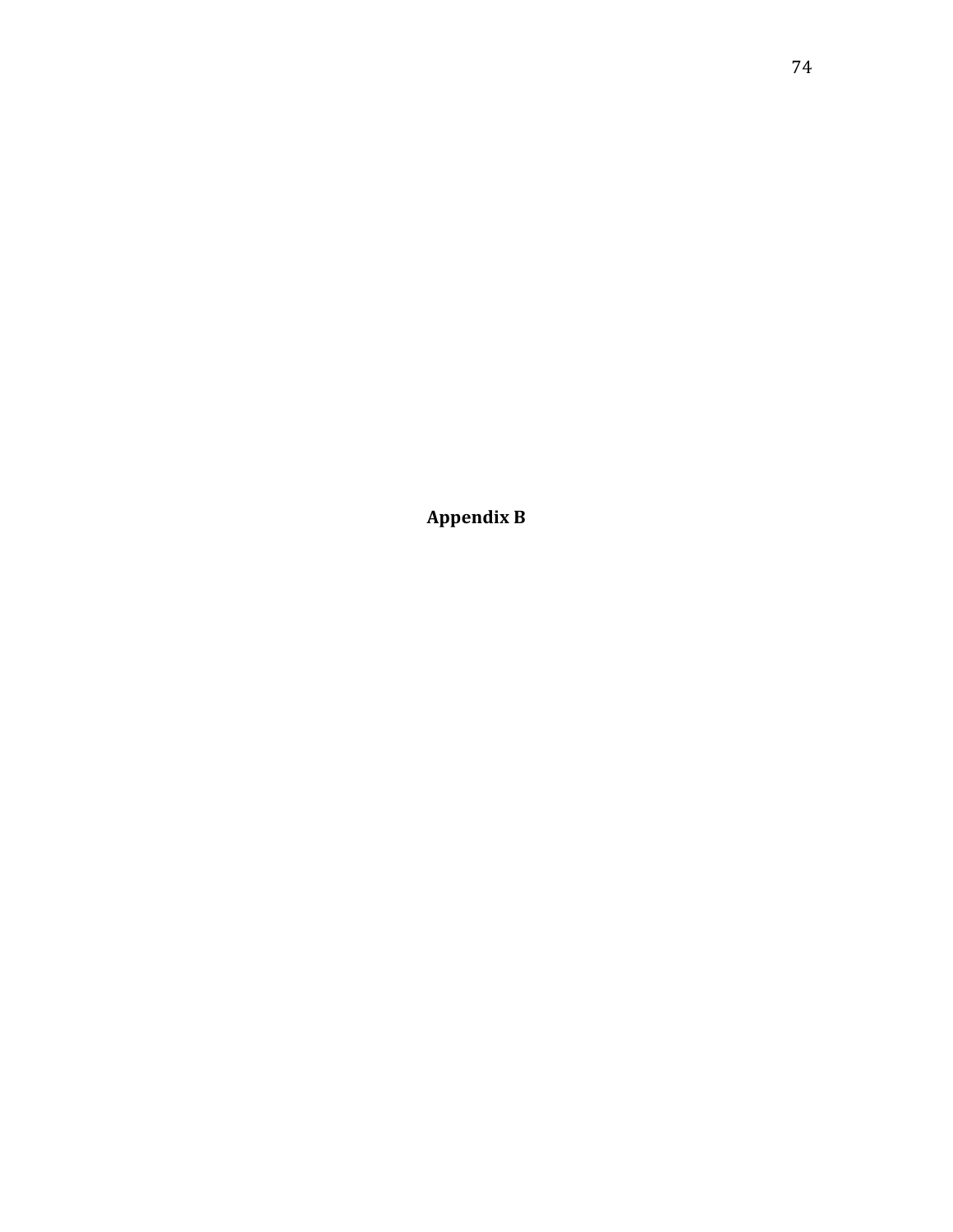# Appendix!B

| Open<br>Code                              | Axial Code<br>AA | Axial Code<br>BB      | Axial Code<br>CC               | Axial Code<br>DD | Axial Code<br>EE |
|-------------------------------------------|------------------|-----------------------|--------------------------------|------------------|------------------|
| 1A<br>2A<br>3A<br>4A<br>5A<br>6A          | AA<br>AA         | BB<br>BB<br>BB<br>BB  |                                |                  |                  |
| 7A<br>8A<br><b>9A</b><br>10A<br>11A       |                  |                       | $\mathsf{CC}$<br>$\mathsf{CC}$ | DD<br>DD         | EE               |
| 12A<br>13A<br>14A<br>15A<br>16A<br>17A    |                  |                       | CC                             | DD<br>DD         | EE<br>EE<br>EE   |
| 18A<br>19A<br>20A<br>21A<br>1B<br>2B      | AA<br>AA         | BB<br>BB<br>BB        |                                | DD               |                  |
| 3B<br>4B<br>$5B$<br>6B<br>7B<br><b>8B</b> |                  | BB<br>BB<br>BB<br>BB  | $\mathsf{CC}$<br>CC            |                  |                  |
| 9B<br>10B<br>11B<br>12B                   |                  |                       |                                | DD<br>DD         | EE<br>EE         |
| 13B<br>14B<br>15B<br>16B<br>17B           |                  |                       | CC                             | DD<br>DD         | EE<br>EE         |
| 18B<br>19B<br>20B<br>21B                  |                  | BB<br>BB<br><b>BB</b> |                                | DD               |                  |

# Axial Coding For Open Coding Categories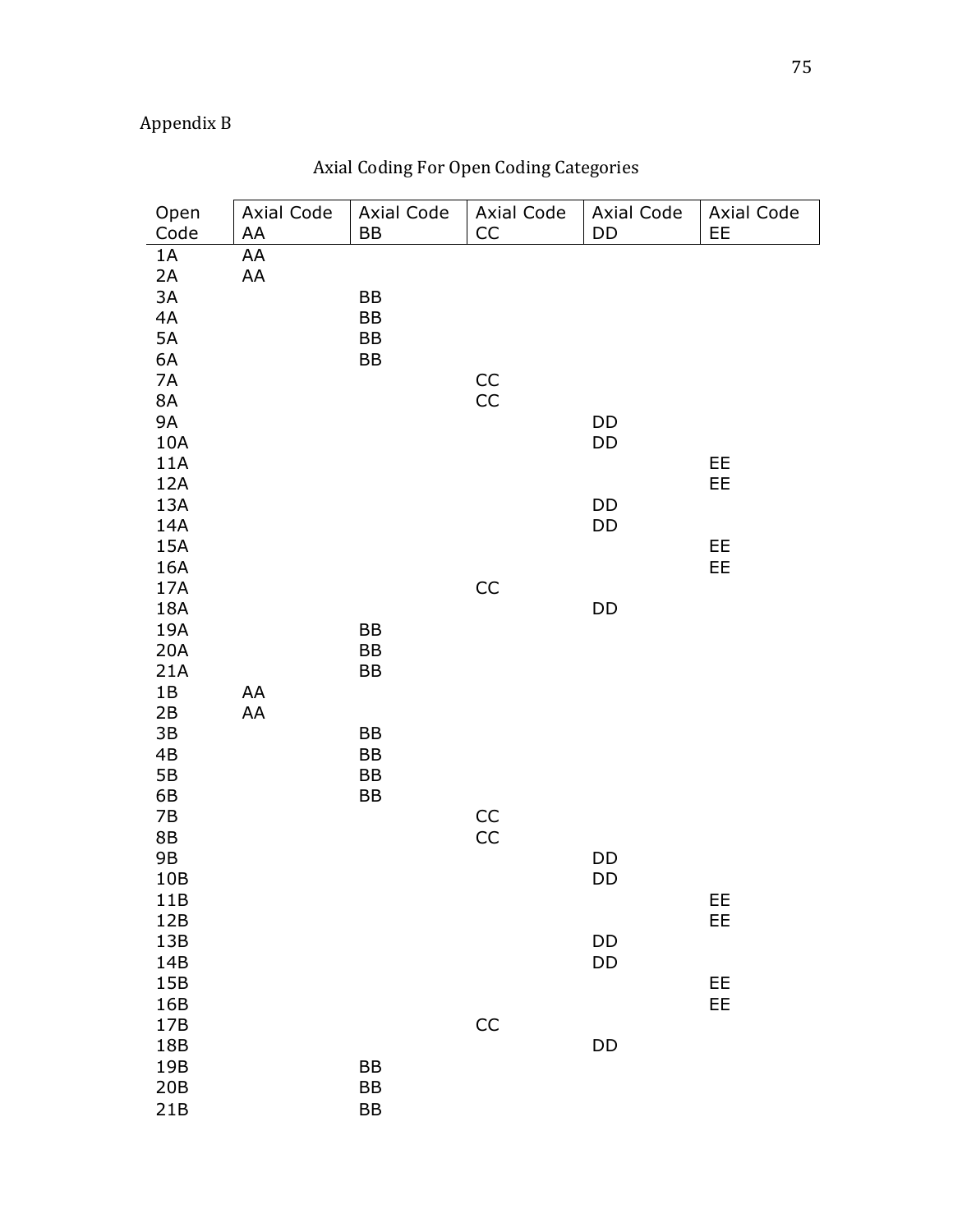#### Appendix!B

Double letter designations (AA, BB, etc.) indicate groupings of similar research articles from the Open Coding categorization results from Appendix A. I.e., research articles in Axial Coding group AA includes articles with a conclusion that Vitamin D has an effect on measured outcomes with respect to calcium metabolism (open coding category 1A and 1B) and immunological function (open coding category 2A and 2B) are now more generally grouped together.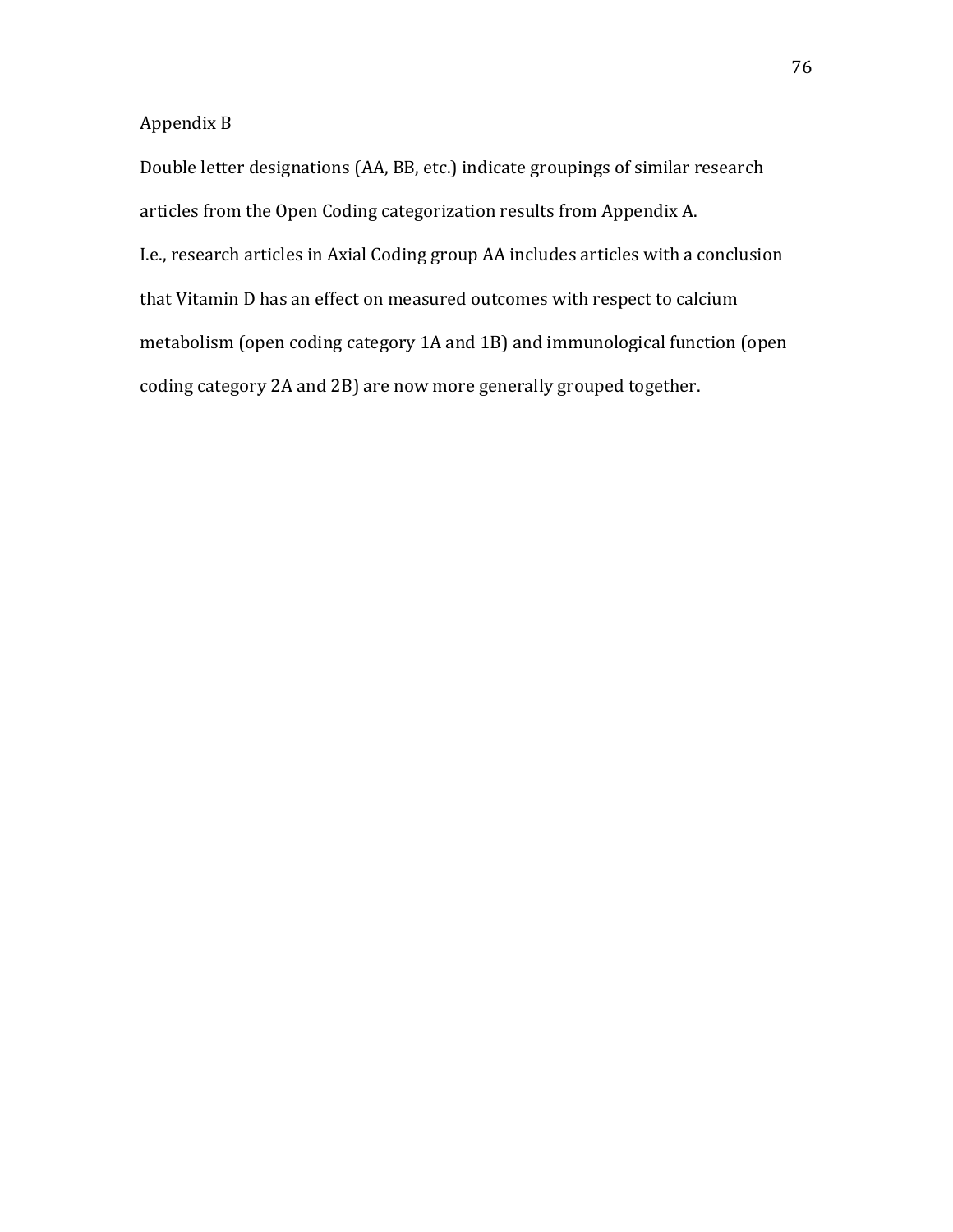Appendix C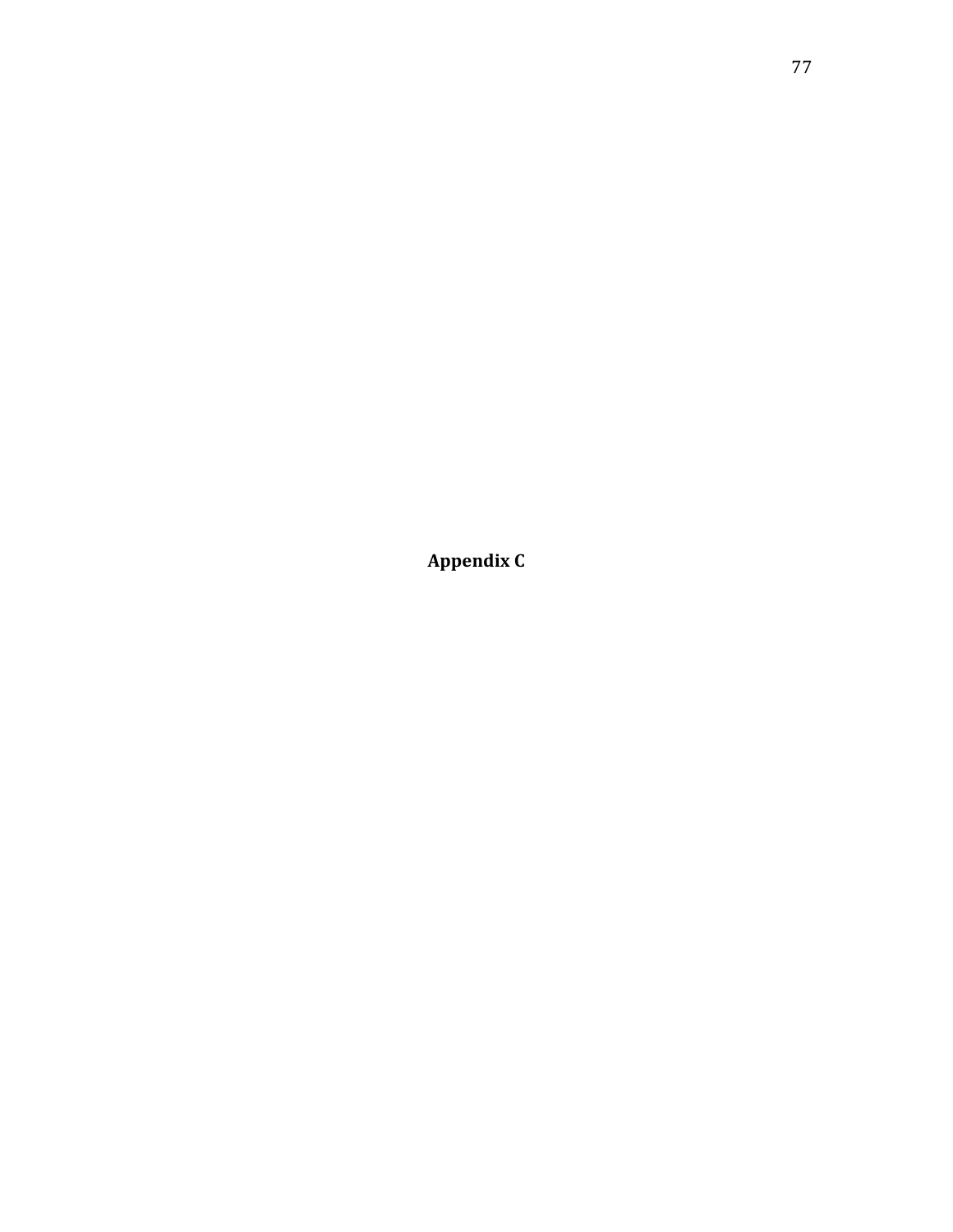### Appendix!C

| $\alpha$ of $\alpha$ and $\alpha$ and $\alpha$ is the set of $\alpha$ and $\alpha$ is the set of $\alpha$ and $\alpha$ is the set of $\alpha$ |                  |                  |  |  |  |  |  |  |
|-----------------------------------------------------------------------------------------------------------------------------------------------|------------------|------------------|--|--|--|--|--|--|
| <b>Axial Coding</b>                                                                                                                           | Western Medicine | Eastern Medicine |  |  |  |  |  |  |
| Assignment                                                                                                                                    | Role             | Role             |  |  |  |  |  |  |
| AA                                                                                                                                            | W                |                  |  |  |  |  |  |  |
| <b>BB</b>                                                                                                                                     | W                | F                |  |  |  |  |  |  |
| CC                                                                                                                                            |                  | Е                |  |  |  |  |  |  |
| <b>DD</b>                                                                                                                                     | W                | F.               |  |  |  |  |  |  |
| <b>EE</b>                                                                                                                                     | W                | F                |  |  |  |  |  |  |

Letter designations (W or E) indicate groups of research articles relevant to vitamin D's influence on measured outcomes from a Western or Eastern perspective, and represents further generalized groupings of the gathered data from the Axial Coding categories.

#### Selective Coding Based on Axial Coding Western/Eastern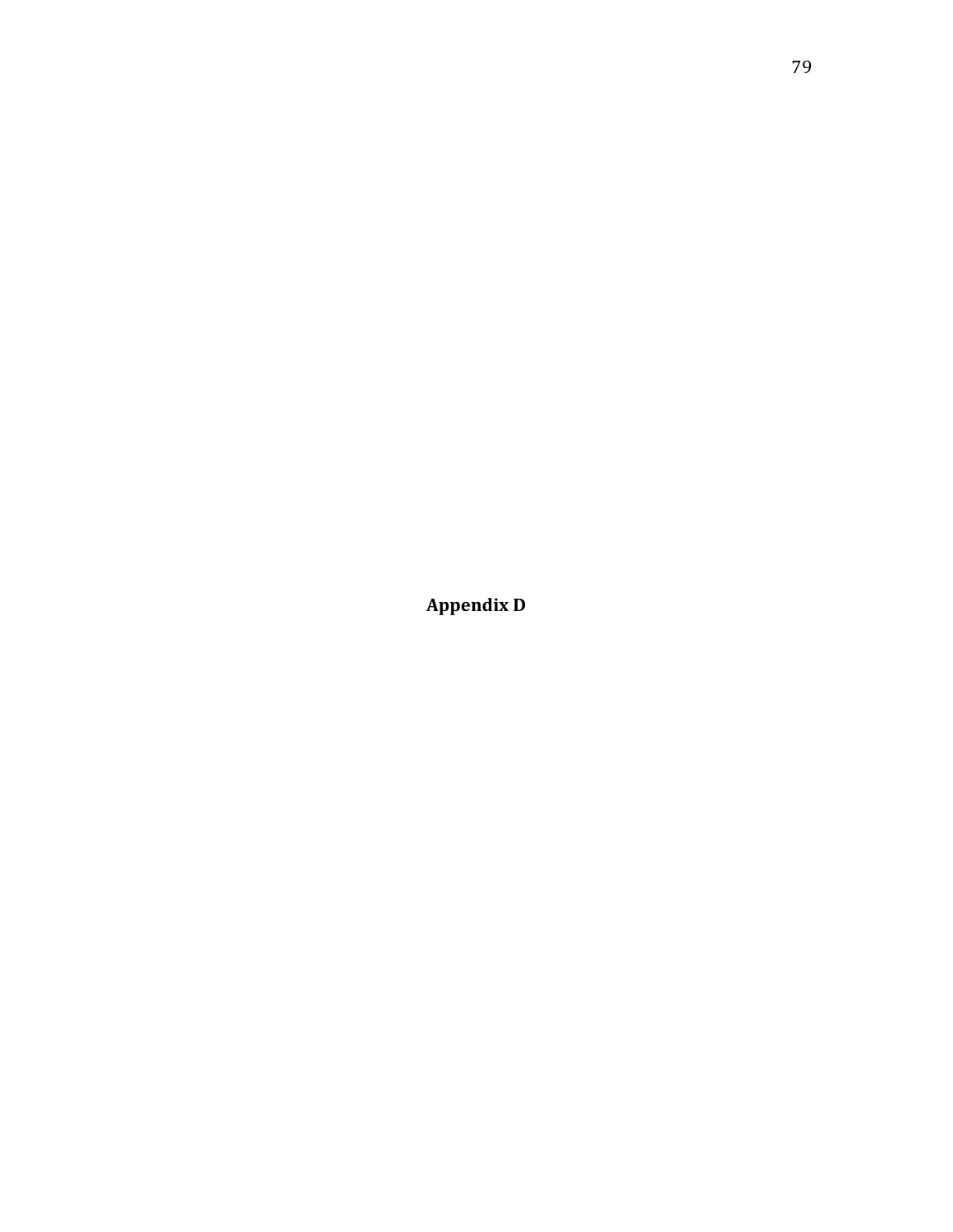## Appendix!D

## **Synthesis Matrix Table**

## **Research Articles by Author**

| <b>THEMES</b>                                                                                                                 | Authors           |           |           |           |           |           |                |           |           |           |           |           |
|-------------------------------------------------------------------------------------------------------------------------------|-------------------|-----------|-----------|-----------|-----------|-----------|----------------|-----------|-----------|-----------|-----------|-----------|
| Vitamin D/Calcium<br>Metabolism                                                                                               | $\mathbf{1}$<br>X | 2         | 3         | 4<br>X    | 5         | 6         | $\overline{7}$ | 8         | 9<br>X    | 10        | 11        | 12        |
| Vitamin D/ Immune Function                                                                                                    |                   | X         |           | X         |           |           |                | X         | <b>XM</b> |           |           |           |
| Vitamin D/Pregnancy Loss                                                                                                      |                   |           |           |           |           |           |                |           |           |           |           |           |
| Vitamin D/Fertility                                                                                                           |                   |           |           |           |           |           |                |           |           |           |           |           |
| Vitamin D/Gestational Effects<br>Vitamin D/Long Term<br><b>Offspring Effects</b><br>Vitamin D/Traditional Chinese<br>Medicine |                   |           |           |           |           |           |                |           | X         |           |           |           |
| Vitamin D/ Chinese Herbs                                                                                                      |                   |           |           |           |           |           |                |           |           |           |           |           |
| Vitamin D/Latitude                                                                                                            | X                 |           |           | <b>XM</b> |           | X         |                | <b>XM</b> |           |           |           |           |
| Vitamin D/Seasonal Effects                                                                                                    | X                 |           |           |           |           |           |                |           |           |           |           |           |
| Vitamin D/Modern Diet                                                                                                         |                   |           | X         |           |           | X         | <b>XM</b>      | X         | X         |           | X         |           |
| Vitamin D/Traditional Diet<br>Vitamin D Deficiency<br>Associations                                                            |                   | X         | X         | X         |           |           | X              |           | X         | <b>XM</b> | X         | <b>XM</b> |
| UV intensity/Human Effect                                                                                                     | X                 | <b>XM</b> | X         |           |           | X         |                |           | X         |           |           |           |
| Vitamin D/Cultural Influences                                                                                                 | X                 |           |           |           |           | X         |                |           |           |           | X         | X         |
| Vitamin D/Light Metabolism                                                                                                    |                   |           |           |           |           |           |                |           |           |           |           |           |
| Kidney Yin/Yang Patterns<br>Vitamin D/General<br>Information<br>Vitamin D/Assisted<br>Reproductive Technologies               | <b>XM</b>         | X         | <b>XM</b> | X         | <b>XM</b> | <b>XM</b> | $\times$       |           |           | X         | <b>XM</b> |           |
| Vitamin D/Human<br>reproduction<br>Vitamin D/In vitro<br>Fertilization                                                        |                   |           |           |           |           |           |                | X         |           |           | X         | X         |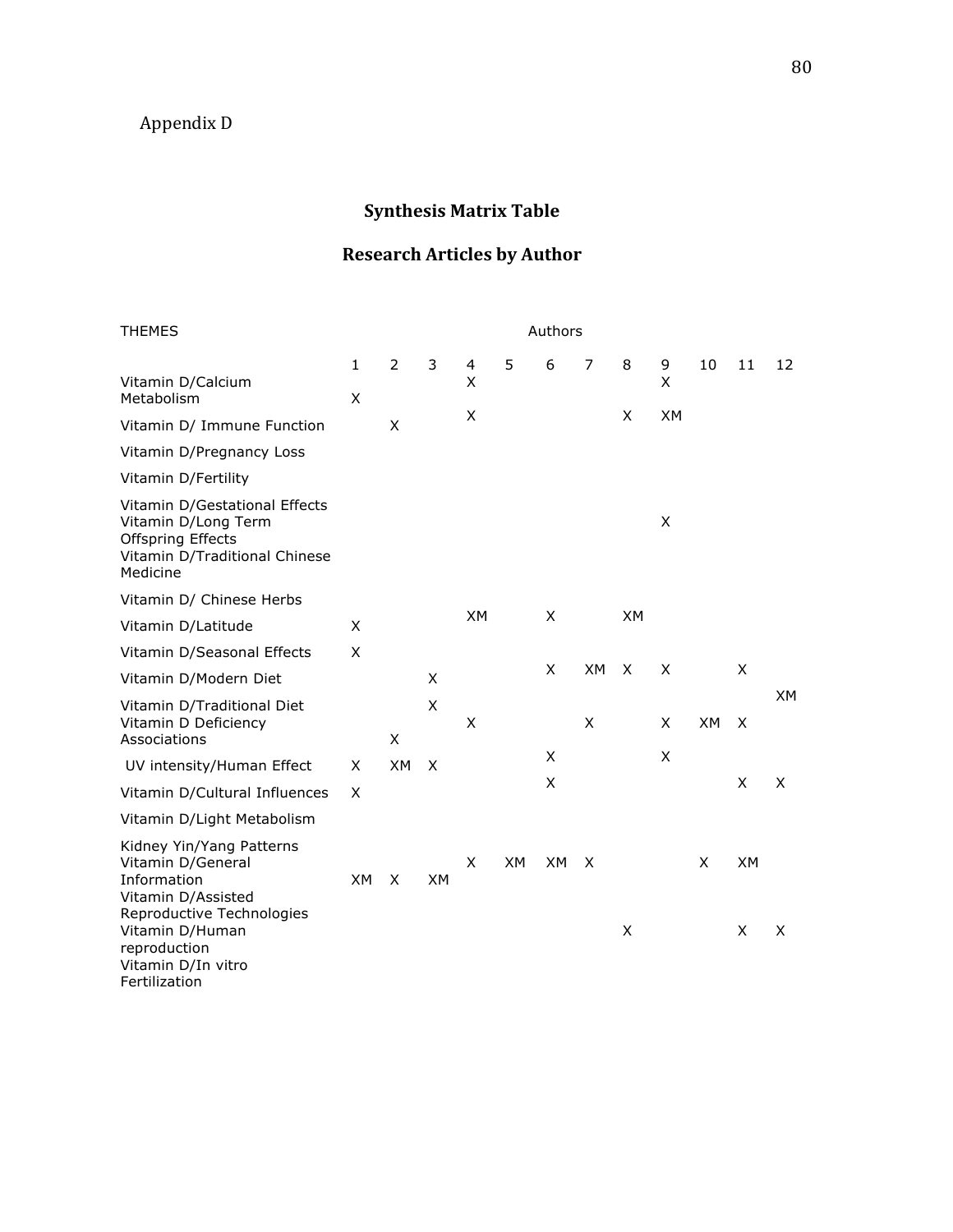| <b>THEMES</b>                                                                                                                      | Authors   |    |           |           |           |         |    |         |           |     |           |           |
|------------------------------------------------------------------------------------------------------------------------------------|-----------|----|-----------|-----------|-----------|---------|----|---------|-----------|-----|-----------|-----------|
| Vitamin D/Calcium<br>Metabolism                                                                                                    | 13        | 14 | 15        | 16        | 17        | 18<br>X | 19 | 20<br>X | 21        | 22  | 23<br>X   | 24        |
| Vitamin D/ Immune Function                                                                                                         |           |    |           |           |           |         |    |         |           |     |           |           |
| Vitamin D/Pregnancy Loss                                                                                                           |           |    |           |           |           |         |    |         |           |     |           |           |
| Vitamin D/Fertility                                                                                                                |           |    | X         |           | X         | XM.     | XM | XM.     | X         | XM. | <b>XM</b> |           |
| Vitamin D/Gestational Effects<br>Vitamin D/Long Term<br><b>Offspring Effects</b><br>Vitamin D/Traditional Chinese<br>Medicine      |           |    |           |           |           |         |    |         |           |     |           | X.<br>XM. |
| Vitamin D/ Chinese Herbs                                                                                                           |           |    |           |           |           |         |    |         |           |     |           |           |
| Vitamin D/Latitude                                                                                                                 |           |    |           | X         |           |         |    |         |           |     |           |           |
| Vitamin D/Seasonal Effects                                                                                                         |           |    |           |           |           |         |    |         |           |     |           |           |
| Vitamin D/Modern Diet                                                                                                              |           |    |           |           |           |         |    |         |           |     |           |           |
| Vitamin D/Traditional Diet<br>Vitamin D Deficiency<br>Associations                                                                 | <b>XM</b> |    |           |           |           |         |    |         |           |     |           |           |
| UV intensity/Human Effect                                                                                                          |           |    |           | X         |           |         |    |         |           |     |           |           |
| Vitamin D/Cultural Influences                                                                                                      | X         | XМ |           |           |           |         |    |         |           |     |           |           |
| Vitamin D/Light Metabolism                                                                                                         |           |    |           |           |           |         |    |         |           |     |           |           |
| Kidney Yin/Yang Patterns<br>Vitamin D/General<br>Information<br>Vitamin D/Assisted<br>Reproductive Technologies<br>Vitamin D/Human |           |    | X         | <b>XM</b> | <b>XM</b> |         |    |         | <b>XM</b> |     |           |           |
| reproduction<br>Vitamin D/In vitro<br>Fertilization                                                                                |           | X  | <b>XM</b> |           |           |         |    |         |           |     |           |           |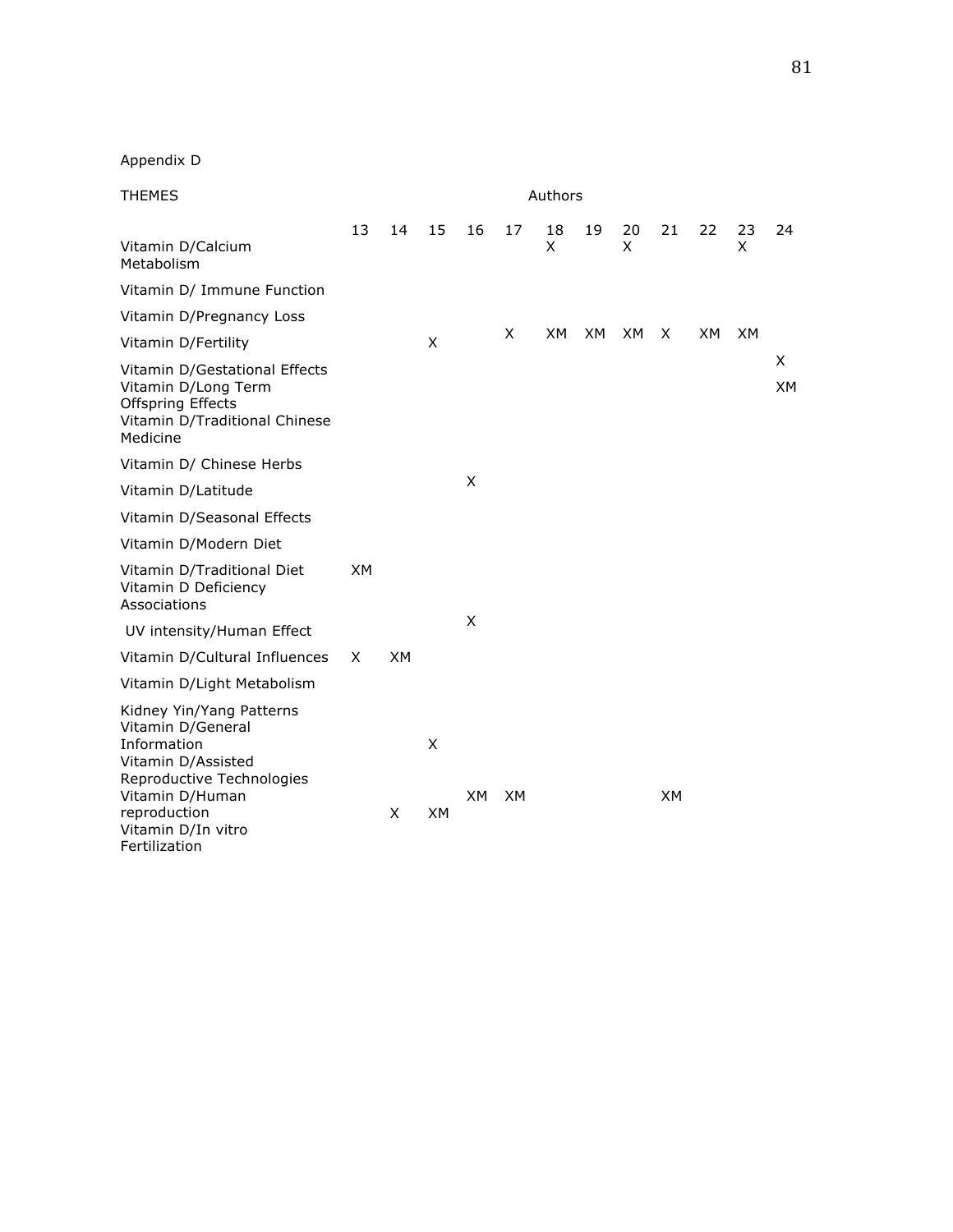| <b>THEMES</b>                                                                                                                      |                |           |                |           |                |                                | Authors   |           |                 |           |                |           |  |
|------------------------------------------------------------------------------------------------------------------------------------|----------------|-----------|----------------|-----------|----------------|--------------------------------|-----------|-----------|-----------------|-----------|----------------|-----------|--|
| Vitamin D/Calcium<br>Metabolism                                                                                                    | 25             | 26<br>X   | 27             | 28<br>X   | 29             | 30<br><b>XM</b>                | 31        | 32        | 33<br><b>XM</b> | 34        | 35             | 36        |  |
| Vitamin D/ Immune Function                                                                                                         |                | <b>XM</b> |                | X         | <b>XM</b>      | X                              | <b>XM</b> |           |                 | <b>XM</b> | <b>XM</b><br>X |           |  |
| Vitamin D/Pregnancy Loss                                                                                                           |                |           |                |           | X              |                                |           |           |                 |           |                |           |  |
| Vitamin D/Fertility                                                                                                                |                | X         |                | Χ         |                |                                |           |           |                 |           |                |           |  |
| Vitamin D/Gestational Effects<br>Vitamin D/Long Term<br><b>Offspring Effects</b><br>Vitamin D/Traditional Chinese<br>Medicine      | <b>XM</b><br>X |           | X<br><b>XM</b> | X         |                |                                |           |           |                 |           |                |           |  |
| Vitamin D/ Chinese Herbs                                                                                                           |                |           |                |           |                |                                |           |           |                 |           |                |           |  |
| Vitamin D/Latitude                                                                                                                 |                |           |                |           |                |                                |           |           |                 |           |                |           |  |
| Vitamin D/Seasonal Effects                                                                                                         |                |           |                | <b>XM</b> |                |                                |           |           |                 |           |                |           |  |
| Vitamin D/Modern Diet                                                                                                              |                |           |                |           |                |                                |           |           |                 |           |                |           |  |
| Vitamin D/Traditional Diet<br>Vitamin D Deficiency<br>Associations                                                                 |                |           |                |           |                |                                |           |           |                 |           |                | X         |  |
| UV intensity/Human Effect                                                                                                          |                |           |                |           |                |                                |           |           |                 |           |                |           |  |
| Vitamin D/Cultural Influences                                                                                                      |                |           |                |           |                |                                |           |           |                 |           |                |           |  |
| Vitamin D/Light Metabolism                                                                                                         |                |           |                |           |                |                                |           |           |                 |           |                |           |  |
| Kidney Yin/Yang Patterns<br>Vitamin D/General<br>Information<br>Vitamin D/Assisted<br>Reproductive Technologies<br>Vitamin D/Human |                |           |                |           | $\pmb{\times}$ | X<br>$\boldsymbol{\mathsf{X}}$ | X         |           | X               | X         | X              | <b>XM</b> |  |
| reproduction<br>Vitamin D/In vitro<br>Fertilization                                                                                |                |           |                |           |                |                                |           | <b>XM</b> |                 |           |                |           |  |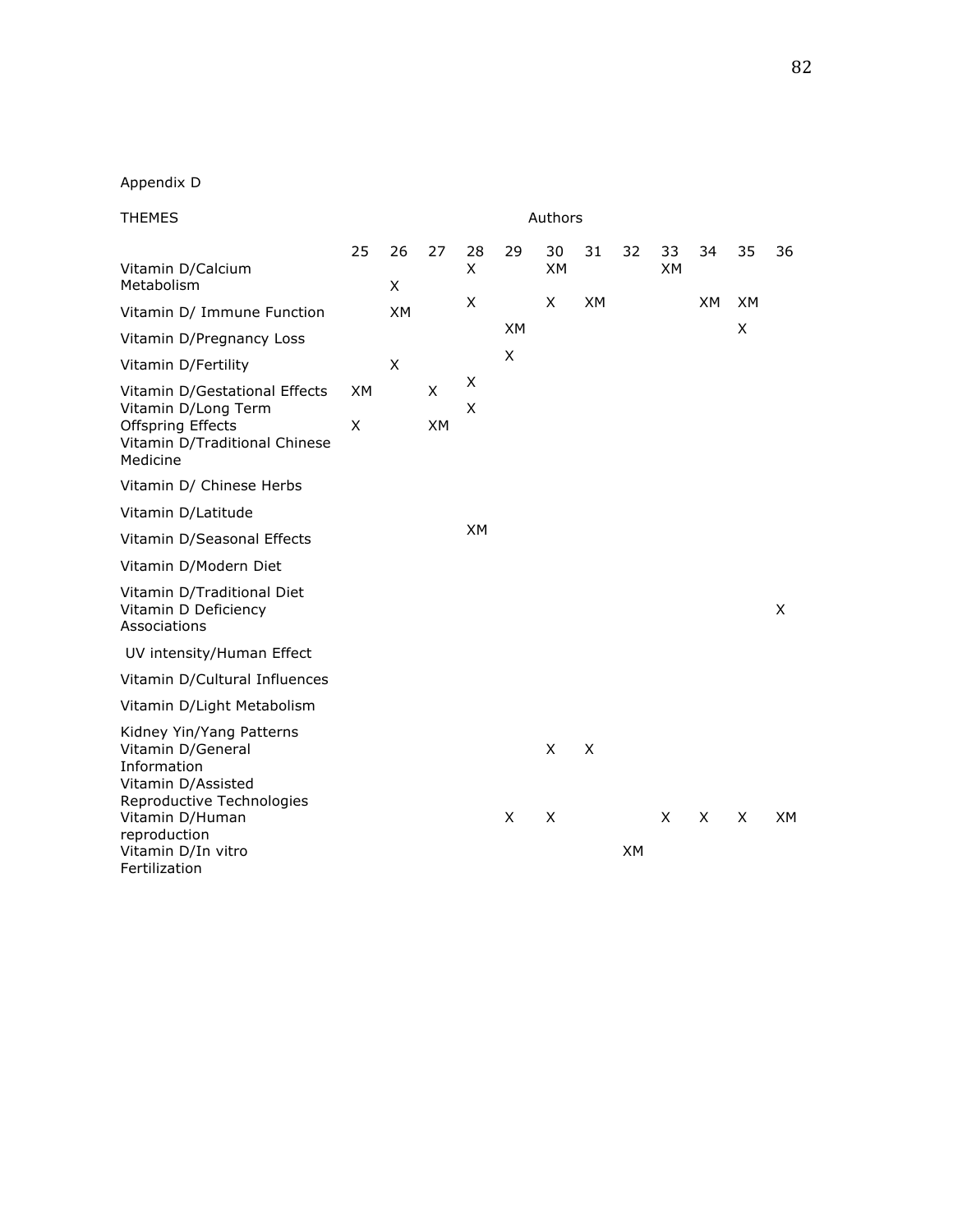| <b>THEMES</b>                                                                                                   |    |     |           |     |     |           |           | Authors   |           |           |           |     |  |  |
|-----------------------------------------------------------------------------------------------------------------|----|-----|-----------|-----|-----|-----------|-----------|-----------|-----------|-----------|-----------|-----|--|--|
|                                                                                                                 | 37 | 38  | 39        | 40  | 41  | 42        | 43        | 44        | 45        | 46        | 47        | 48  |  |  |
| Vitamin D/Calcium<br>Metabolism                                                                                 |    | X   |           |     |     |           |           | X         |           |           |           |     |  |  |
| Vitamin D/ Immune Function                                                                                      |    | X   | <b>XM</b> | XM. | XM. | <b>XM</b> |           |           | <b>XM</b> | X         |           |     |  |  |
| Vitamin D/Pregnancy Loss                                                                                        |    | X   |           | X   | X   |           |           |           |           |           |           |     |  |  |
| Vitamin D/Fertility                                                                                             | Χ  |     |           |     |     |           |           |           |           |           |           |     |  |  |
| Vitamin D/Gestational Effects                                                                                   | XM | X   |           |     |     |           | X         | X         |           |           |           |     |  |  |
| Vitamin D/Long Term<br><b>Offspring Effects</b><br>Vitamin D/Traditional Chinese<br>Medicine                    |    | X   |           |     |     |           | <b>XM</b> | X         |           |           | X         | X   |  |  |
| Vitamin D/ Chinese Herbs                                                                                        |    |     |           |     |     |           |           |           |           | <b>XM</b> | <b>XM</b> | XM. |  |  |
| Vitamin D/Latitude                                                                                              |    |     |           |     |     |           |           |           |           |           |           |     |  |  |
| Vitamin D/Seasonal Effects                                                                                      |    |     |           |     |     |           |           |           |           |           |           |     |  |  |
| Vitamin D/Modern Diet                                                                                           |    |     |           |     |     |           |           |           |           |           |           |     |  |  |
| Vitamin D/Traditional Diet<br>Vitamin D Deficiency<br>Associations                                              | X  |     |           |     |     |           |           | <b>XM</b> |           |           |           |     |  |  |
| UV intensity/Human Effect                                                                                       | X  |     |           |     |     |           |           |           |           |           |           |     |  |  |
| Vitamin D/Cultural Influences                                                                                   |    |     |           |     |     |           |           |           |           | X         |           |     |  |  |
| Vitamin D/Light Metabolism                                                                                      |    |     |           |     |     |           |           |           |           |           |           |     |  |  |
| Kidney Yin/Yang Patterns<br>Vitamin D/General<br>Information<br>Vitamin D/Assisted<br>Reproductive Technologies |    |     |           |     |     |           |           | X         |           |           |           |     |  |  |
| Vitamin D/Human<br>reproduction<br>Vitamin D/In vitro<br>Fertilization                                          |    | XM. | X         | X   |     | X         |           | X         | X         |           |           |     |  |  |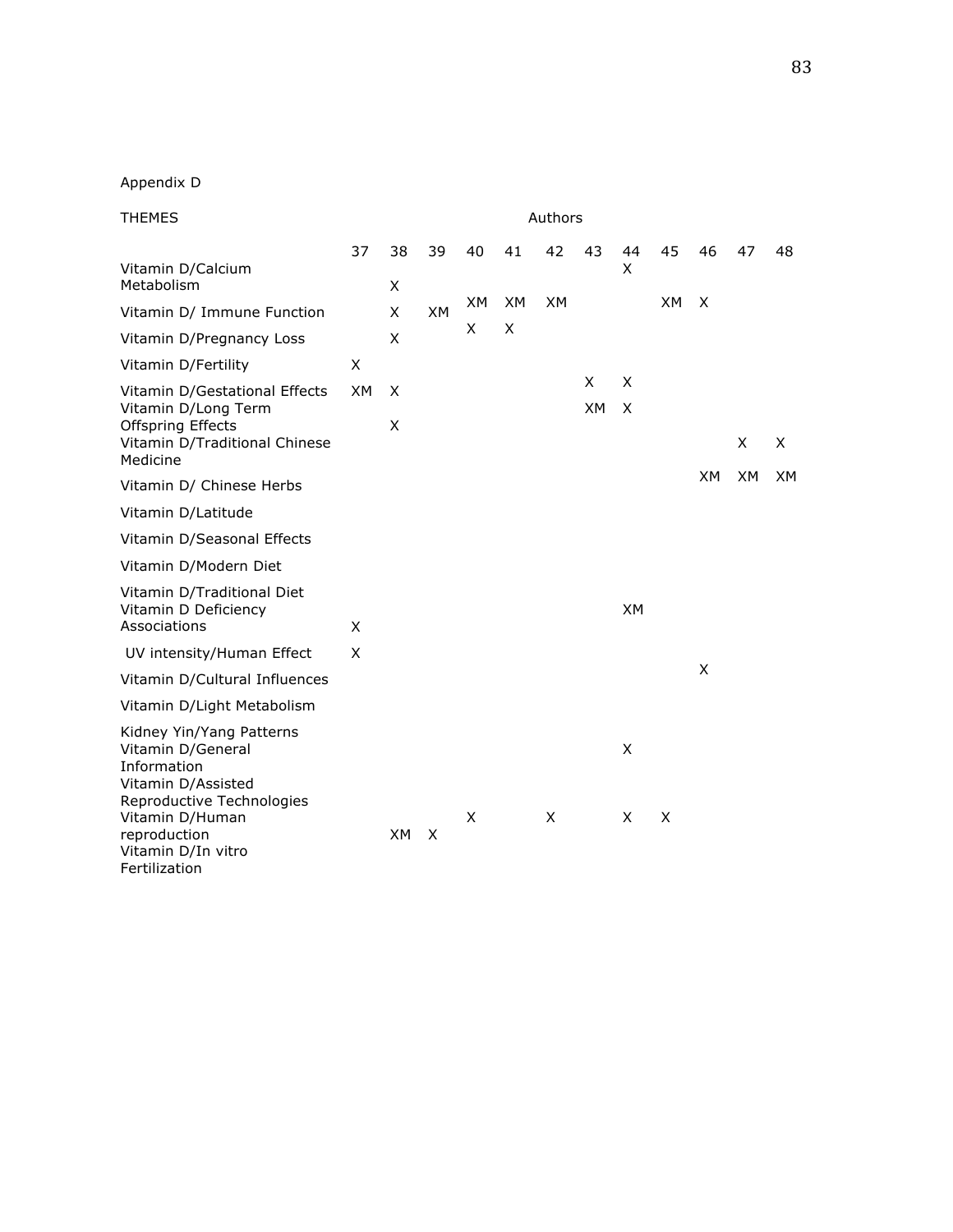| <b>THEMES</b>                                                                                                                      | Authors |           |           |           |           |           |           |           |           |              |           |                |
|------------------------------------------------------------------------------------------------------------------------------------|---------|-----------|-----------|-----------|-----------|-----------|-----------|-----------|-----------|--------------|-----------|----------------|
| Vitamin D/Calcium<br>Metabolism                                                                                                    | 49      | 50        | 51        | 52        | 53<br>X   | 54<br>X   | 55<br>X   | 56        | 57<br>X   | 58           | 59<br>X   | 60             |
| Vitamin D/ Immune Function                                                                                                         |         |           |           |           |           |           |           |           | X         |              | X         |                |
| Vitamin D/Pregnancy Loss                                                                                                           |         |           |           |           |           |           |           |           |           |              |           |                |
| Vitamin D/Fertility                                                                                                                |         |           |           |           |           |           |           |           |           |              |           |                |
| Vitamin D/Gestational Effects<br>Vitamin D/Long Term<br><b>Offspring Effects</b><br>Vitamin D/Traditional Chinese<br>Medicine      | XM.     | <b>XM</b> |           |           |           |           |           |           |           |              | <b>XM</b> |                |
| Vitamin D/ Chinese Herbs                                                                                                           |         |           |           |           |           |           |           |           |           |              |           |                |
| Vitamin D/Latitude                                                                                                                 |         |           |           |           |           |           |           |           | X         | X            |           |                |
| Vitamin D/Seasonal Effects                                                                                                         |         |           |           |           |           |           |           |           | XM        | $\times$     |           |                |
| Vitamin D/Modern Diet                                                                                                              |         |           | <b>XM</b> |           |           |           | <b>XM</b> | X         | X         |              |           |                |
| Vitamin D/Traditional Diet<br>Vitamin D Deficiency<br>Associations                                                                 |         |           | X<br>X    |           | <b>XM</b> | <b>XM</b> |           | <b>XM</b> |           | X            | X         |                |
| UV intensity/Human Effect                                                                                                          |         |           |           |           |           |           |           |           |           |              |           |                |
| Vitamin D/Cultural Influences                                                                                                      |         |           | X         |           |           |           |           |           |           |              |           |                |
| Vitamin D/Light Metabolism                                                                                                         |         |           |           |           |           |           |           |           |           |              |           |                |
| Kidney Yin/Yang Patterns<br>Vitamin D/General<br>Information<br>Vitamin D/Assisted<br>Reproductive Technologies<br>Vitamin D/Human | X       | $\times$  |           | X         |           |           |           |           | <b>XM</b> | $\mathsf{X}$ |           | X<br><b>XM</b> |
| reproduction                                                                                                                       |         |           |           |           |           |           |           |           |           |              |           |                |
| Vitamin D/In vitro Fertilization                                                                                                   |         |           |           | <b>XM</b> |           |           |           |           |           |              |           |                |